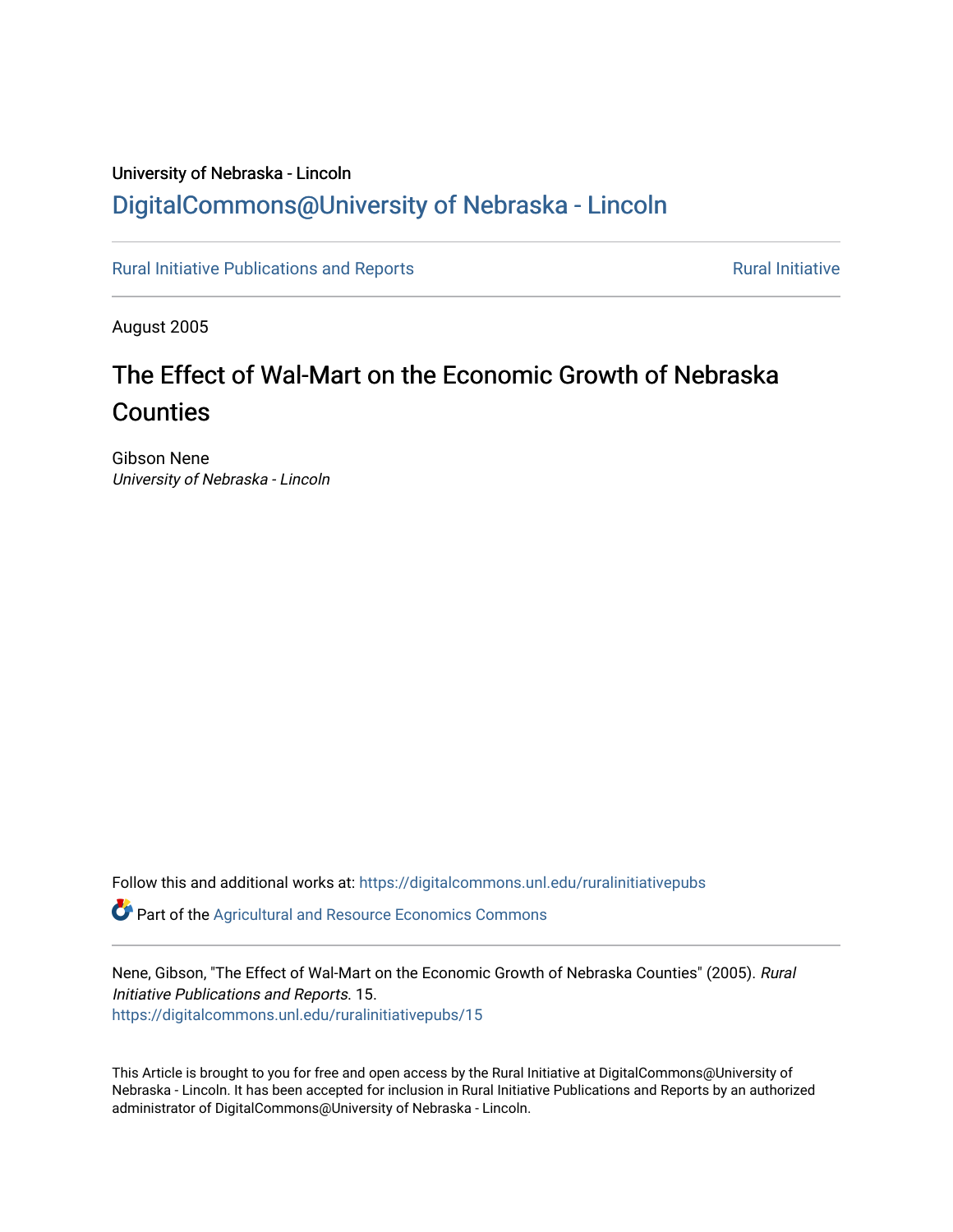The Effect of Wal-Mart on the Economic Growth of Nebraska Counties

By

Gibson Nene

## A THESIS

Presented to the Faculty of

The Graduate College at the University of Nebraska-Lincoln

In Partial Fulfillment of Requirements

For the Degree of Master of Science

Major: Agricultural Economics

Under the Supervision of Professor Azzedine Azzam and Professor Amalia Yiannaka

Lincoln, Nebraska

August, 2005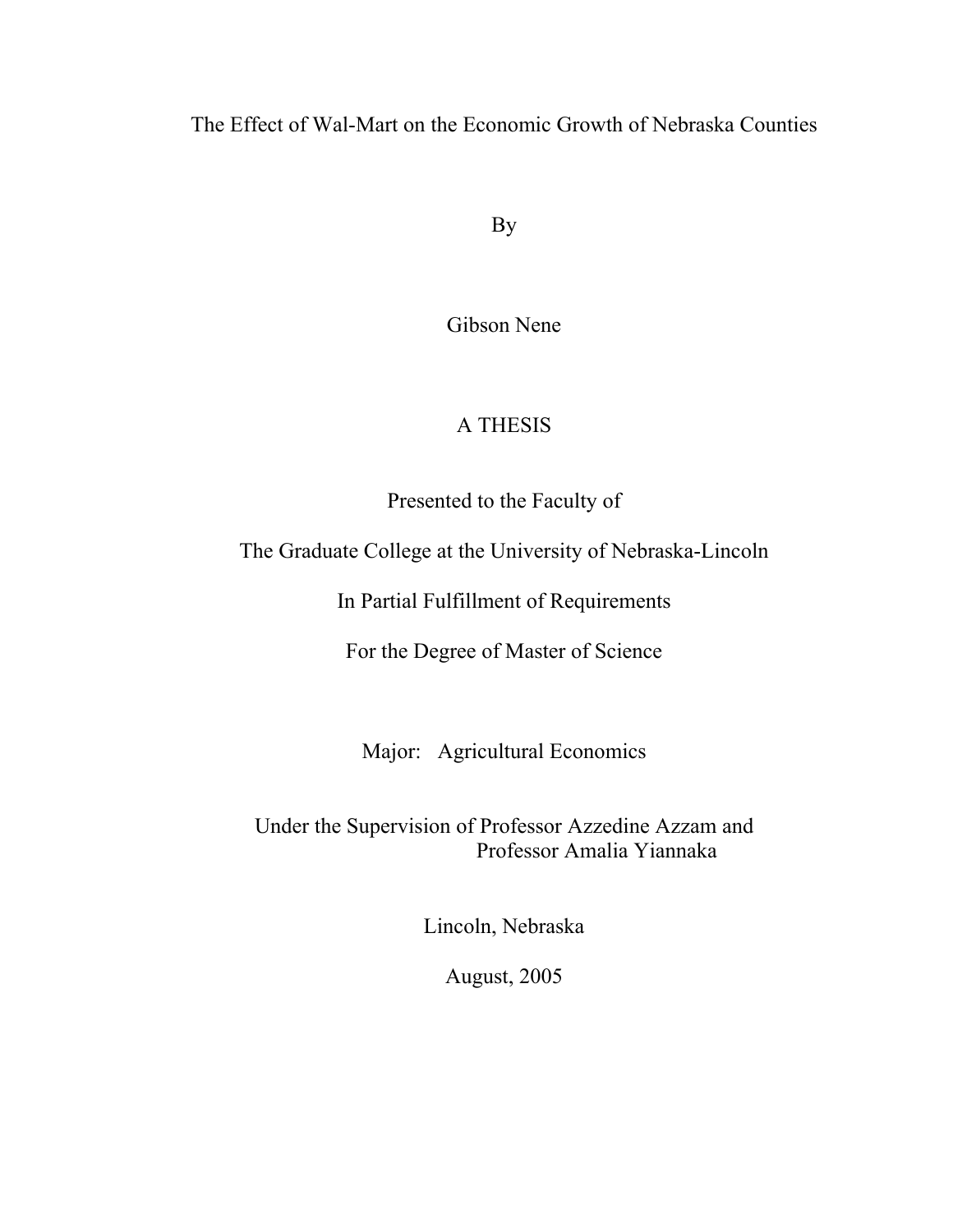# **TABLE OF CONTENTS**

| Chapter:                                                          |  |
|-------------------------------------------------------------------|--|
|                                                                   |  |
|                                                                   |  |
|                                                                   |  |
|                                                                   |  |
|                                                                   |  |
|                                                                   |  |
|                                                                   |  |
| 3. Theoretical framework, model specification and data analysis17 |  |
| 3.1 Theoretical framework and model specification17               |  |
|                                                                   |  |
|                                                                   |  |
|                                                                   |  |
|                                                                   |  |
|                                                                   |  |
|                                                                   |  |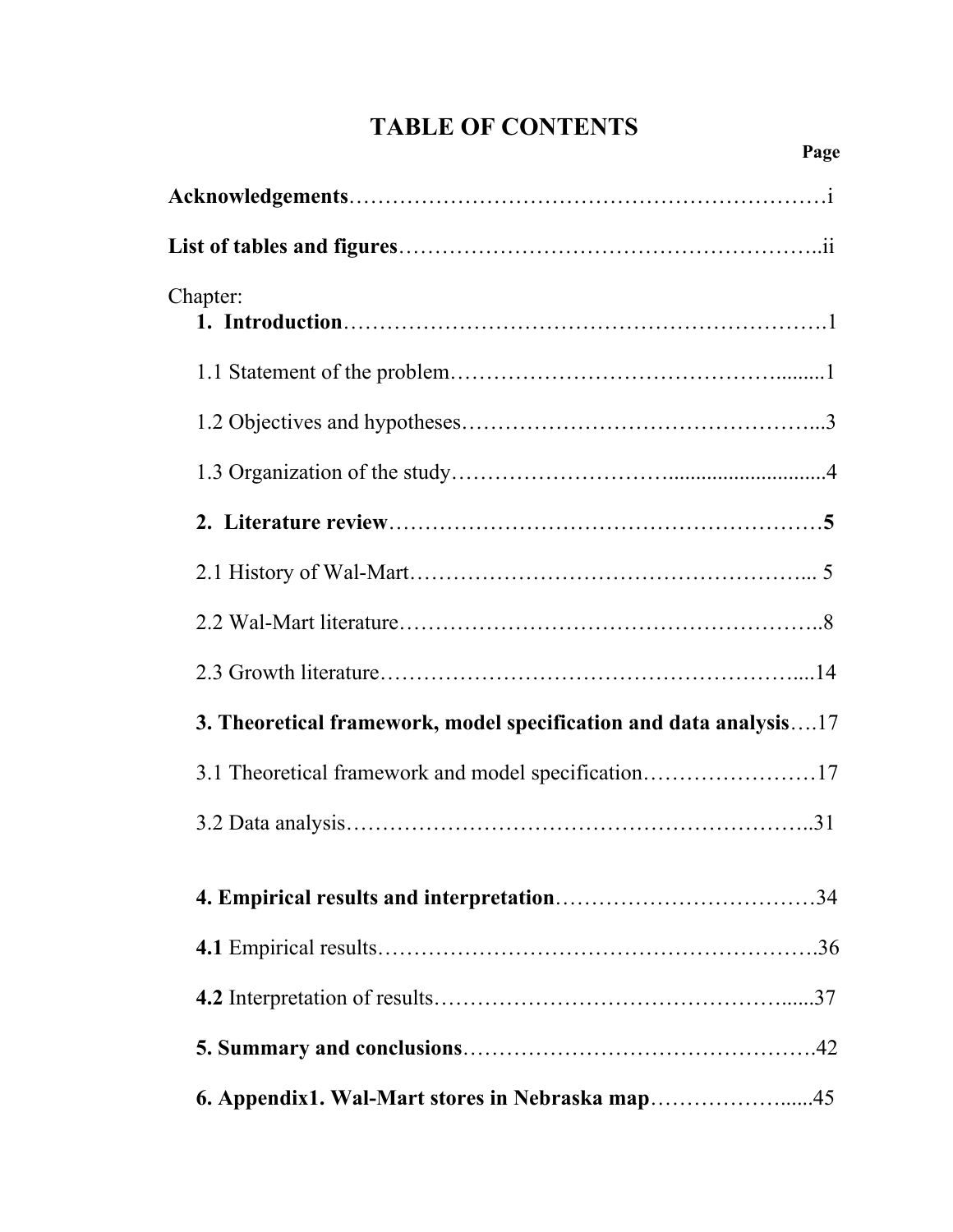| <b>8. Appendix 3. Data distribution before log transformations47</b> |  |
|----------------------------------------------------------------------|--|
| 9. Appendix 4. Data distribution after log transformations51         |  |
| 10 Appendix 5. Ramsey tests and heteroskedasticity tests54           |  |
| 11 Appendix 6. coefficients on log transformed variables59           |  |
|                                                                      |  |
|                                                                      |  |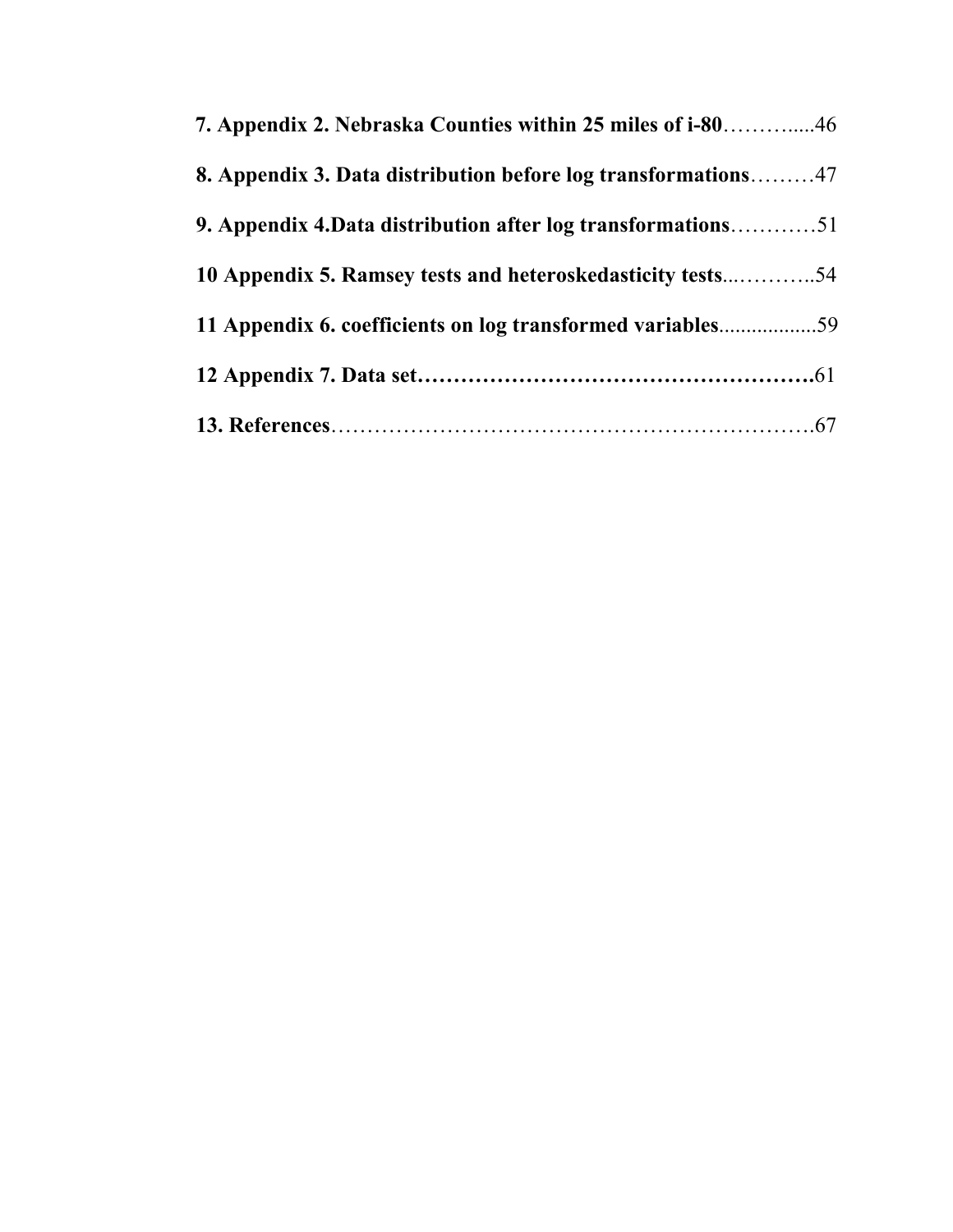# **List of tables and figures**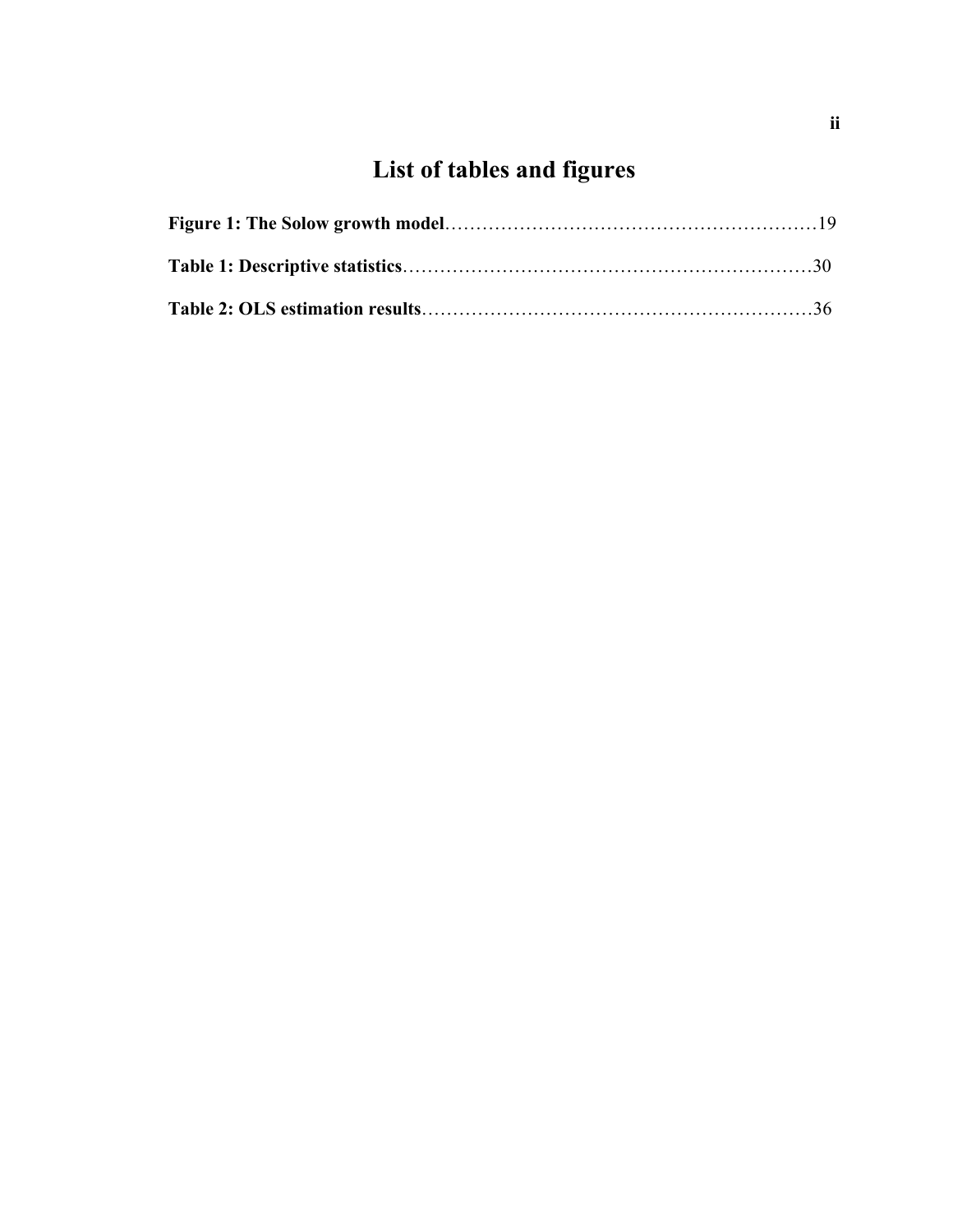#### **CHAPTER 1**

#### **INTRODUCTION**

#### **1.1 STATEMENT OF THE PROBLEM**

Wal-Mart is the largest corporation in the world operating 3600 stores in the US and 1150 stores in other countries. With its highly automated distribution system, Wal-Mart has dominated the retail industry in the US becoming the largest employer and realizing higher sales than any other retail corporation in recent years. There are claims that the store has created benefits for consumers in the form of low prices, a wide assortment of products under one roof and employment opportunities and that communities have also benefited from Wal-Mart in the form of its involvement in charity and infrastructure.

Despite its market success, Wal-Mart has generated ample controversy regarding its socioeconomic impact on the communities in which it has been established as well as neighboring communities. Complaints are emanating from consumers, suppliers, community leaders and labor unions. In some communities incumbent retailers have joined forces in the fight against Wal-Mart since its opening in a community has been associated with the collapse of downtown business and mom and pop shops which had for many years identified themselves with communities.

Some consumers despite benefiting from low Wal-Mart prices have formed coalitions against shopping in the store. The *always low prices* have been viewed as coming at a hidden cost. Anti-Wal-Mart websites have been set up which Wal-Mart has counteracted by coming up with a website of its own aimed at improving its image in the retail world.

Labor activists blame Wal-Mart for being anti-workers union, for contributing in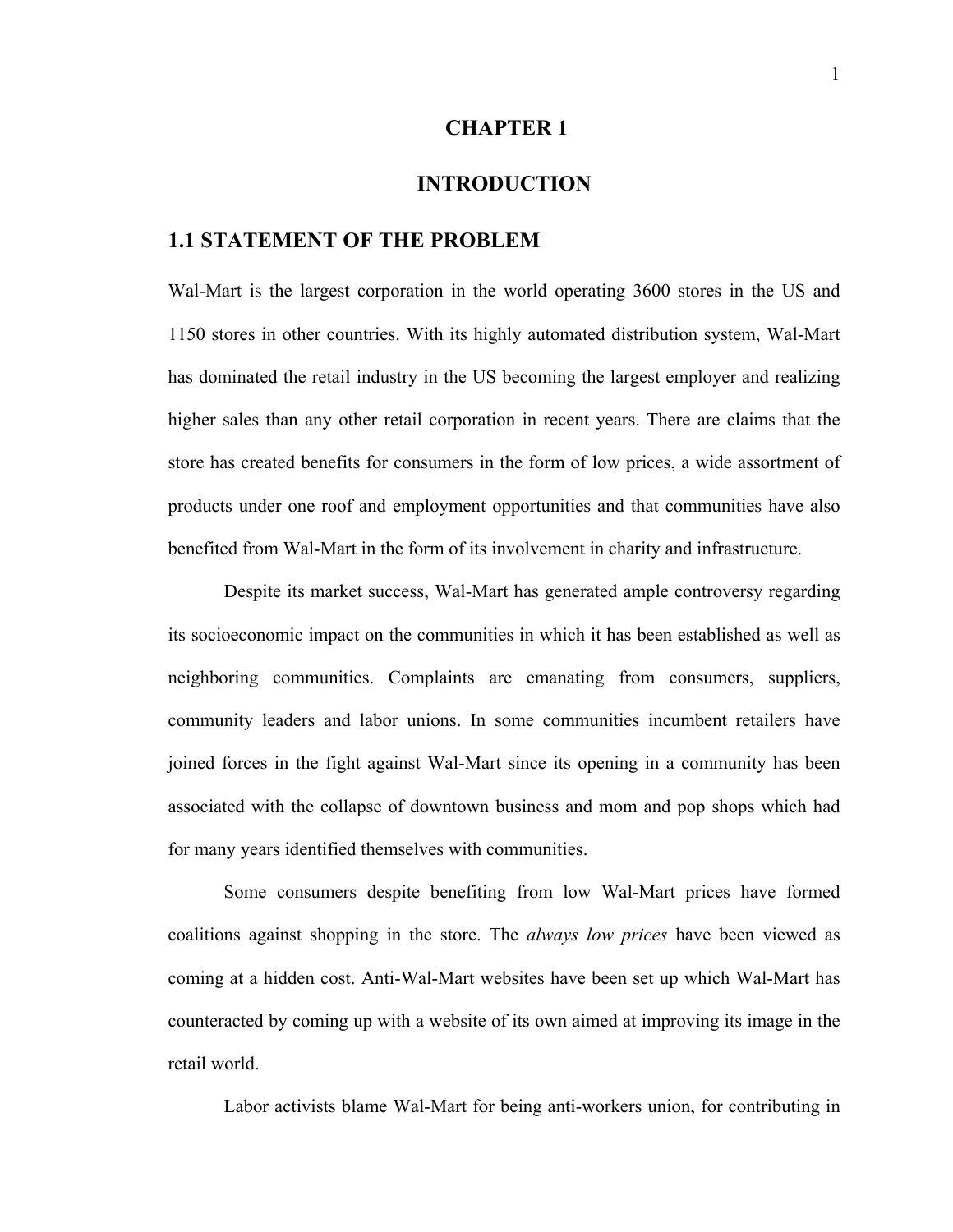an increase in unemployment, not providing health insurance for its employees and for the payment of low wages to employees. The retailer has been heavily criticized for the loss of jobs by employees who used to work for incumbents that were forced out of the market as a result of Wal-Mart entry.

In addition, suppliers have complained about being forced to follow the Wal-Mart way of doing business which translates into low input prices that benefit Wal-Mart at the expense of the suppliers. Suppliers who did not yield to Wal-Mart's demands blame their collapse on the retail giant.

Wal-Mart has also been blamed for the ailing US economy through outsourcing and forcing its suppliers to outsource manufacturing production to other countries. In 2003 the store imported 10% of the total US imports from China which was viewed as being too high for a retail corporation. Most of Wal-Mart's suppliers had to outsource to meet the Wal-Mart low price demands.

These different complaints have also attracted the attention of academic researchers who are interested in understanding the impact of Wal-Mart on communities. Research on the impact of Wal-Mart has yielded mixed results. Some studies conclude that Wal-Mart is a good citizen while others conclude that Wal-Mart has a negative impact on communities.

Even though prior studies provide some useful information, their contribution to our understanding of the impact of the giant retailer on local communities is limited. No study to our knowledge has used a formal economic framework that would allow sorting out the effects of other economic variables on the impact of Wal-Mart on the economic growth of communities. Most of the studies attribute all changes in sales, tax revenues, or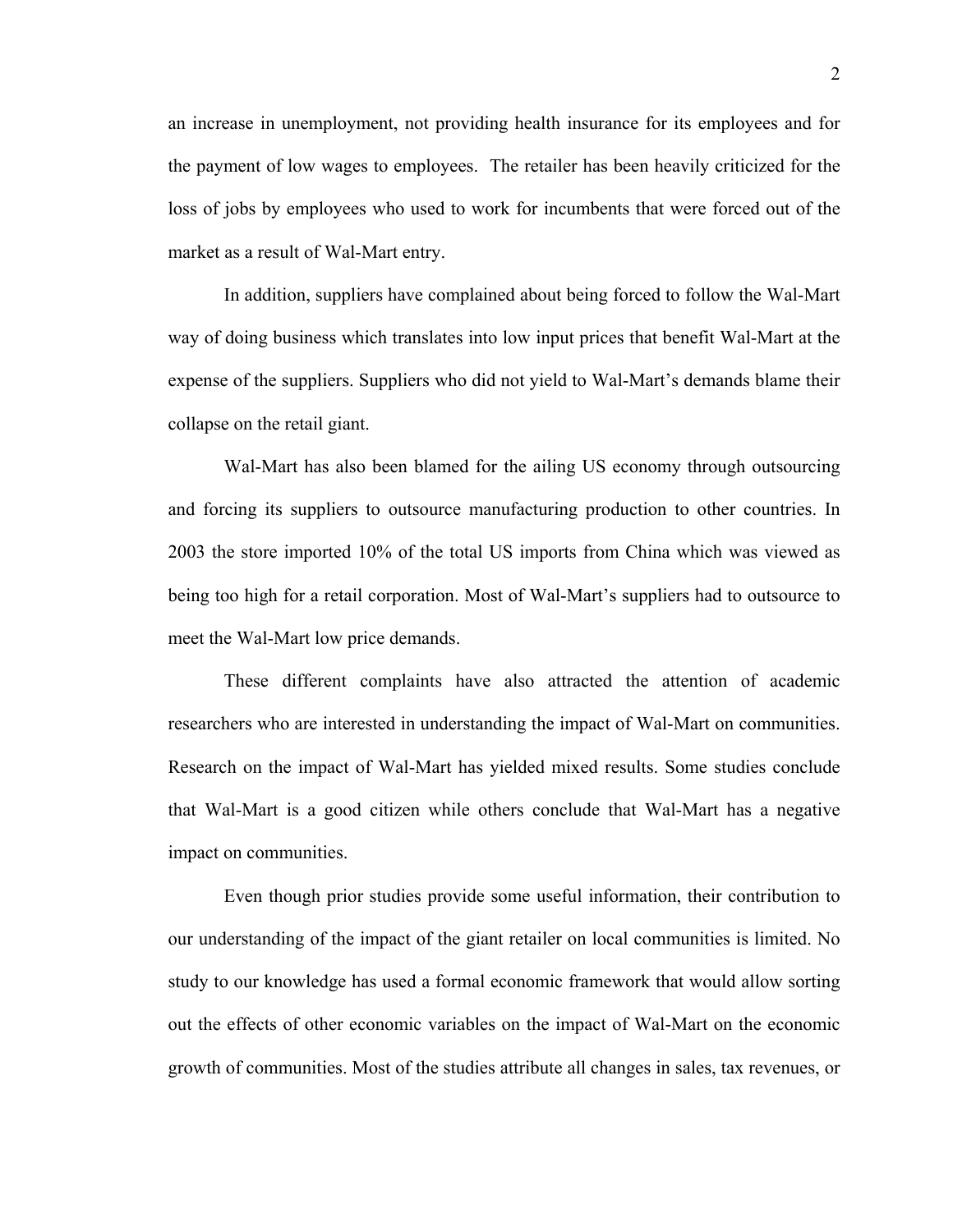other measures of economic activity to the presence of Wal-Mart which could potentially bias conclusions in favor of or against the store. Even if one were to sort out the effects, there is no a priori reason to conclude that changes in pre- and post-Wal-Mart retail sales or other measures are beneficial or detrimental for a community, regardless of whether the changes are positive or negative. What matters is the net effect of changes in every economic activity affected by Wal-Mart. This net effect, as I posit in this thesis, is best summarized by the change in the standard of living of the community, as measured by economic growth, after Wal-Mart moves into that community. So far, the impact of Wal-Mart on the economic growth of communities remains an unanswered empirical question.

#### .**1.2 Objectives and Hypotheses**

 To address the above question, the objective of this research is to contribute to the understanding of the impact of big box retailers on the economic growth of communities. In particular, this study will measure the effect of Wal-Mart on the standard of living of Nebraska communities, where standard of living is measured by median household income. Specifically, an empirical test involving an economic growth model with regressors specific to Nebraska will be conducted. So, a positive (negative) economic impact of Wal-Mart in this case means the store has contributed positively (negatively) to the standard of living of the community. The a priori notion is that because retail corporations (non-basic sector) do not contribute much in bringing new money into a community and they rather have a supporting role on the basic sector (manufacturing sector), which spurs economic growth by bringing in new money to the community, one would expect Wal-Mart's impact on the economic growth of Nebraska counties to be small, if any.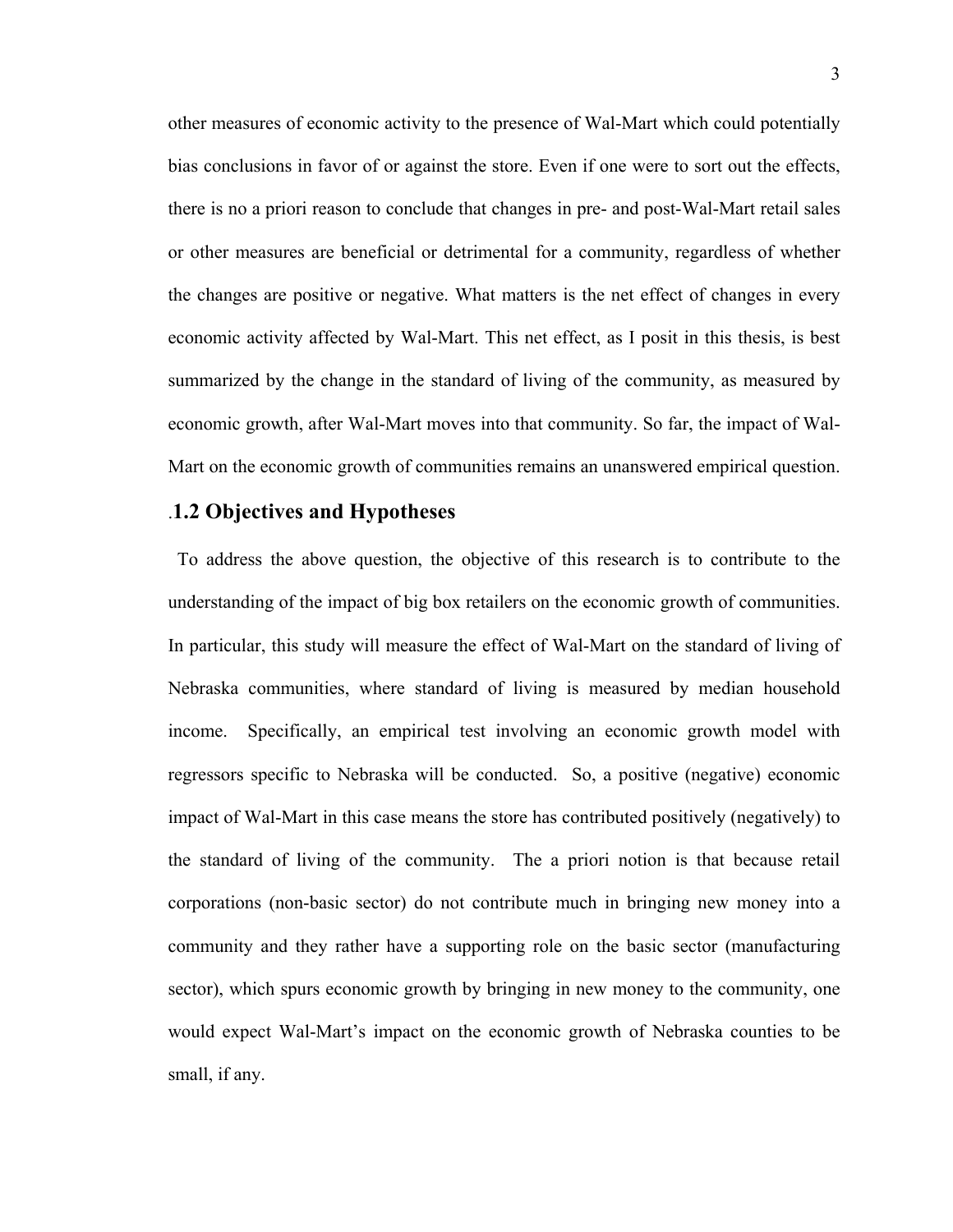## **1.3 Organization of the study**

The second chapter reviews previous research on Wal-Mart and relevant economic growth literature. Chapter three presents the empirical model and describes the data. Chapter four presents and interprets the empirical results. Summary and implications are discussed in the final chapter.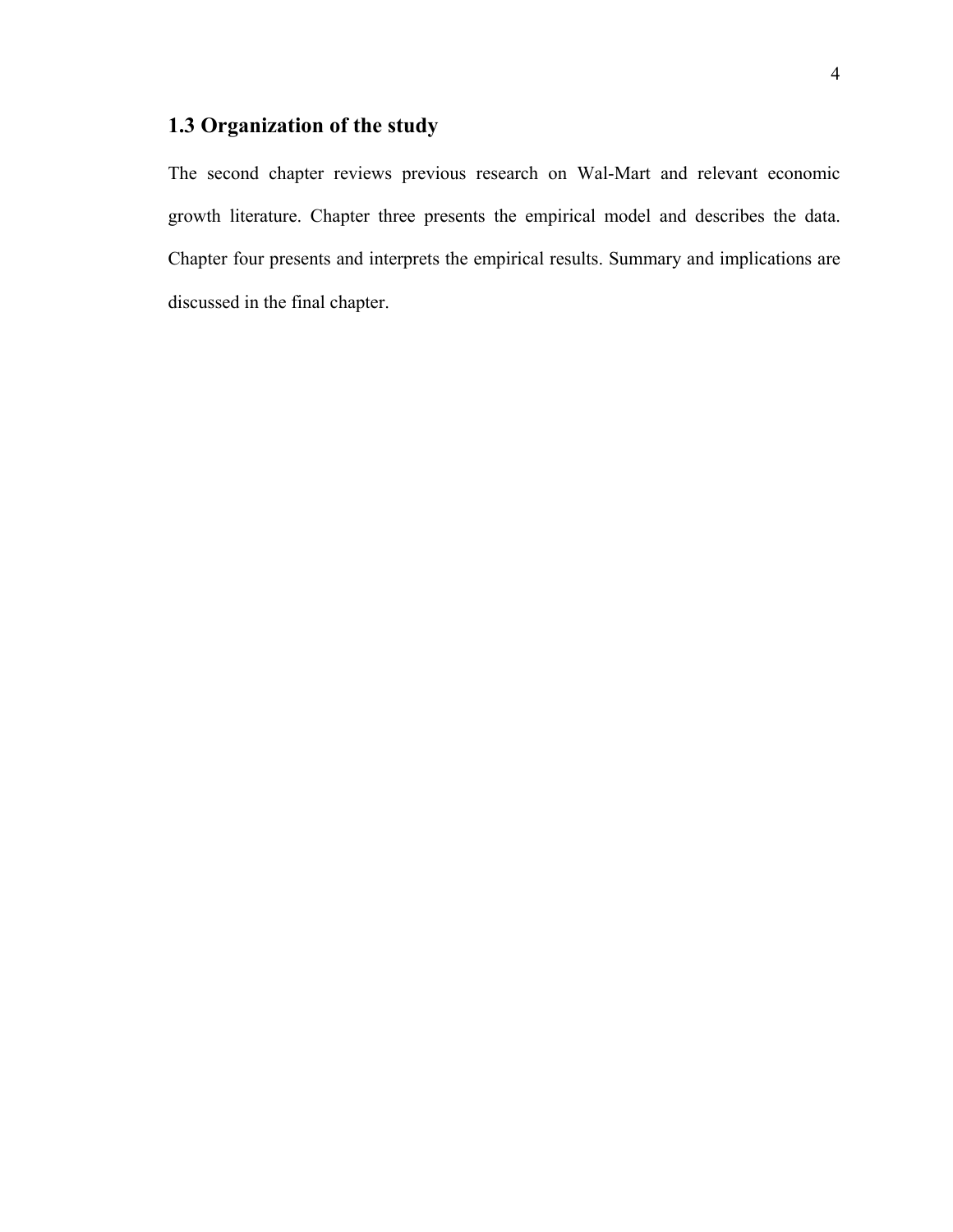#### **Chapter 2**

#### **Literature Review**

#### **2.1 History of Wal-Mart**

Wal-Mart Stores, Inc. was founded by Sam Walton with one store in Rogers, Arkansas in July 1962; the same year rival Kmart opened its first store. The giant store was built around three basic beliefs, namely, respect for the individual, service to the customer, and striving for excellence. Respect for the individual requires that everyone's opinion is respected through an open door policy and that managers are servant leaders. Service to the customer requires that the customer is the boss. Striving for excellence entails that associates are committed to customer satisfaction.

 Initially, Wal-Mart concentrated on small rural towns while its competitors, such as Kmart, concentrated on larger towns with populations greater than 50,000. The store, which opened its first distribution center in 1970, operates 110 distribution centers worldwide today. Wal-Mart was listed on the New York Stock exchange in 1972.

 In April 1983 the first SAM'S CLUB, also owned by Wal-Mart, opened in Midwest City, Oklahoma. The Wal-Mart Satellite Network was completed in 1987 and became the largest private satellite communication system in the U.S. The satellite network enabled the store to build a Retail Link System which is the stronghold for its sophisticated inventory management system.

 It was in 1988 when the first super center opened in Washington, Missouri. The super center version of the giant store brought controversy to the retail company's operations evidenced by efforts to block Wal-Mart entry in many U.S. communities. Some communities, like Contra Costa County in California, came up with a store size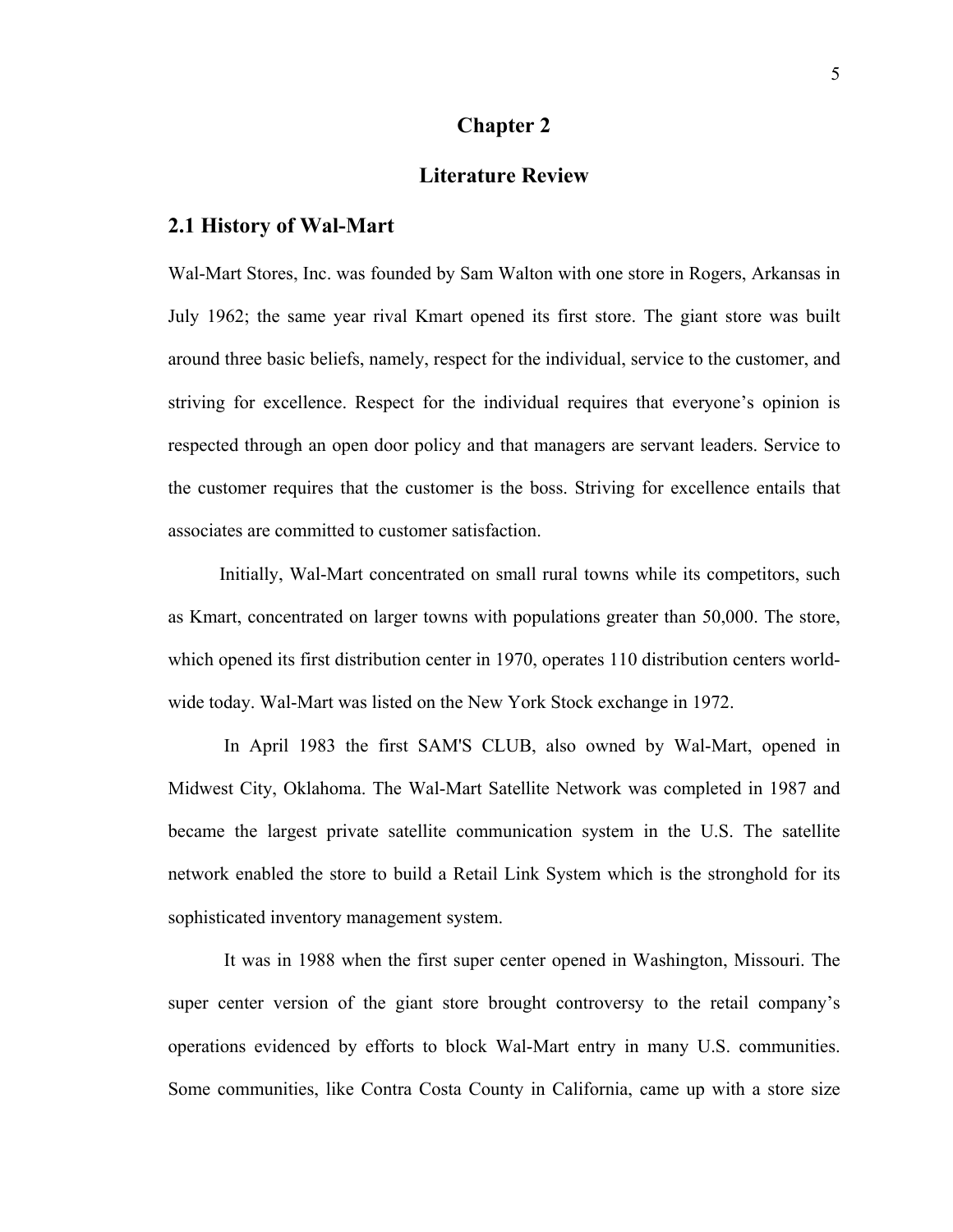limit to avoid the spread of super centers.

 By 1990 Wal-Mart had become the nation's No. 1 retailer. Wal-Mart rose to stardom owing to its "Always Low Prices" strategy and its close supervision of supplier's actions through its Retail Link System. As Wal-Mart gained ground in the U.S., it decided to go international. The first international market entered by the store was Mexico in November of 1991. With 664 stores, Mexico has the largest number of stores in any single foreign country. In August 1992 the store entered Puerto Rico where it currently owns 54 stores. Wal-Mart acquired 122 Woolco stores in Canada in August 1994 and it runs 240 stores today. In Canada as in the U.S., Wal-Mart has met varied criticisms on its operations. Anti Wal-Mart movements through websites have been set up. Wal-Mart built three units in Argentina and five units in Brazil in 1995. The store's units had risen to 145 and 11 by 2004 in Brazil and Argentina, respectively.

 In 1996 Wal-Mart entered China through a joint venture agreement. The retail corporation operates 40 stores in China today. A greater percentage of the goods sold in Wal-Mart come from China. Because of its Chinese link, the giant store has been accused of misleading the nation through its made in America labels when in fact it was depending on cheap labor in China.

 It was in 1997 that Wal-Mart was voted the number one employer in the United States. Today it employs over 1.2 million associates in the U.S. and over 300,000 in other countries. During the same year Wal-Mart replaced Woolworth on the Dow Jones Industrial Average. Wal-Mart entered Korea through a joint venture agreement in 1998, the same year it acquired 21 Wertkauf units in Germany. Wal-Mart operates 16 stores and 92 stores in Korea and Germany, respectively. The giant store has since struggled in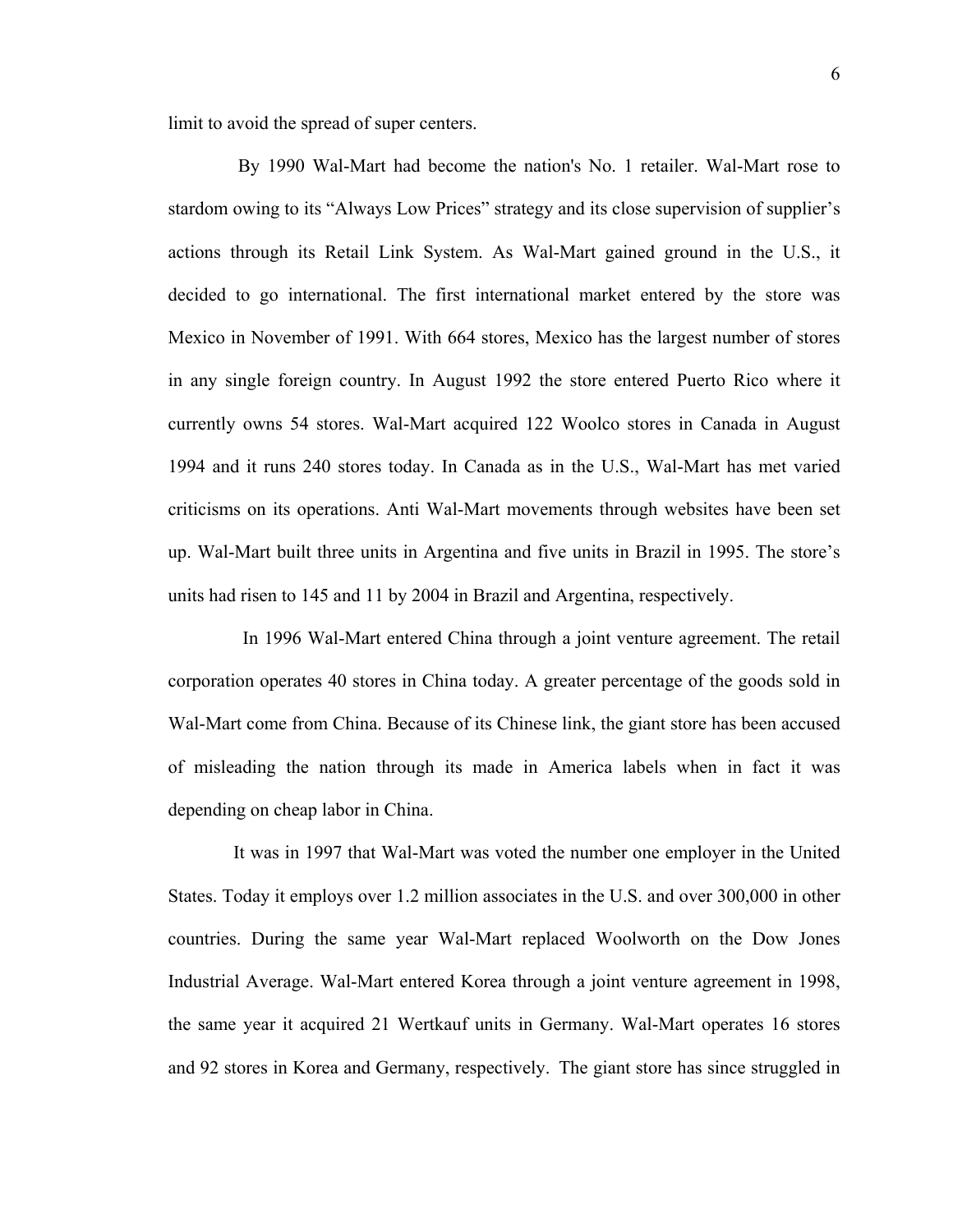the German market which is highly competitive.

 In 1999 Wal-Mart acquired 220 stores owned by the ASDA group public limited company in the United Kingdom and it operates 272 stores there today. During the same year the store was voted the largest private employer in the world with 1.4 million associates. It was ranked  $5<sup>th</sup>$  by the Fortune magazine in its Global Most Admired All-Stars list. It also recorded the biggest single day sales in history of US\$1.25 billion on the day after 2001 Thanksgiving. In 2003 Wal-Mart's sales rose to \$256 billion. It also topped Fortune's Global 500 and ranked third among the "Most Admired Companies in America" in 2001. The store entered the Japanese market in 2002.

 In 1982, Wal-Mart opened its first store in Nebraska, in Jefferson County. The giant store went on to open 3 stores in 1984, 4 stores in 1985 and 2 stores in 1986. The year 1985 marks the time when Wal-Mart opened most of its stores in a single year in Nebraska.

After this phase, it took Wal-Mart three years to open another store in Nebraska. The giant store opened 2 stores in 1989, 2 stores in 1990, 2 stores in 1991, 1 store in 1993, 1 store in 1998 and 1 store in 2000. Wal-Mart went on to open 2 stores in 2001, 1 store in 2003 and 3 stores in 2004. This brings the number of Wal-Mart stores in Nebraska counties to a total of 25 stores. The map in Appendix 1 shows the counties where Wal-Mart located 21 stores between 1979 and 2002.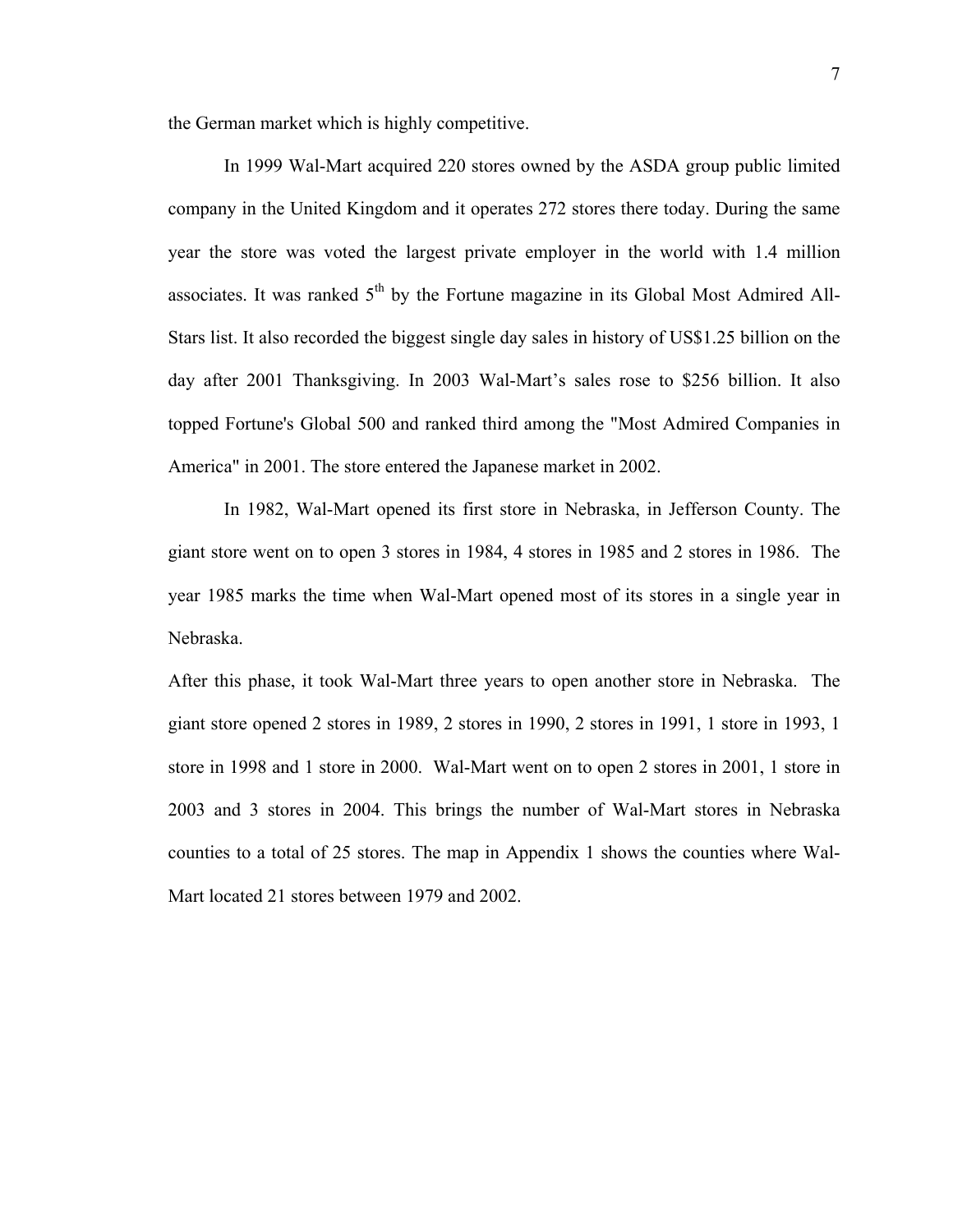#### **2.2 Review of the literature on Wal-Mart**

Wal-Mart's success and the controversy it has generated have attracted the attention of academic researchers who want to understand its impact on communities. Wal-Mart has received bad publicity in the media and anti Wal-Mart websites (such as *walmartsucks.com*) have been set up to convince the public that the giant retailer is not good for communities. Wal-Mart has set up a website (*wa-lmartfacts.com*) to mend its public image.

 Stone (1988, 1997) was among the first to study the impact of Wal-Mart. In two studies that compared sales before and after Wal-Mart entered a community in Iowa, he found that sales increased in host towns and decreased in surrounding (within a 20 mile radius) communities.

Stone's results are supported by Artz and McConnon (2001) who conducted a statistical analysis to determine the impact of Wal-Mart on retail sales in host and surrounding communities in Maine. They concluded that the entry of Wal-Mart resulted in a shift in general merchandise trade from the non-host to the host communities.

In a similar study using a Sales Conversion Index (SCI), McGee and Gresham (1995) reported that Wal-Mart's entry into local markets was associated with disruptions in the existing trade patterns. Like Stone (1988, 1997), McGee and Gresham (1995) agree that communities with Wal-Mart benefit from increased retailing activity while neighboring communities suffer in terms of reduced retailing activity.

In a study based on data on all US counties, Goetz and Swaminthan (2004) found that communities which attracted more Wal-Mart stores between 1990 and 1999 registered the highest poverty levels. They argued that poverty rises as displaced workers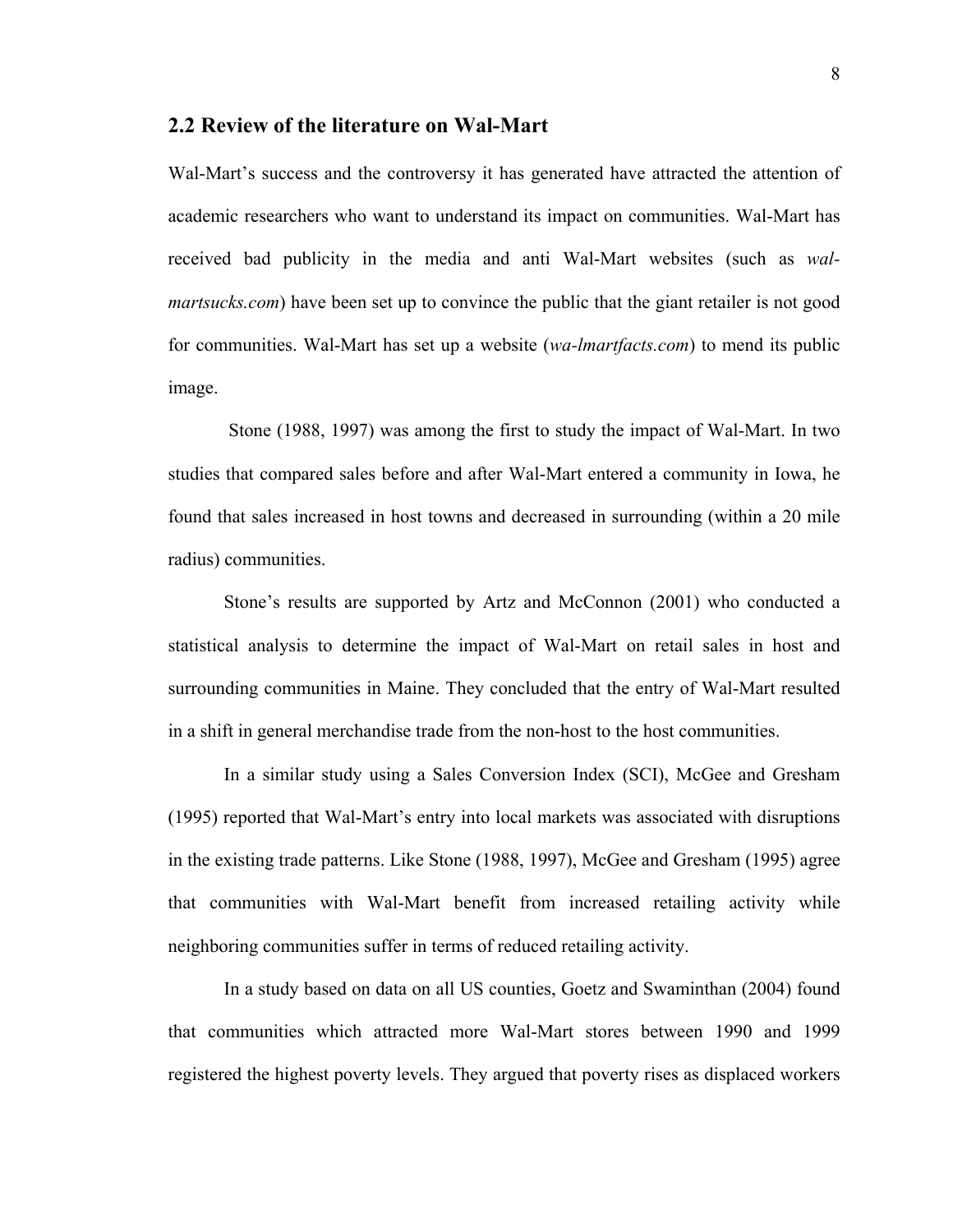from existing operations have no option but to work for Wal-Mart at lower wages. Their study is mainly centered on understanding the contribution of Wal-Mart to family poverty rates in the U.S. Their conclusions are based on a recursive econometric model where they first test for Wal-Mart location decisions and then examine the impact of Wal-Mart on changes in poverty rates. They also test for effects of spatial clustering through spatial econometric methods. Goetz and Swaminthan (2004) also highlighted that retail corporations fall in the non-basic sector of the economy which has no large impact on economic growth as compared to the basic sector (manufacturing sector).

Basker (2004) studied the impact of Wal-Mart on county-level retail employment and concluded that Wal-Mart presence had a positive impact on job creation. Basker (2004) used an OLS regression model to capture the impact of Wal-Mart on retail employment in counties. A total of 2382 counties were involved in the country wide analysis. In contrast to prior studies, Basker (2004) did not find any effect of Wal-Mart entry on businesses which it does not compete directly with, that is businesses which do not sell products that Wal-Mart sells, such as gas stations. Basker's study failed to explain the spillover effects to neighboring counties as found by Stone (1988, 1997) and McGee and Gresham (1995).

Stone, Artz and Myles (2002) using sales tax data in Mississippi to measure the impact of Wal-Mart on the sales of existing businesses in local trade areas found that Wal-Mart entry is associated with both positive and negative impacts on incumbents. According to this study, Wal-Mart's entry was viewed as a zero sum game as the gains for Wal-Mart super centers were matched by corresponding losses for existing businesses in both the host and surrounding communities. The study is based on an analysis of sales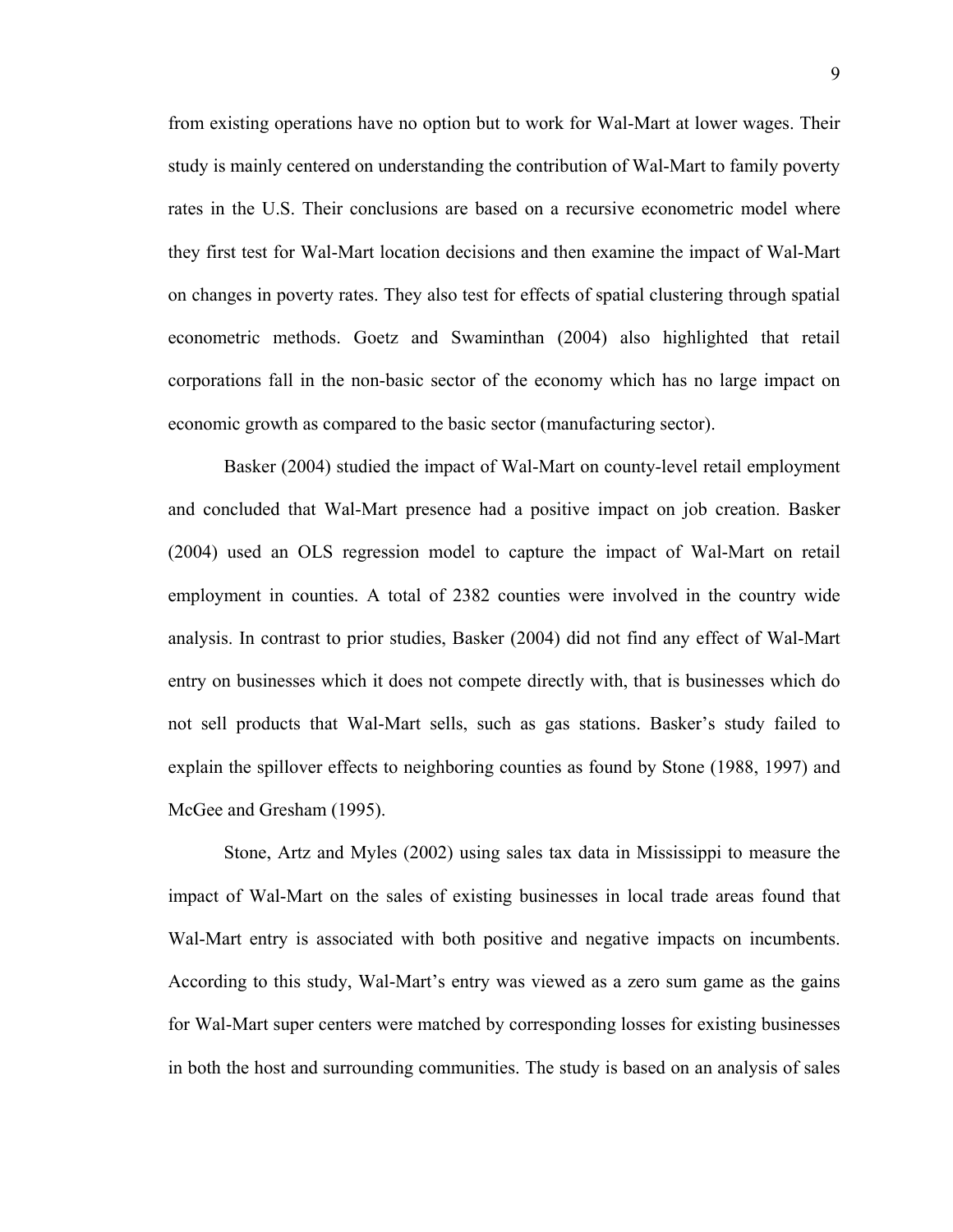tax reports in Mississippi. The authors analyzed changes in sales of different good categories and the county as a whole. The authors, however, agree that their findings might not be due to Wal-Mart alone but they still argue that Wal-Mart might have played a dominant role in the changes they uncovered.

Hicks and Wilburn (2001) studied the location impact of Wal-Mart in West Virginia and concluded that Wal-Mart brings employment and wage net benefits to counties where it is located. In their analysis, they control for endogeneity between other economic effects affecting communities and Wal-Mart entry. They noted that rivalry, proximity of another Wal-Mart, and population densities play an important role in Wal-Mart's decision to locate a store in a community.

Franklin (2000) conducted a study on the impact of Wal-Mart on supermarket concentration in U.S. metropolitan areas. The hundred largest metropolitan areas in the U.S. were investigated in this study and logit and linear regression analysis methods were used. Franklin (2000) concluded that Wal-Mart's impact on concentration and grocery retailing performance to date has been minimal.

Ketchum and Hughes (1997) studied the effect of Wal-Mart on employment and wages in Maine and concluded that the relative wage growth in counties with a Wal-Mart was not due to the presence of a Wal-Mart and also that Wal-Mart was not responsible for lack of growth in retail employment. Ketchum and Hughes (1997) controlled for industry specific shocks in order to isolate Wal-Mart effects from effects of other variables on wages or employment.

Mattera and Purinton (2004), who examined the subsidies which Wal-Mart received from communities, argued that retail stores like Wal-Mart do not have economic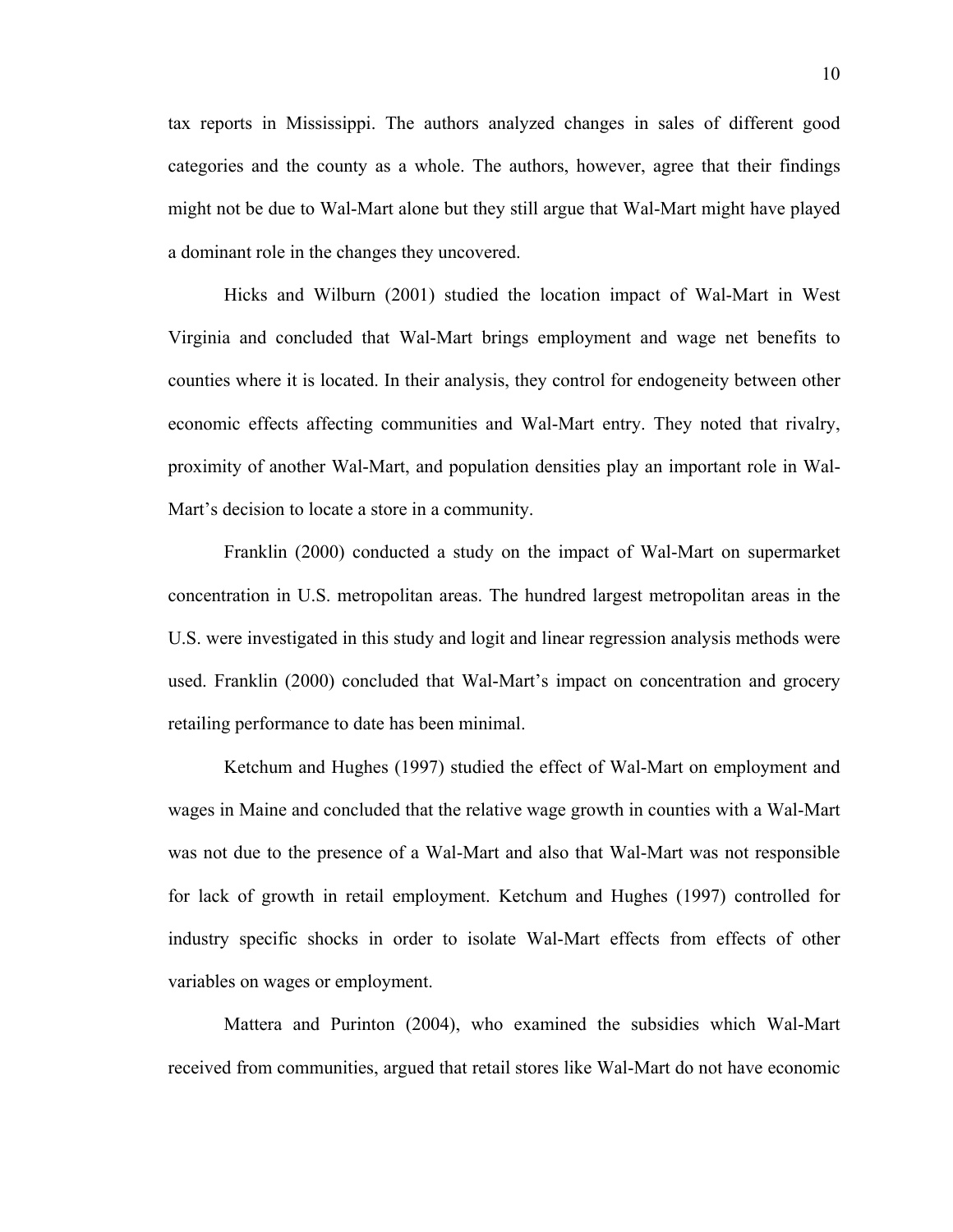impact comparable to manufacturing factories to justify the subsidies they receive. The authors find that Wal-Mart has benefited from more than \$1 billion in the form of subsidies from state and local governments. They further point out that retail stores do not increase consumer disposable income. All the retail store does is to take revenues away from existing merchants. They also view the controversy surrounding Wal-Mart as enough to make the question of whether Wal-Mart should be subsidized through taxpayer money an important policy question.

Dube and Jacobs (2004) conducted a study in which they analyze Wal-Mart's labor practices by comparing wages paid by Wal-Mart to its employees to the retail industry wage standards. They went on to compare Wal-Mart wages and employment based health coverage to those of unionized grocers. The authors also analyzed annual public assistance to workers of large California retailers before and after Wal-Mart involvement in the state. The authors concluded that Wal-Mart receives indirect subsidies as its employees rely heavily on public assistance such as social welfare, taxpayer funded healthcare because of the low wages Wal-Mart pays its employees. Their study is based on Wal-Mart practices in the state of California.

Fishman (2003) in an article published in the *Fast Company* concluded that Wal-Mart's low prices come at a high cost. The author noted that Wal-Mart destroys its competitors and forces its suppliers to outsource manufacturing production. He also highlighted that Wal-Mart's imports from China were about 10% of the total US imports from the country. Wal-Mart also squeezed out suppliers such as Huffy's (a bicycle manufacturing company) and Lovables (a ladies clothing company) by pulling out when these companies refused to go with its demands. Levi Strauss was struggling with its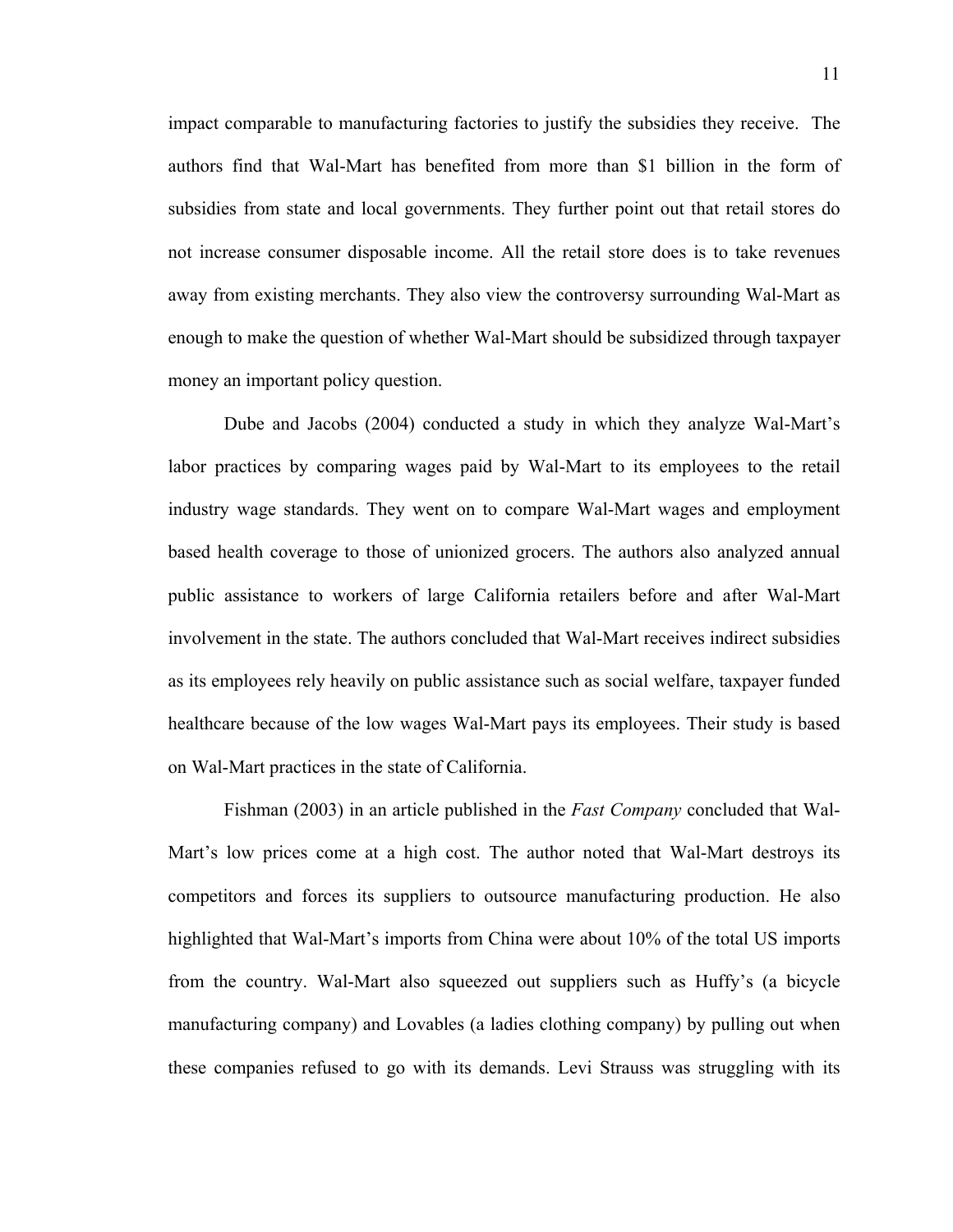sales until it decided to follow Wal-Mart demands. As a result, Levi's sales rose by 6% after the cut in prices.

In a newspaper article titled, "The great Wal-Mart Wars", Rosen (2003), reported on the resistance that Wal-Mart faced in Contra Costa County (California). In this county the Board of Supervisors voted to ban Wal-Mart super centers which they found not to be consistent with good jobs, good pay and good benefits to the community. Wal-Mart counteracted the decision by running a petition to take the Board's decision on a ballot. Rosen (2003) also noted that Wal-Mart super centers have faced resistance in more than 200 communities. The article concludes that convenience and lower prices come with hidden costs.

In an article titled "Learning to Love Wal-Mart", which appeared in the Economist, Wal-Mart was accused of chewing up virgin land and spreading suburban blight, destruction of mom and pop retailers, changing once vibrant inner cities, destroying the country's manufacturing base through its dealings with China, being antiunion and destroying its own suppliers. The article posits that Wal-Mart is not the originator of out of town shopping or trade imbalances with China but it emerged as one of the best firms to take advantage of opportunities available retail firms. The article revealed that Wal-Mart is doing well in Mexico, Canada and Britain and it is struggling in Japan and Germany. The article noted that Wal-Mart has done a favor to its customers by bringing prices down, its suppliers have benefited through improvement in their own efficiency and quality and its competitors who have been forced to improve the quality of their services in response to Wal-Mart challenge. At the industry level, Wal-Mart has set standards which have inspired and challenged other industries. In terms of employment,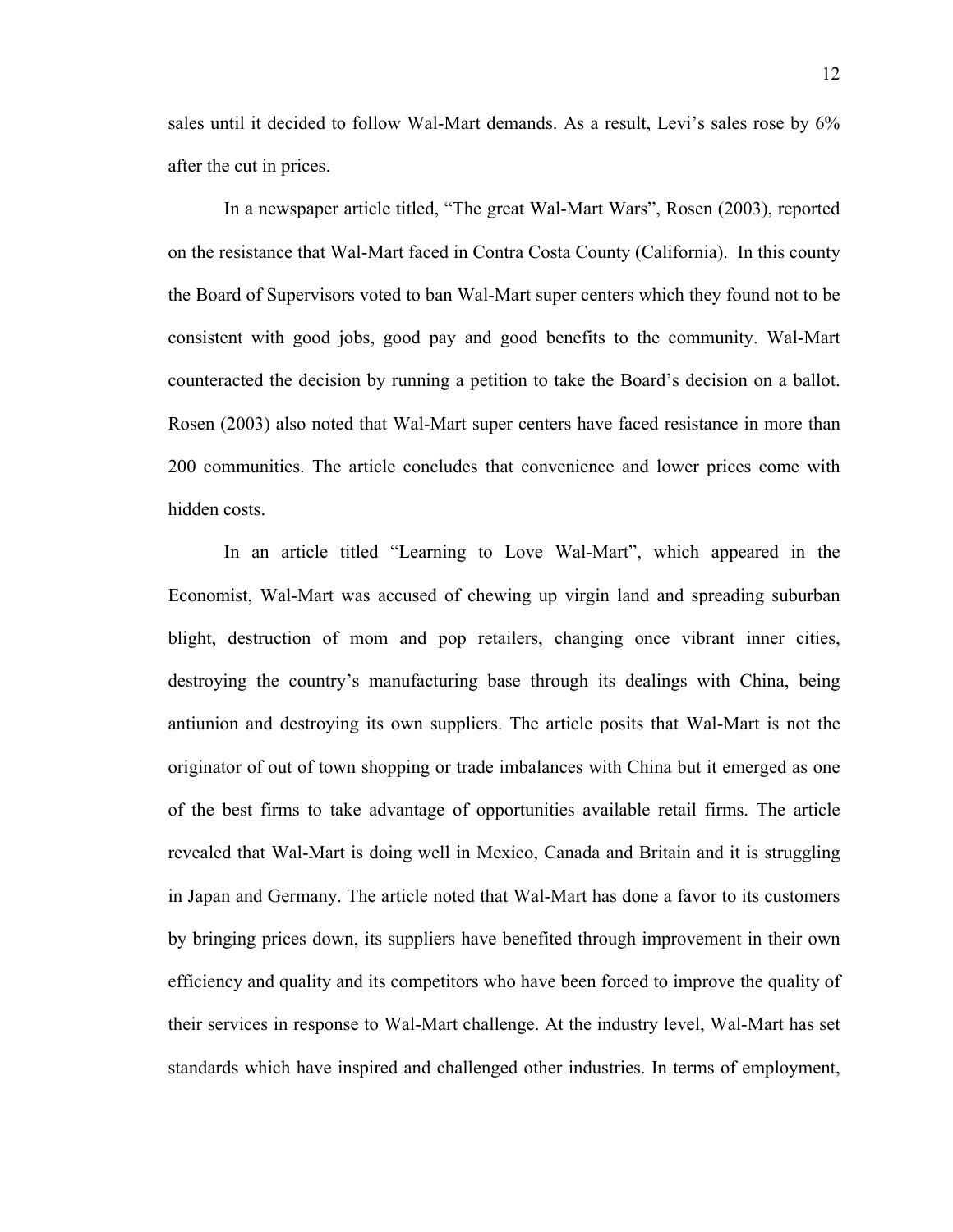the article finds Wal-Mart is beneficial to immigrants, part-timers and older people who might have been jobless.

In a report that reviews Wal-Mart's labor practices in the U.S. and around the world, Miller (2004) concludes that Wal-Mart's success has come as a result of payment of low wages and benefits, violations of basic worker's rights and threats to the standard of living of communities in the country. Wal-Mart was also accused of trading away jobs to countries such as China. The report by Miller argues that these practices pose high costs to tax payers who end up subsidizing Wal-Mart's labor costs which undermines the country's economy. Wal-Mart's low cost demands have been blamed for the closure of U.S. manufacturers which found it difficult to remain operating in the country. Miller, who is a Senior Democrat in the House of Representatives, based his conclusions on prior studies by Stone, Dube and Jacobs (2004), a Harvard Business School case study and newspaper reports.

Wilson (2004) in a commentary on Wal-Mart argues that Wal-Mart took advantage of the Chinese market to force the suppliers from whom it buys products to sell their products at low prices on a take it or leave it basis. Wilson (2004) gives Rubbermaid as an example of Wal-Mart's supplier which had to close its U.S. factories for cheap labor countries to match Wal-Mart's price demands. This commentary highlights the "bad side" of Wal-Mart which includes being anti union and being responsible for the rise in the unemployment rate. The commentary also blames Wal-Mart for the ailing U.S. economy.

Freeman (2003) reported that Wal-Mart destroys communities. The conclusion is based on findings by Stone (1988, 1997), Stone, Artz and Myles (2002) and newspaper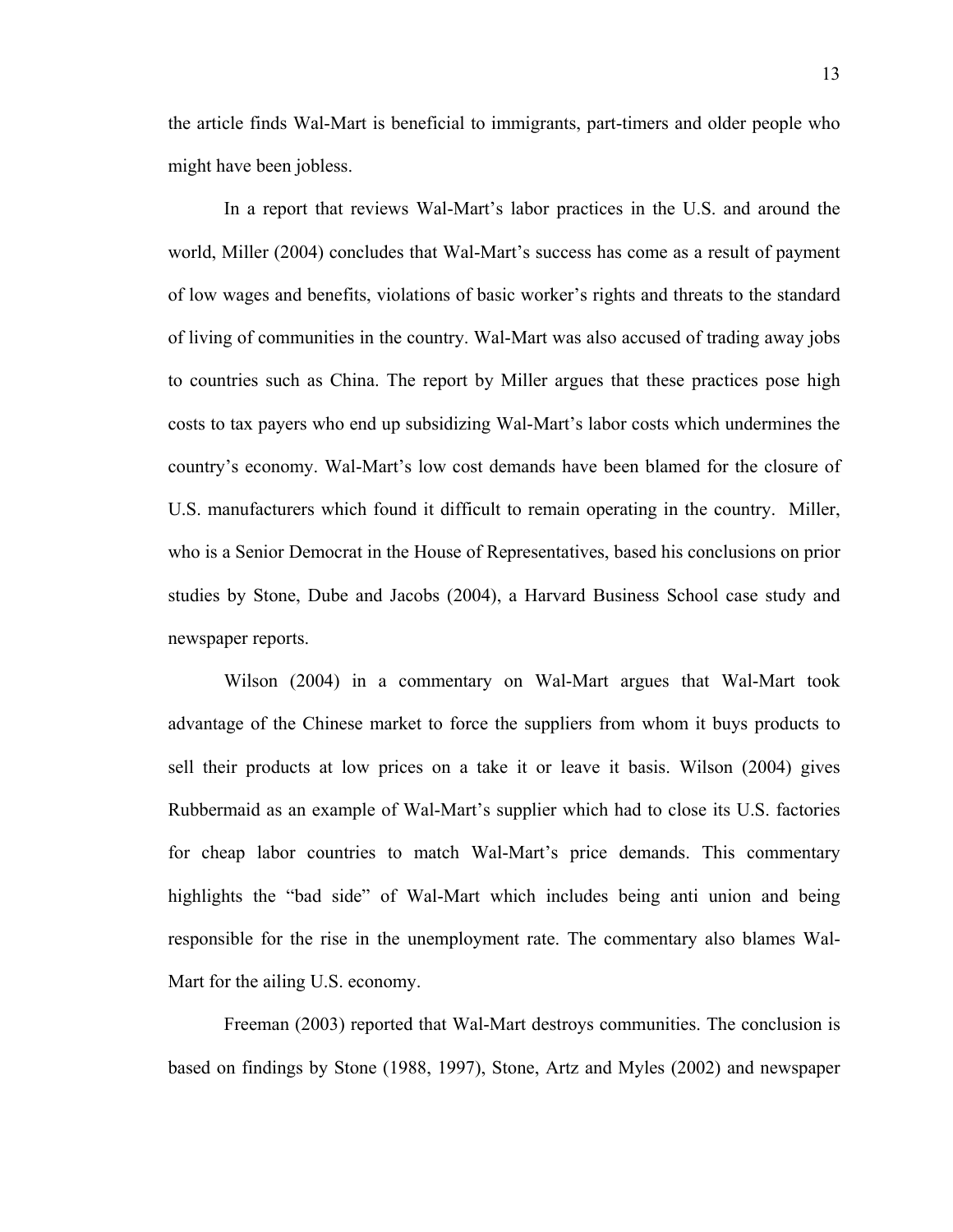and magazine reports. He also accused Wal-Mart for forcing its suppliers to outsource production to foreign countries, paying low wages, destroying communities, and siphoning tax revenue through subsidies offered to Wal-Mart.

# **2.3 Review of the Literature on Economic growth at the US County Level**

Since the focus of this thesis is on the effect of Wal-Mart on economic growth in Nebraska counties, this section reviews the literature which draws on economic growth theory and also focuses at the county level.

 Shaffer (2002) studied the linkages between average firm size and economic growth and found that manufacturing and retail firms were important in explaining economic growth while wholesale firms were not. Shaffer used an OLS model in a sample of more than 700 US counties. Data in this study came from the County and City Data Book published by the US Bureau of the Census in 1988 and 1994. In Schaffer's study, growth is measured by the average percentage growth rate of median household income between 1979 and 1989.

 Krueger and Lindahl (2000) compared the macroeconomic and microeconomic models' view of how education influences economic growth. They reported that macroeconomic models view the existing stock of human capital as leading to technological progress and sustained growth. These models make the point that secondary and post-secondary educations are more important for growth than primary education. Microeconomic models view the accumulation of human capital over time as important for sustained growth and focus more on private rather than social returns to education.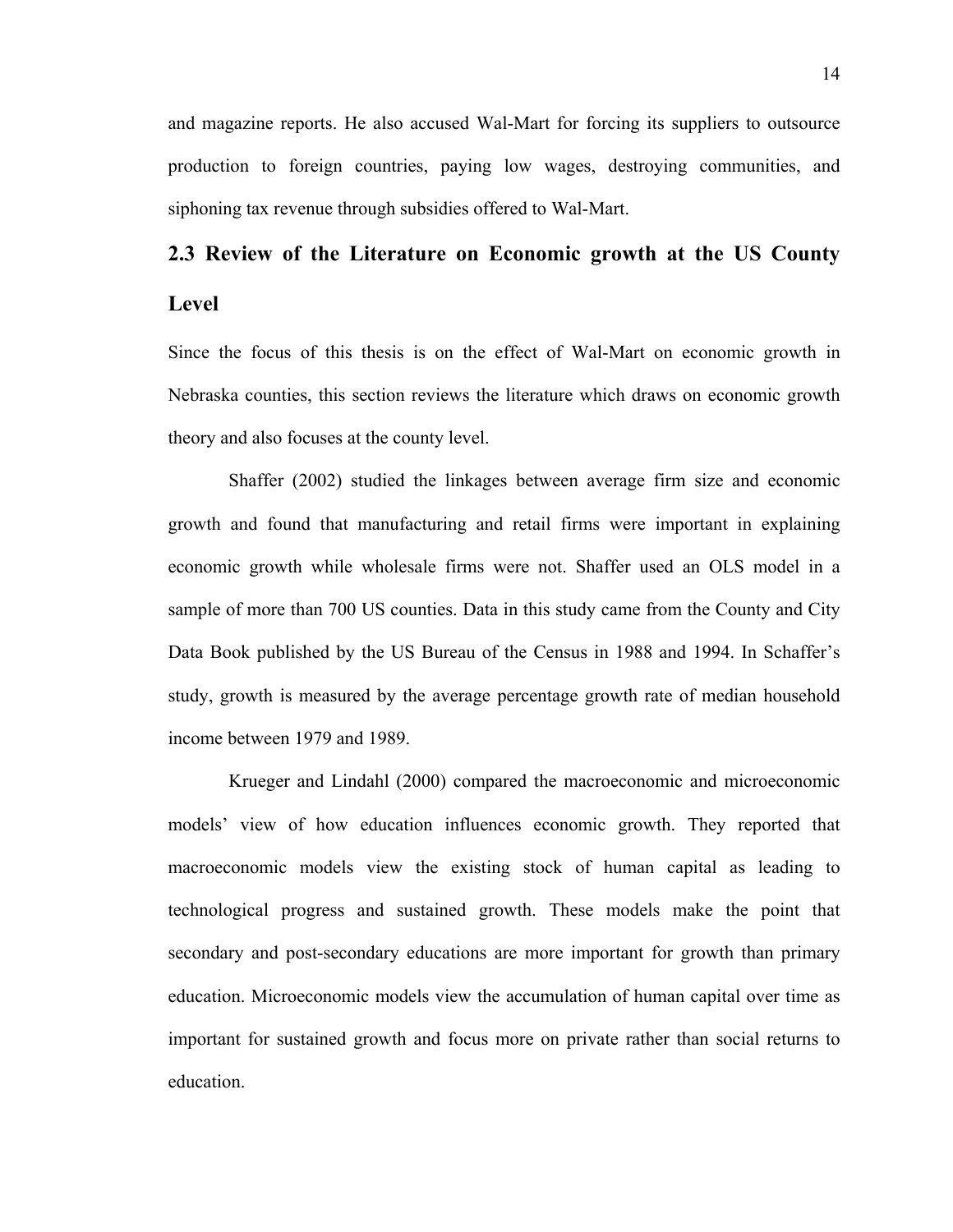Rupasingha, Goetz and Freshwater (2002) studied the role of social and institutional factors on economic growth at the county level in the U.S. and concluded that social and institutional factors are important for explaining economic growth. They also found that the reason why economic growth rates are not uniform across communities is that social and institutional dimensions are not uniform across communities. In particular, they find that ethnic diversity is associated with fast rates of economic growth, higher levels of income inequality are associated with lower rates of economic growth and higher levels of social capital have a positive effect on economic growth rates. An OLS model was used in their study and the authors controlled for spatial dependence. They find that the presence of a highway or an interstate, investment in human capital, and proximity to urban areas are important for economic growth of counties.

James, IIvento and Hastings (2002) analyzed the role played by local development strategies on employment in non-metropolitan counties. They concluded that counties that placed greater emphasis on economic development experienced higher employment growth. An OLS regression analysis was used. Employment gain between 1990 and 1999 (the dependent variable) was used as a proxy for economic growth. The effect of local economic activities on employment was determined after controlling for location factors such as highway access, the proportion of the population with a bachelor's degree, and the coefficient of specialization. Data used in this study came from surveys, 1990 Census of Population data, and Housing and BLS data, and considered 46 non-metropolitan counties in Delaware, Maryland, Pennsylvania, Virginia and West Virginia.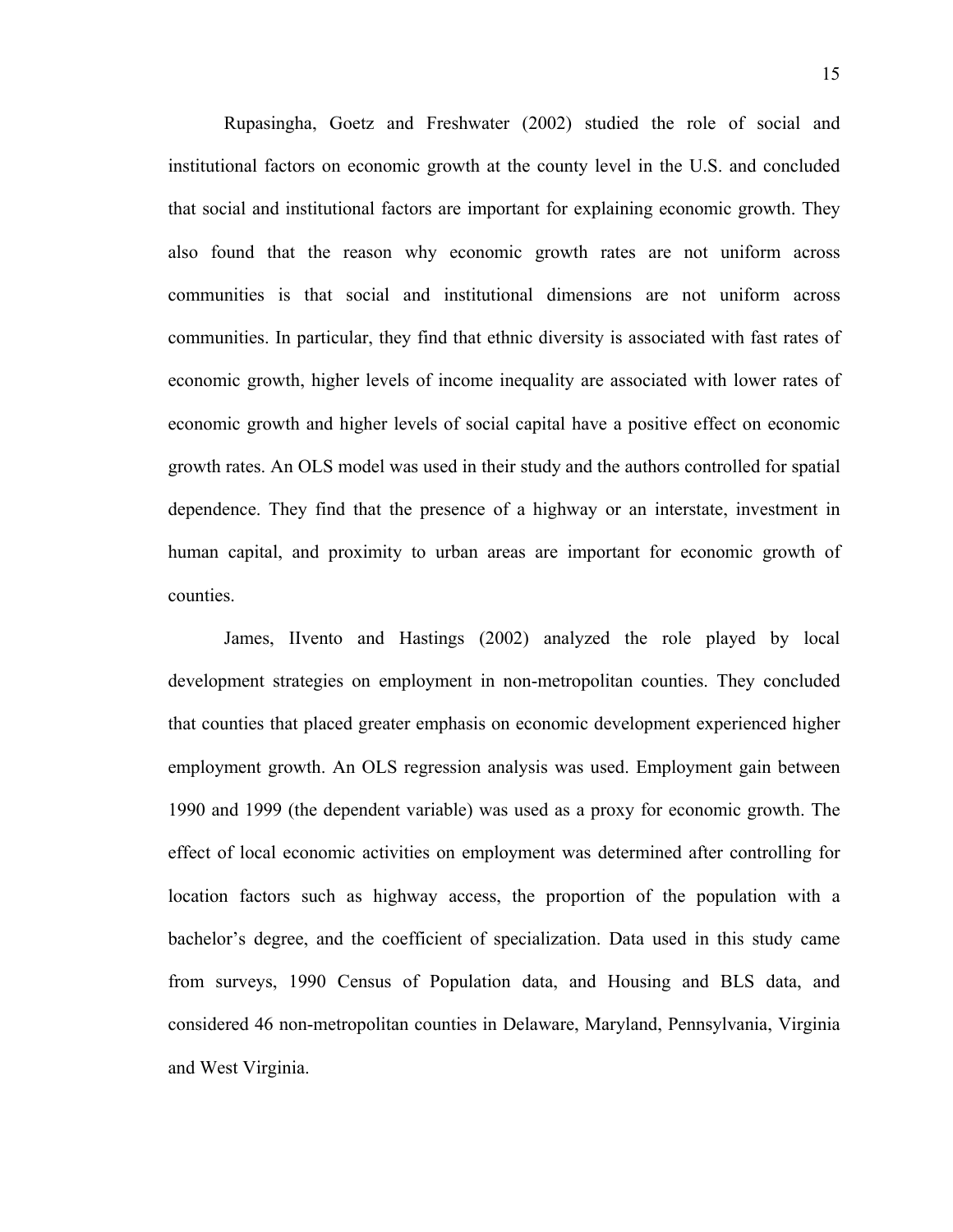Rupasingha, Goetz and Freshwater (2000) studied the effect of social capital on economic growth. They concluded that social capital is an important determinant of economic growth in U.S. counties. They used density of membership organizations, crime rate, charitable giving and voter participation as measures of social capital. Their results are based on (OLS) estimates of an extended version of Barro and Sala-I-Martin's economic growth model. They used data from 3040 U.S. counties and the study period covers 1990 through 1996.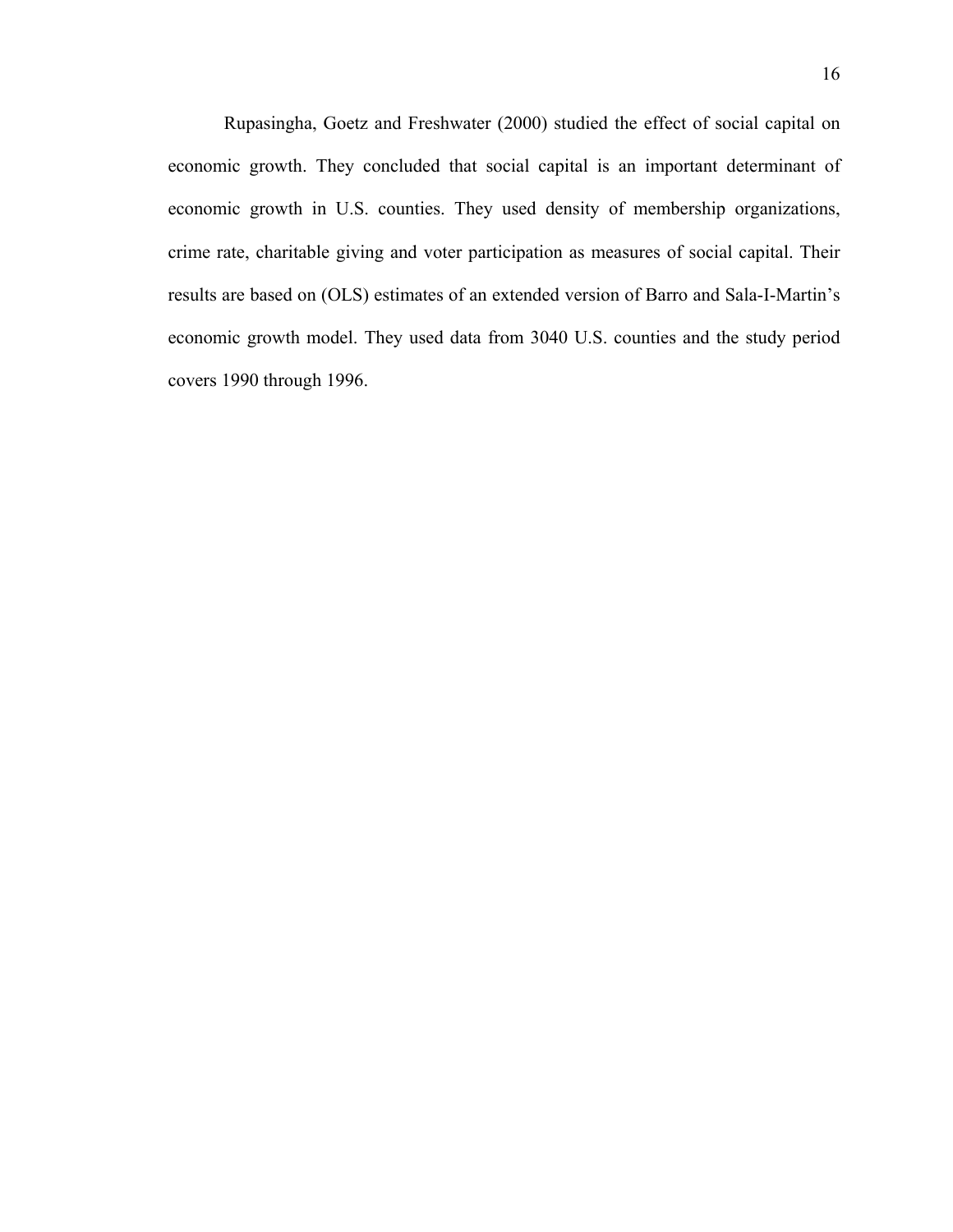#### **Chapter 3**

#### **Theoretical framework, model specification and data analysis**

#### **3.1 Theoretical framework and model specification**

The theoretical framework used in this thesis to address the effect of Wal-Mart on economic growth in Nebraska counties is based on the Solow growth model. The Solow growth model begins with three main assumptions:

- 1) A constant returns to scale production function.
- 2) Each factor of production is subject to diminishing returns.
- 3) The depreciation rate of capital,  $\delta$  and the saving rate, s, are constants.

The Solow growth model starts with the production function,  $Y = F(K, L)$ , where Y is output, **K** is capital, and **L** is Labor. The simple production function tells us that output depends on the capital stock and the labor force. The assumption of constant returns to scale is made, which entails that, for all  $\alpha \ge 0$ ,  $F(\alpha K, \alpha L) = \alpha F(K, L)$  where  $\alpha$  is a constant. Letting  $\alpha = 1/L$ , yields **Y**/L=f(**K**/L,1). Note that 1 is constant and can be ignored and if we ignore it we get  $Y/L = f(K/L)$ . This assumption tells us that the size of the economy measured as total labor force does not affect the relationship between per capita output and per capita capital. We can present all the quantities in per capita terms, that is  $y = Y/L$  and  $k = K/L$ . The production function can now be written in per capita form as,  $y = f(k)$ . The slope of  $f(k)$  defined as the marginal product of capital shows how much additional output a worker produces when given an extra unit of capital. As capital increases, the production function becomes flatter assuming that the production function exhibits diminishing marginal product of capital. The model considers demand for goods denoted by,  $y = c + i$ , where per capita consumption,  $c = C/L$ ; and investment per capita,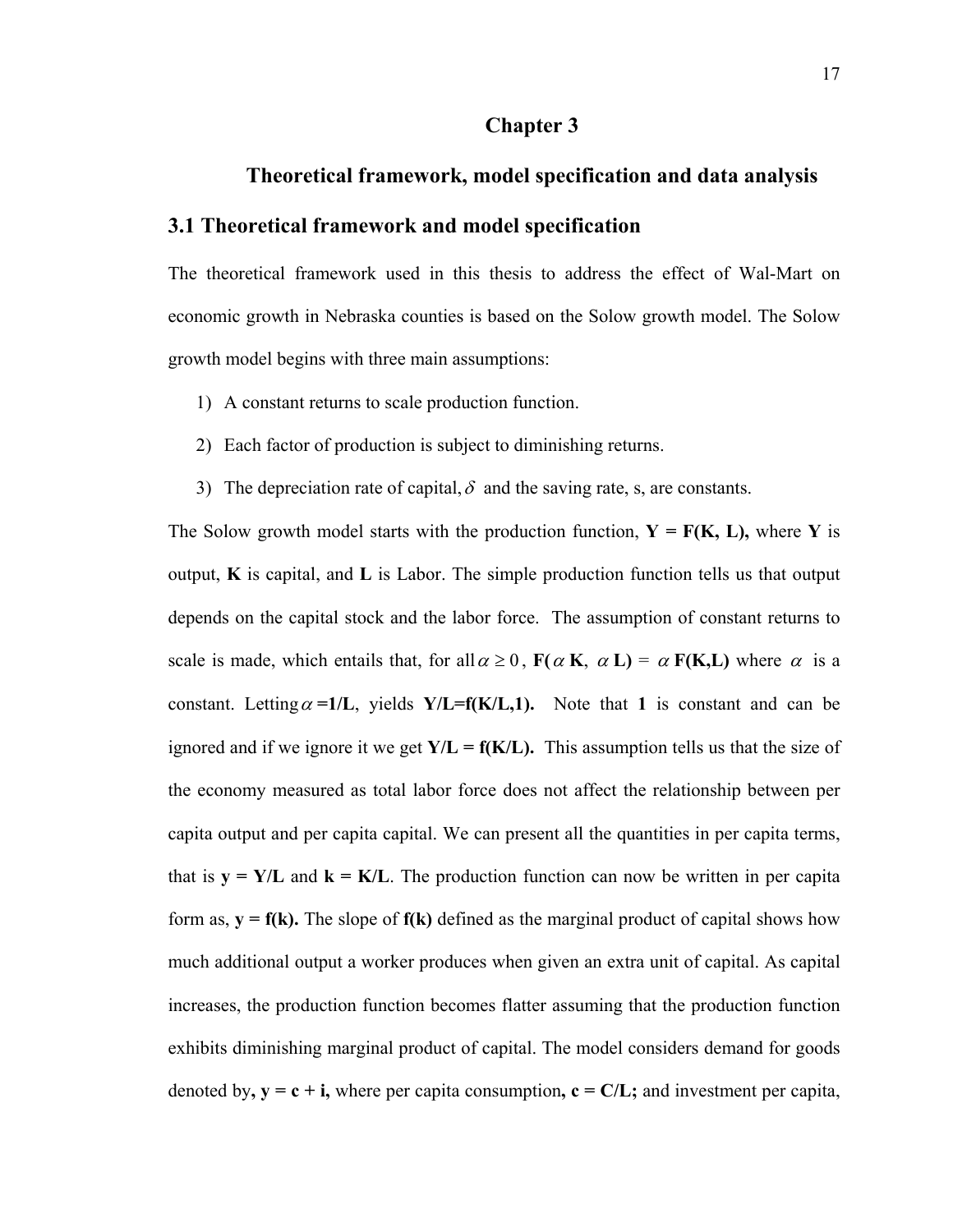#### $I = I/L$ .

This gives us the per capita version of the national income accounts identity for an economy. This identity assumes that people save a fraction of their income, **s** and consume a fraction of their income,  $(1-s)$ . This means that  $c = (1-s)y$ , where s is the savings rate and  $0 < s < 1$ .

$$
y = (1-s)y + i
$$
 gives us  $i = sy = sf(k)$  since  $y = f(k)$ 

 $\mathbf{i} = \mathbf{s} \mathbf{f}(\mathbf{k})$  shows that investment equals saving.

The Solow growth model also considers the depreciation of the stock of capital over time. The model assumes that a constant proportion of existing stock of capital depreciates in each time period at the rate,  $\delta$ . The capital stock is increased by investment and decreased by depreciation as shown below:

$$
\Delta \mathbf{k} = \mathbf{i} \cdot \delta \mathbf{k} = \mathbf{sf(k)} \cdot \delta \mathbf{k}
$$

This result postulates that if  $sf(k) > \delta k$ , the capital labor ratio **k** will increase and if

**sf(k)**  $\< \delta$ **k**, the change in the change in the capital stock will be negative and **k** will fall. To find the Solow equilibrium we need to find the equilibrium levels of **k** and **f(k)**  through a comparison of  $sf(k)$  and  $\delta k$ . Because of the assumption of diminishing returns on factors of production **f(k)** increases at a decreasing rate. This also applies to the savings rate **sf(k)** since it is directly proportional to **f(k)**. Depreciation,  $\delta$ **k**, is a straight line function of **k**. The stock of capital per worker, **k**, tends towards a stable equilibrium,  $k^*$  because the forces acting on it, **sf(k)** and  $\delta k$  are equal. It follows that **y** also tends towards a stable equilibrium,  $y^* = f(k^*)$ . These equilibrium conditions give rise to the steady state where all the variables in the model grow at constant rates. An economy at the steady state will stay there and one which is not at the steady approaches it.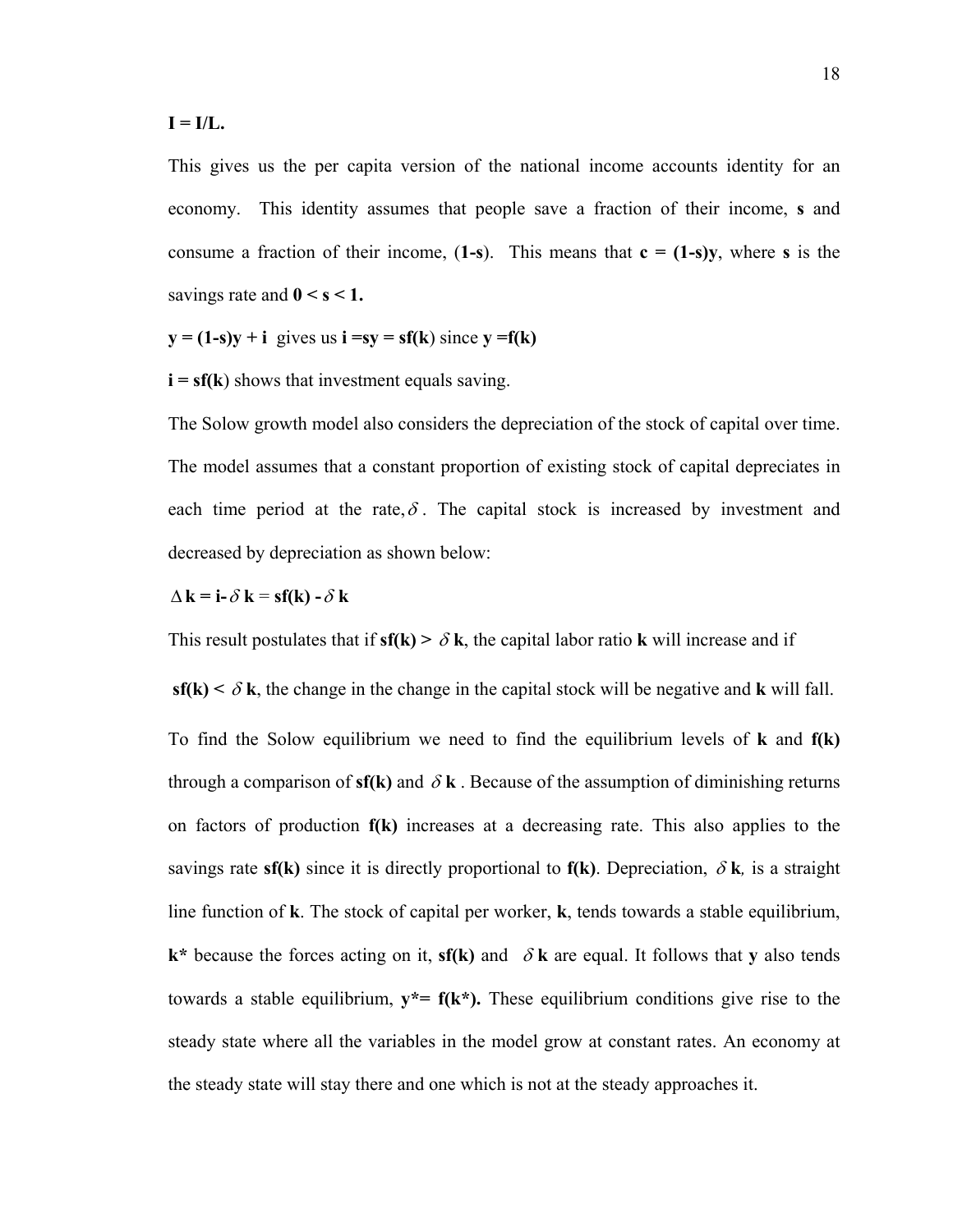The Solow growth model concludes that if the law of diminishing returns applies to all the inputs, if the production function exhibits constant returns to scale and if the depreciation rate and the savings rate are constants, the capital labor ratio settles at the equilibrium value, **k\***, and per capita income settles at the equilibrium value, **y\***, in the long run. This means that the steady state represents the long run equilibrium of the economy. Growth rates of **k** and **y** in the steady state are zero. A visual representation of the Solow equilibrium is shown in Figure 1.





The Solow growth model equilibrium suggests that economies converge to the steady state k\*. Convergence is defined as a situation where economies with relatively low per capita outputs grow faster than economies with relatively high per capita outputs. If we take a closer look at, Figure 1, the difference between the  $sf(k)$  curve and the  $\delta k$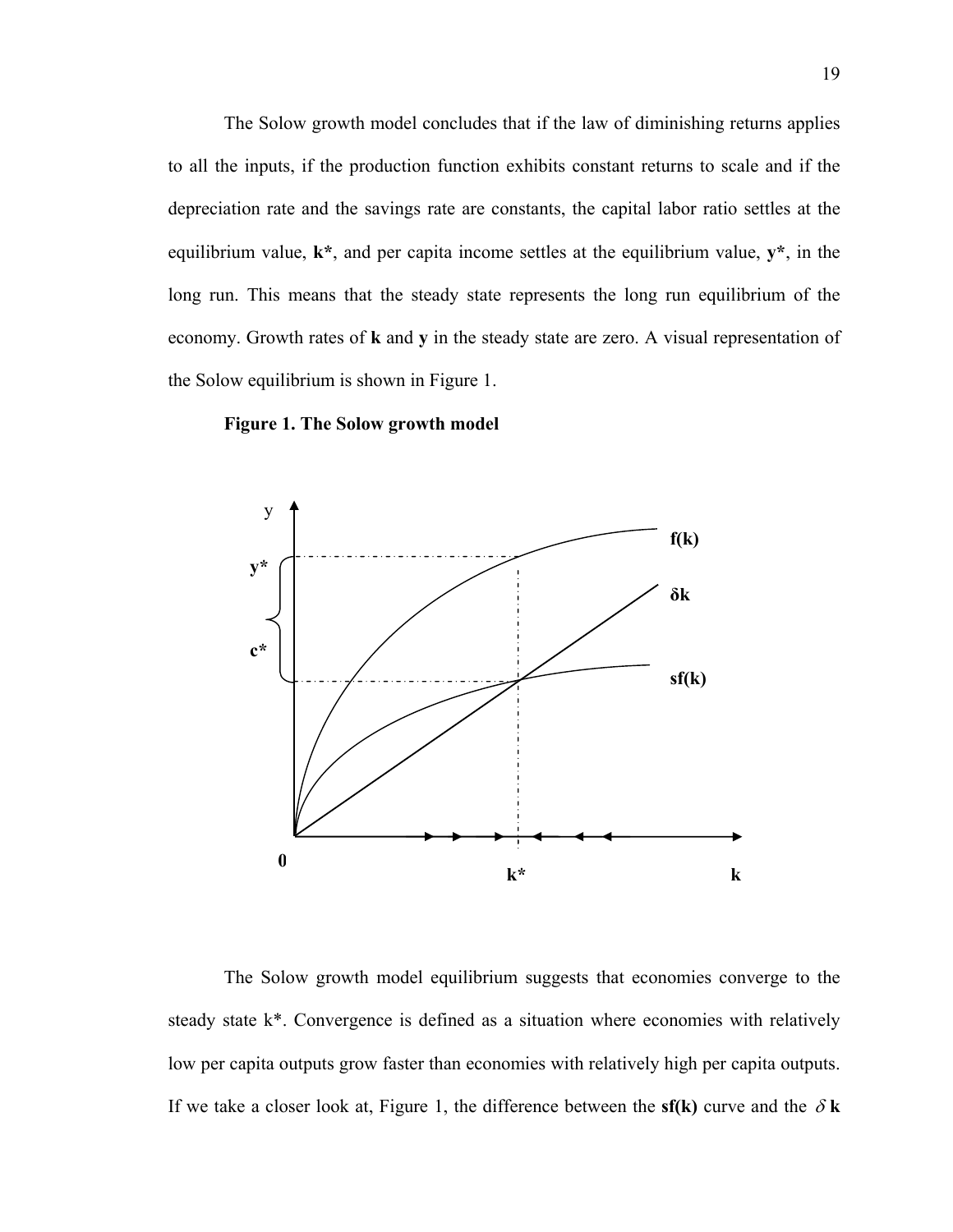curve is greater the further below the steady state the economy is. Also, the lower is **k,**  the greater is the slope of the production function and the marginal product of capital. This shows that, all things held constant, low income economies should grow faster than high income economies. Although some economists suggested that the Solow growth model predicts the convergence of per capita income in the world, this has been based on faulty reasoning. In fact, the Solow growth model, holding everything else constant, predicts convergence only if economies have the same steady states. This has been termed conditional convergence, which is convergence conditional on economies having the same steady states.

The addition of population growth to the Solow model leads to an increase in total output and not in per capita output. Augmenting technological progress in the Solow model results in an upward shifts of the production function. Under the assumptions that labor- augmenting technological progress equals **p** and that labor force grows at a rate, **n**, in the steady state, the Solow growth model predicts that total output grows at the rate (**p + n**) and output per worker grows at the rate **p**. This will lead to permanent per capita growth in the steady state. Technological progress is exogenous in the Solow model.

After the adding of population growth and technological progress, economies can only converge to the same steady state of per capita output if they have the same production functions, the same savings rates, the same population growth rates, and the same rates of technological progress.

The exogeneity of technological progress in Solow's model was heavily criticized and gave rise to endogenous growth theories. Technological progress involves the creation of new ideas. Solow's model works well for perfectly competitive environments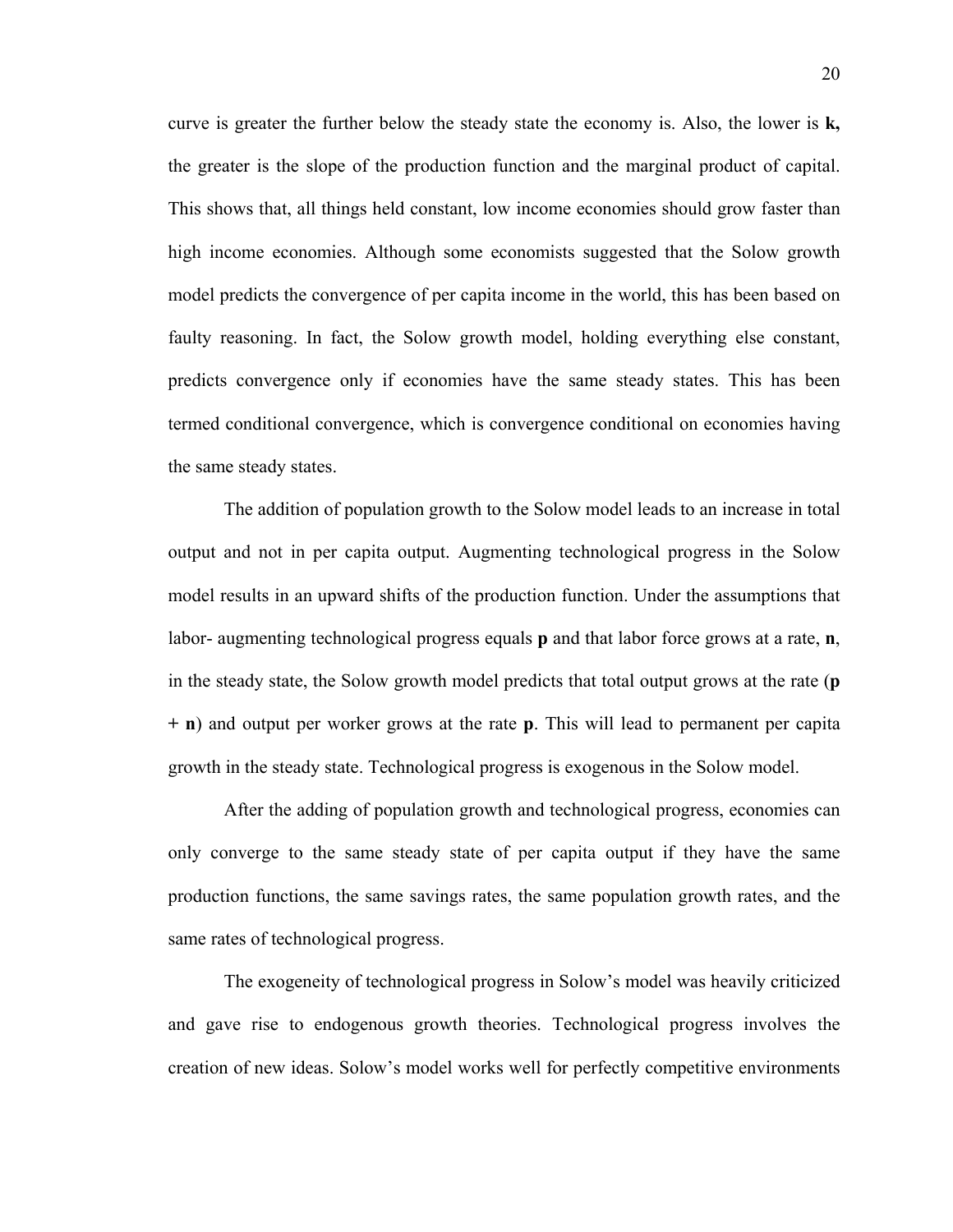and increasing returns due to technological progress conflicts with perfect competition. A wave of endogenous growth theories beginning with Arrow (1962) to Barro and Sal-i-Martin (1997) attempted to explain the effect of technological progress on economic growth. These endogenous growth theories which encompass the creation of new ideas and production methods were found to be important for explaining long run growth. Endogenous growth theories found that long run growth rate depends on governmental actions such as taxation, other economic factors, human capital and diffusion of technology.

Human capital is not susceptible to diminishing returns as it does not necessarily diminish as economies grow. According to Barro (1997), the diffusion of innovations stems from imitations by follower economies in sharing technological advances. Diffusion models predict some form of convergence that is similar to the one in the neoclassical model. The diffusion of innovations model combines the long run growth of endogenous growth theories and the convergence of the neoclassical growth model. The neoclassical growth model can be easily extended to include government policies, human capital, and diffusion of innovations to allow it to predict long run economic growth in empirical analysis.

Barro (1997) applied the convergence property from the neoclassical growth theory. Barro (1997) highlighted that the convergence property, which states that the lower the starting level of real per capita gross domestic product the higher is the predicted growth rate, has been used frequently as an empirical hypothesis in recent years. The speed of convergence is determined by the diminishing returns to capital. In the case where economies are similar except for their starting capital, absolute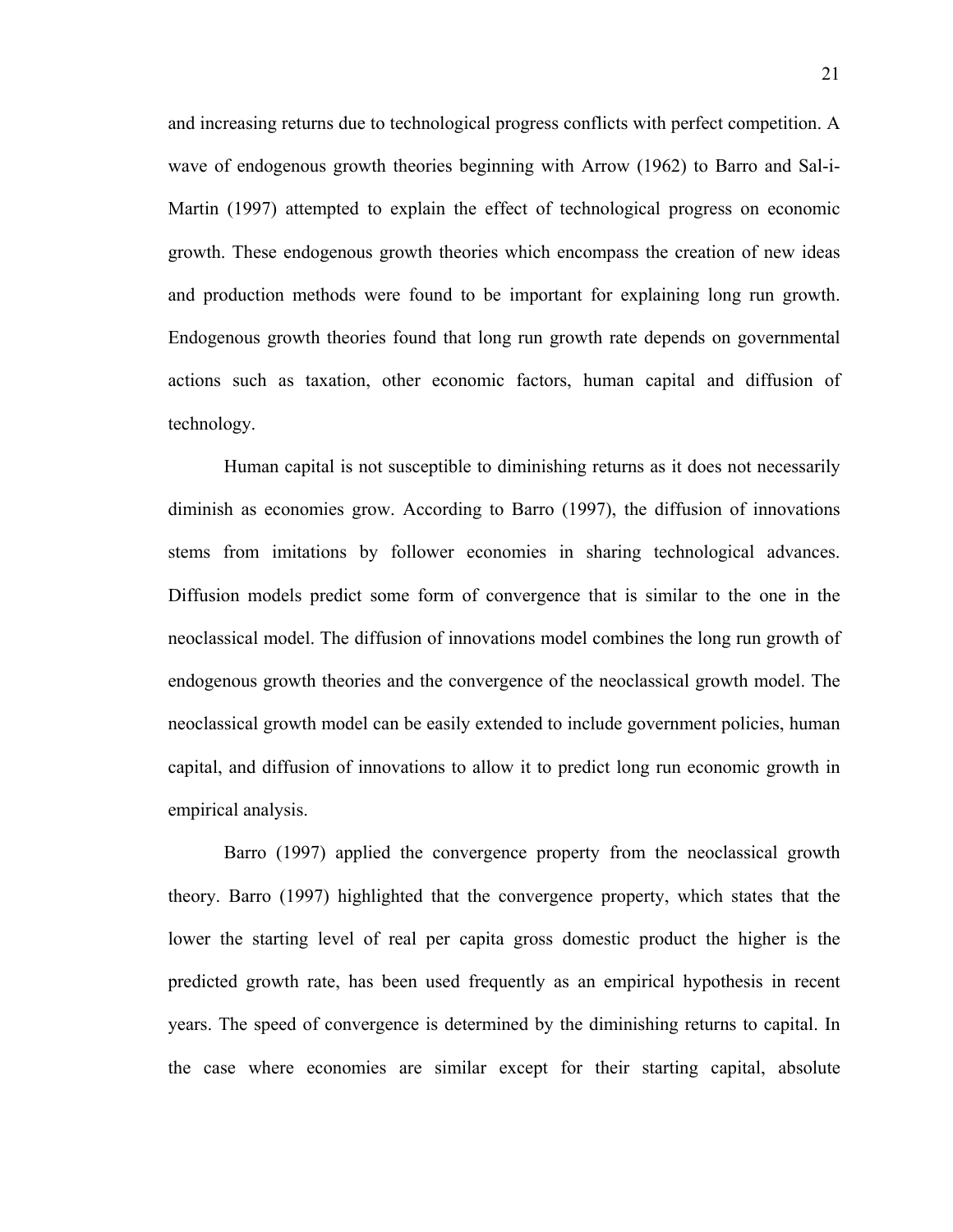convergence would result. In the case where economies differ in several aspects, convergence will only occur in the conditional sense, as noted by Barro and Sala-i-Martin (1995). Growth rate will be high if the starting per capita income is low in relation to its long run or steady state position. Convergence in the neoclassical model is conditional because the steady state levels of capital and output per worker depend on the propensity to save, the position of the production function, the growth rate of population and the same rates of technological progress. These characteristics may vary across countries.

 Extensions of the neoclassical model, which include findings from endogenous growth theories, suggested additional sources of cross-country variations, which include government policies linked to levels of consumption spending, protection of property rights and distortions of domestic and international markets. In the case of regional analyses such as county level analyses, these additional variables will be sources of crosscounty variations.

The work by Barro (1997) described below provides a link between the theoretical neoclassical growth theory approach to empirical approaches that aim at measuring economic growth. The theoretical growth theories suggest which variables are important in explaining economic growth. Barro (1997) provides an empirical model that combines the variables suggested by the neoclassical growth theory and the endogenous growth theories. The conditional convergence finding is applied in the same spirit in empirical growth models as in the Solow growth model. The only difference is that convergence in empirical growth analysis is conditional on a set of control and environmental variables which are specific to each individual economy.

In the light of the extension of the neoclassical model, Barro (1997) provides an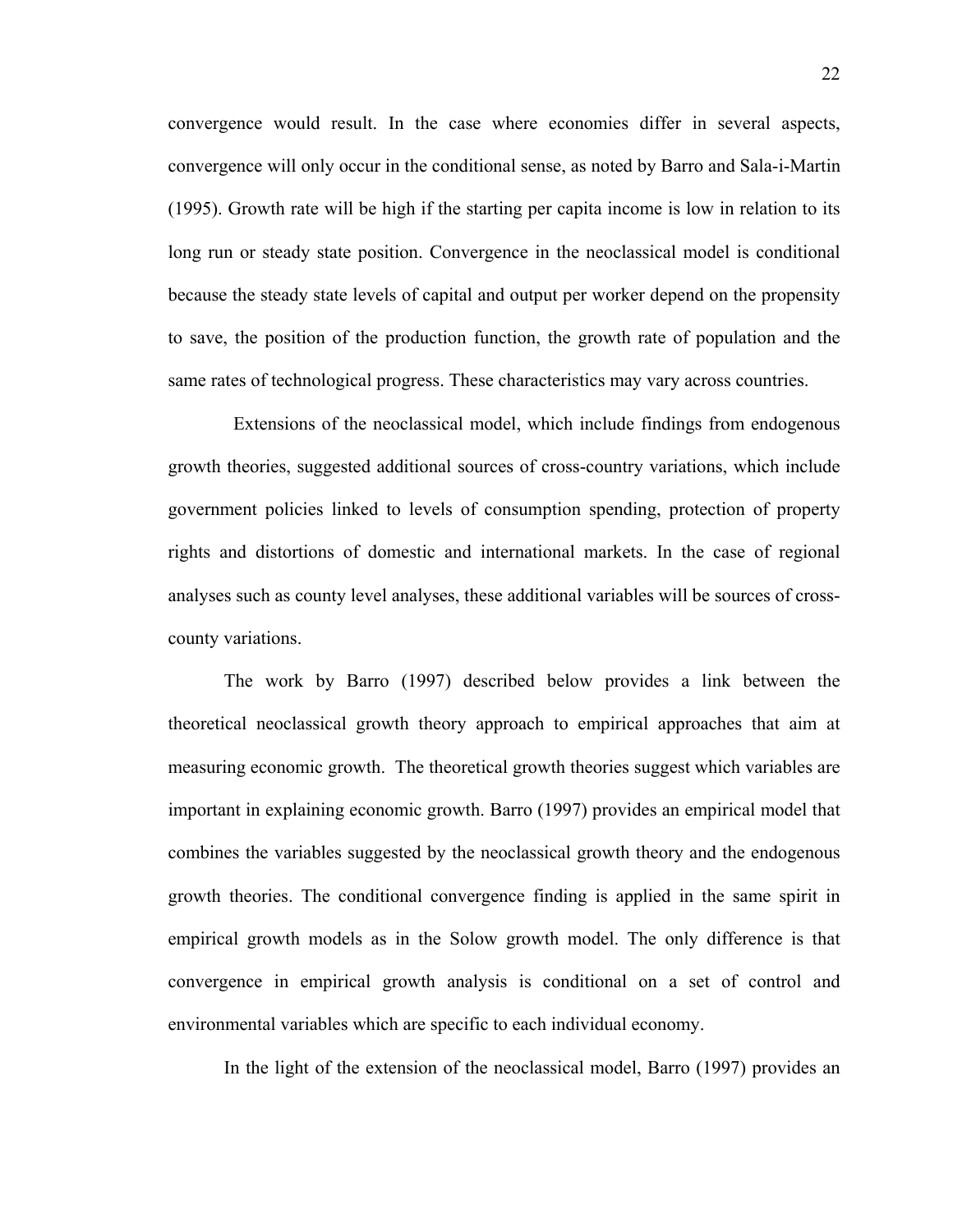extended version of the form:

 $D_v = h(y, y^*)$  where:  $D_v$  is the growth rate of per capita output.

**y** is the current level of per capita output.

 **y\*** is the steady state level of per capita output.

**Dy** is inversely related to **y** and positively related to **y\*.** The value of **y\*** will depend on an array of control and environmental variables. The control and environmental variables include country specific variables, or region specific variables in regional economic growth analysis. The effects of the control and environmental variables on the growth rate correspond to their influences on the steady state level growth rate of per capita output. Given the beginning period per capita output, **y**, an increase in the steady state level, **y\***, raises the per capita growth rate over the period under consideration. For example, if the government improves the climate for business activity, such as reduction in corruption, growth rate increases for sometime. An increase in the target, **y\***, translates into a transitional increase in the economy's growth rate. When output, **y**, rises, the law of diminishing returns restores the growth rate, **Dy**, to a value determined by the rate of technological progress. The transitions tend to persist over a long time. A higher starting level of per capita output, **y**, implies a lower per capita growth rate for given values of the control and environmental variables, and hence **y\***. This effect corresponds to conditional convergence. In this case a low level of **y\*** explains why an economy would have a low observed value of **y** in some chosen initial period. Poor economies will not grow rapidly if they also tend to have low steady state positions, **y\***. To capture convergence we need to condition on the determinants of the steady sate, **y\***. Convergence in this case is conditional convergence. Absolute convergence will only occur if **y\*** were identical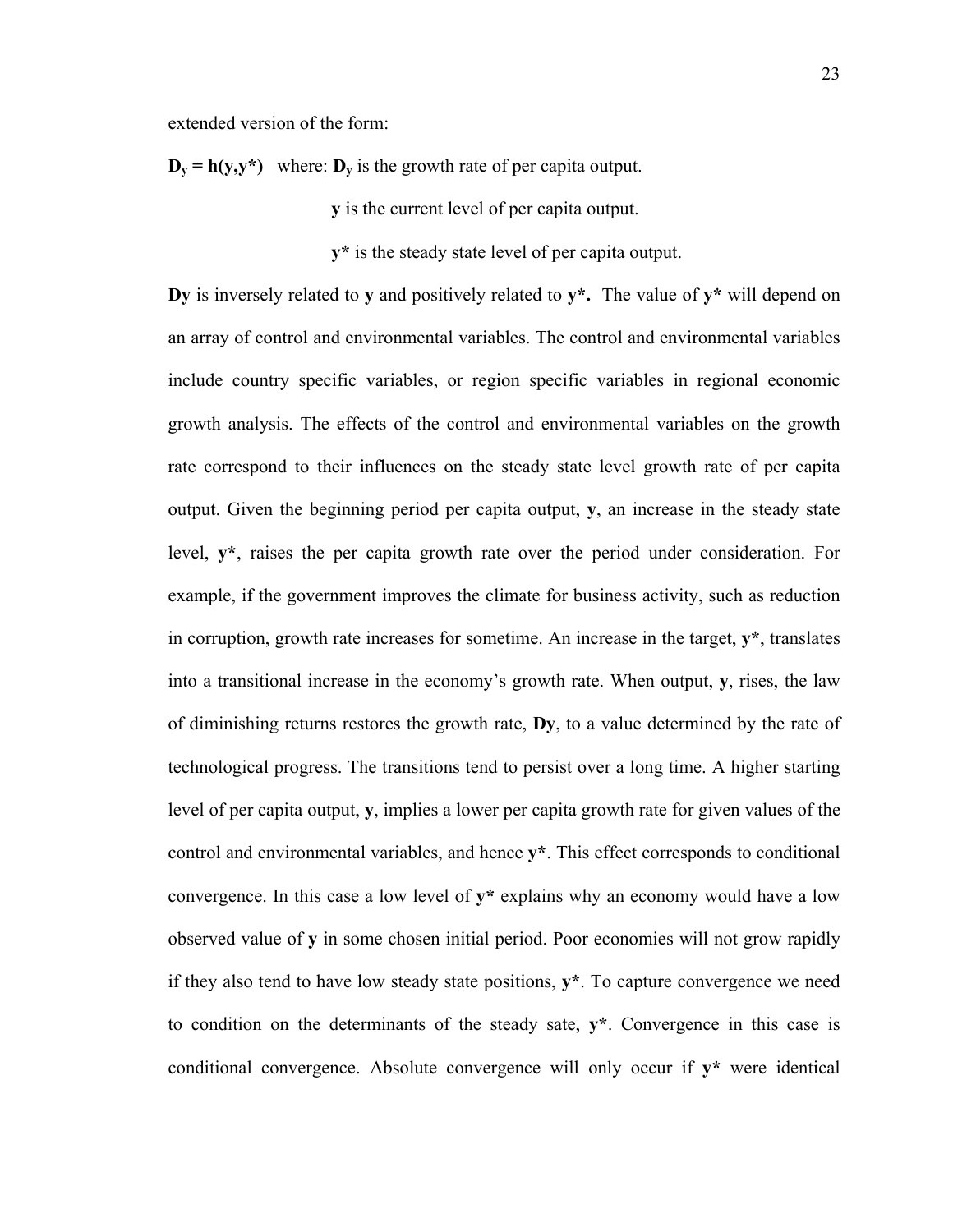across economies. The same model can be adopted to analyze economic growth at a regional level.

The analysis of the neoclassical model and its extensions was designed to shed light on the origin of the model which I am using to analyze the impact of Wal-Mart on the growth of Nebraska communities. The OLS estimation procedure was used to conduct this analysis. To examine the robustness of the results of interest, I estimate several versions of the OLS empirical growth model were used. The empirical models are specified in the same manner as Shaffer (2002) as:

#### $Growth_i = Constant + \gamma (Conditioning set)_i + \beta Wal-Mart_i + Error_i$

Where the subscript **i** indicates the **i**th county in Nebraska,  $\beta$  and  $\gamma$  are parameters to be estimated, **Growth** is the growth rate in median household income per year between 1979 and 2002, **Conditioning set** is a vector of exogenous control variables specific to each county in Nebraska, **Wal-Mart** is a vector of Wal-Mart specific variables and error is a random disturbance. Growth, Wal-Mart variables and the conditioning set are described below.

Growth is the **growth rate of median household income between 1979 and 2002 per year** in Nebraska counties. Median household income represents the middle point of the income distribution, that is, there are an equal number of households with incomes lower than the median and an equal number of households with incomes higher than the median. The use of the growth rate in median household income over time as the dependent variable serves as a proxy for economic growth. I use this variable in this study in the same manner that Shaffer (2002) applied it in his cross-county analysis. Median household income will provide the same measure as the per capita income if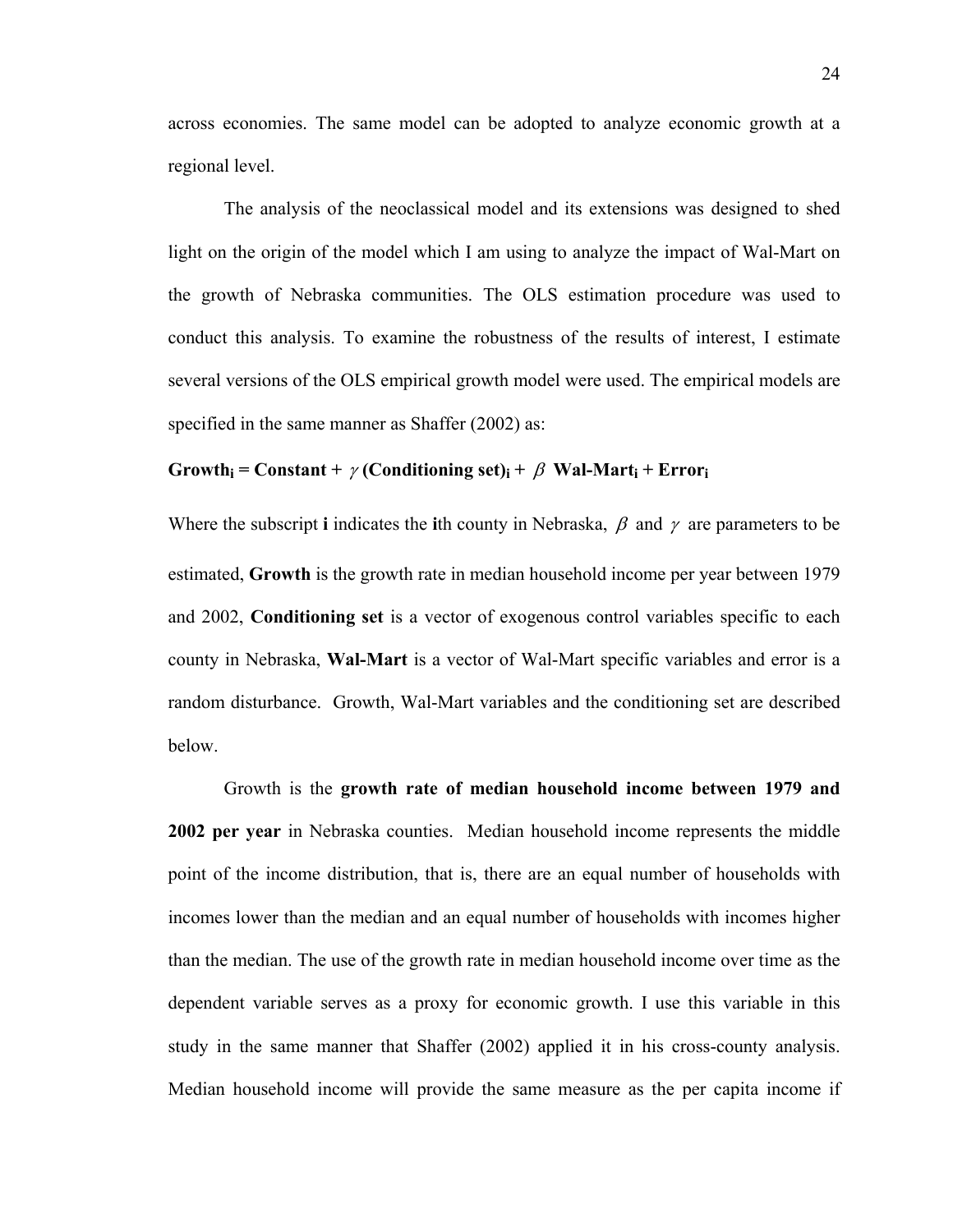income is normally distributed and it provides a better measure in cases where the income distribution is highly skewed.

The conditioning set is a vector of exogenous control variables specific to each county in Nebraska. This set consists of initial personal per capita income, education, interstate, population density in 1980, population, unemployment rate, total local government expenditure, highway expenditure and the rural dummy variable.

**Initial per capita personal income in 1980** is the per capita personal income at the beginning of the study period. Personal income reflects pre-tax income received by or on behalf of individuals from all sources such as wages and salaries, proprietor's income, investment income, government transfer payments and employer payments for employee insurance. This is designed to capture conditional convergence noted by Barro and Sala-i-Martin (1995). Rupasingha, Goetz and Freshwater (2000, 2002), James, IIvento and Hastings(2002), Shaffer (2002), Rajan and Zingales (1998), Levine et al.(2000), Cetorelli and Gambera (2001) and Nzaku (2004) use initial per capita income to capture conditional convergence. The initial personal per capita income is similar to the initial level of GDP noted by Barro (1997) in his cross-country analysis. A negative sign is expected for the coefficient on the initial personal per capita income.

**Initial education as of 1980** is a measure of the stock of human capital available in a county. It is measured by the percentage of the population 25 years or older who have attained at least four years of college education. According to Barro (2001) a higher initial stock of human capital signifies a higher ratio of human to physical capital giving rise to higher growth. Krueger and Lindahl (2000) highlighted that initial stock of human capital is important for economic growth. They also noted that secondary and post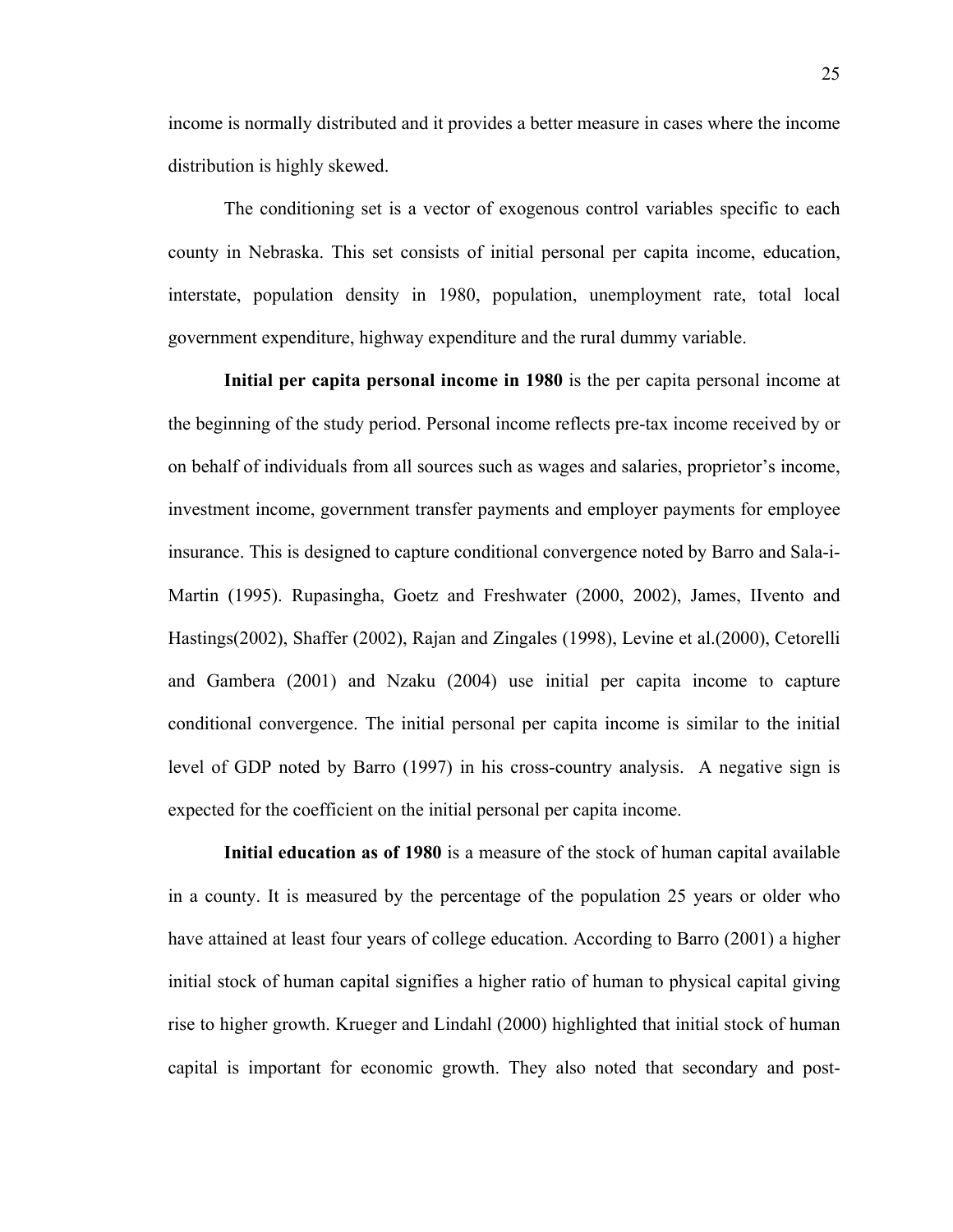secondary levels of education affect economic growth more than do primary levels of education. Barro (1997, 2001), Shafer (2004), Rajan and Zingales (1998), Levine et al. (2000), and Cetorelli and Gambera (2001), Rupasingha, and Goetz and Freshwater (2000, 2002) use initial percentage of the population 25 years or older with at least four years of college education as a measure of the accumulated level of human capital. A positive sign on the education variable coefficient is expected.

The **interstate** is a dummy variable measuring the nearness of a Nebraska county to interstate-80. In this case if any point of a county is within 25 miles of interstate-80 then the county is considered close to the interstate. This refers to counties that are located in the range of at most 25 miles on either side of the interstate 80. The Geographic Information System software was used to identify these counties. Nearness to the interstate is a measure of accessibility of an area or the isolation of an area. The proximity and access to an interstate is important since businesses are expected to locate in areas with better access to markets. This variable is also a measure of basic physical infrastructure of a county. Appendix 2 shows a map of counties which are within 25 miles of interstate-80 in the state of Nebraska. The interstate variable is analogous to the highway dummy variable used in Rupasingha, Goetz and Freshwater (2000, 2002), and James, IIvento and Hastings (2002). The sign of the coefficient on this variable can be either positive or negative.

**Population density** is defined as the number of persons per square mile. Population density of a county as of 1980 is used to control for agglomeration effects, Shaffer (2002). Agglomeration occurs when a firm's production costs are lowered due to the presence of other industries or cost savings that result from the spatial concentration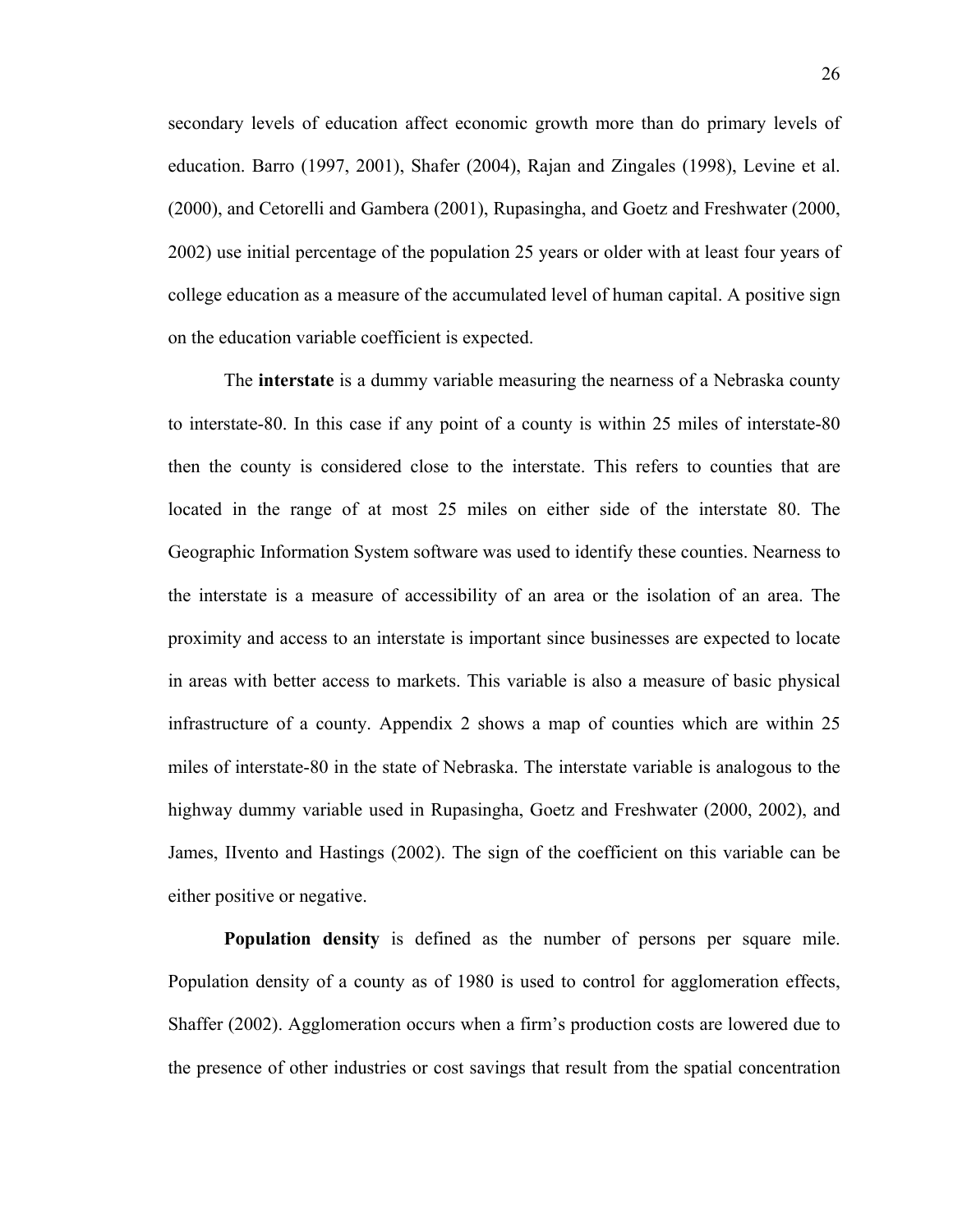of production at a given location. Agglomeration effects have been found to be important in location models in helping areas grow through spillover effects. The sign of the coefficient on this variable is expected to be positive.

**Population** refers to a county's population as of 1980. This provides a measure of market size as in Cetorelli and Gambera (2001), Nzaku (2004) and Shaffer (2002). This variable is assumed to have an influence on a firm's decision to locate in the area which is important for economic growth. A positive sign is expected for the coefficient on the population variable.

**Unemployment rate** is defined as the number of persons unemployed expressed as a percentage of the total labor force in a community. The unemployment rate is a measure of the economic health of a geographical area. High unemployment rates are bad for the economic development of a community. Nzaku (2004) used unemployment rate in this manner in a county level analysis in Alabama. The 1986 unemployment rate is used as a proxy for the initial unemployment rate; the 1986 unemployment rate is the closest data to the initial period available. The sign on this variable is expected to be negative.

The **total local government expenditure** variable is defined as the total general expenditure by the local county government for 1981-1982 in thousands of dollars. The 1981-1982 data is used as a proxy for 1979 expenditure as it is the closest data to the initial period, 1979. This variable is designed to capture government size. This variable is similar to the variable used by Nzaku (2004), Shaffer (2002), Barro (1991) and Levine et al. (2000). Government expenditure stimulates economic growth when spent on infrastructure which brings investment. The sign on this variable can either be positive or negative depending on how the government spends its money.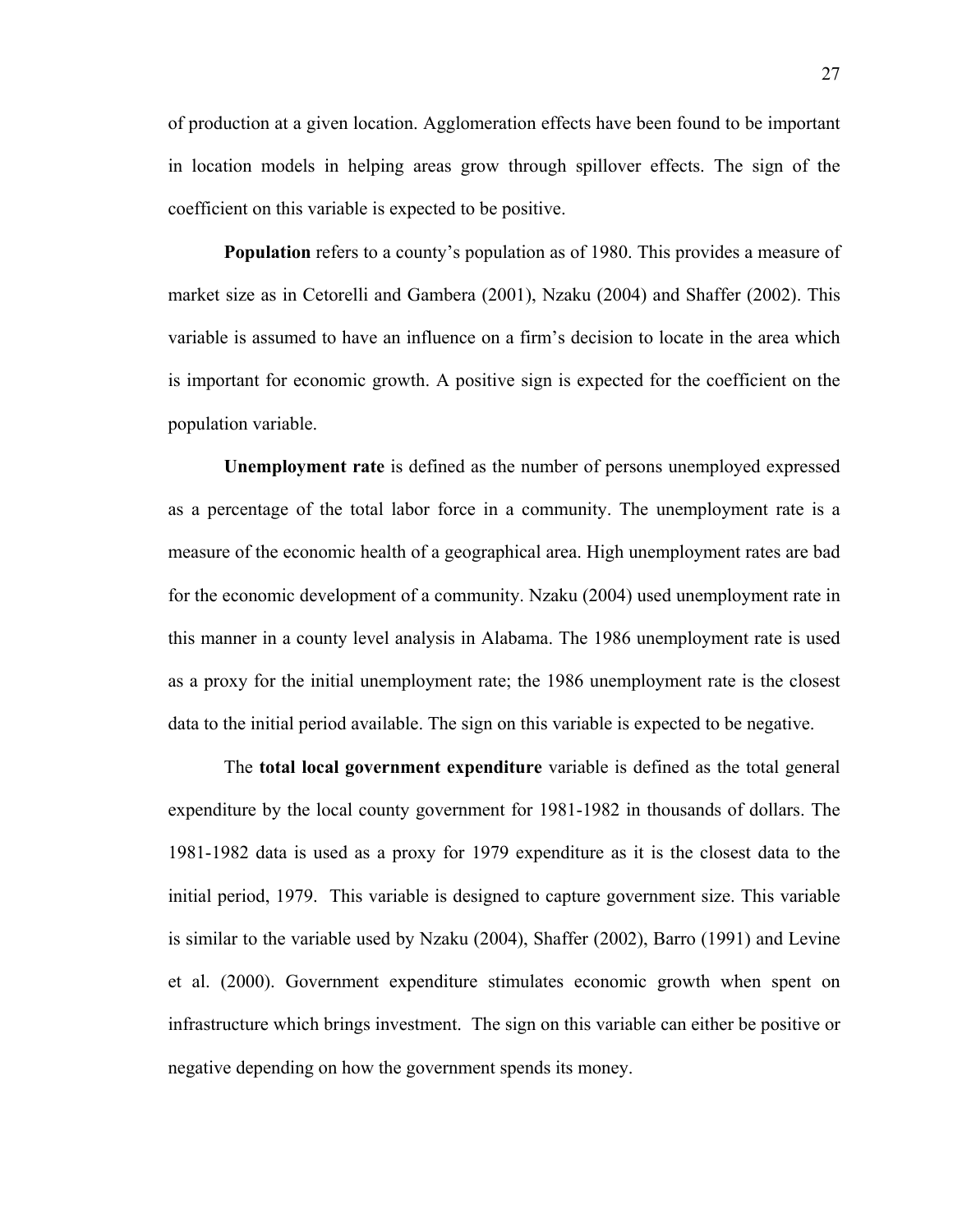**Highway expenditure** is defined as the percentage of local government expenditure spent on road construction and maintenance for 1981-1982. This variable is designed to capture county infrastructure development. Highway also serves as a proxy for public investment as noted by Rupasingha, Goetz and Freshwater (2000, 2002). Roads are important in linking the activities that help the development process such as health care, amenities and employment. Government expenditure on roads has a direct impact on productivity. This variable is used in a manner similar to Nzaku (2004). The sign on this variable is expected to be positive.

The vector of Wal-Mart specific variables includes the Wal-Mart dummy variable (**Waldum1**), for counties with at least one Wal-Mart store, (**Waldum2**) for counties with two Wal-Mart stores, **(WalAdjacent)** for counties adjacent to counties with a Wal-Mart, and a measure of the number of years Wal-Mart has been operating in a community (**Walyear**). These variables are designed to capture the impact of Wal-Mart on the economic growth of Nebraska communities.

The dummy variable **Waldum1** is used to capture the average initial entry effect of adding a Wal-Mart store in a Nebraska county. This variable measures any impact on economic growth that arises when a Wal-Mart comes into a community. There are 19 counties in Nebraska which had a Wal-Mart between 1979 and 2002.

The dummy variable **Waldum2** is used to account for Nebraska counties with more than one Wal-Mart stores by 2002. Of the 19 counties with a Wal-Mart, only two out of 93 counties had a second Wal-Mart store, Douglas and Sarpy county, which opened in 2001. This dummy variable will measure the marginal effect of an additional Wal-Mart store when another Wal-Mart store is present.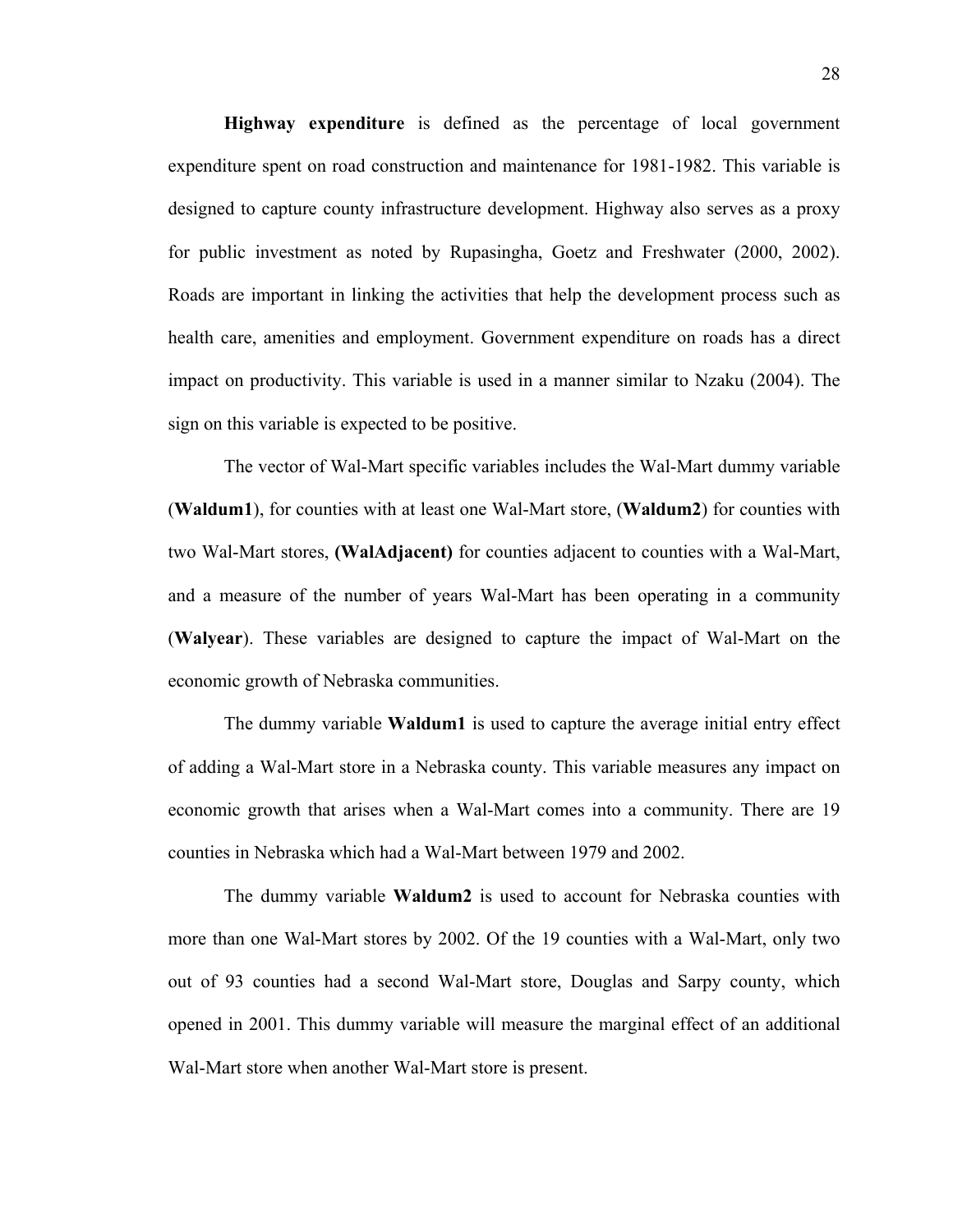**WalAdjacent** is a dummy variable for counties which are adjacent to counties that have a Wal-Mart. Stone, Artz and Myles (2002), Artz and McConnon (2001), Stone (1988, 1997), and McGee and Gresham (1995) found that Wal-Mart affects host counties as well as counties surrounding the host county. It is important to test this through considering counties adjacent to host counties. Host counties refer to counties which have a Wal-Mart. I consider adjacent counties to be close enough to the host county that if Wal-Mart affects neighboring counties the effect can be captured in this way. There were 49 counties in Nebraska which were adjacent to counties with a Wal-Mart between 1979 and 2002.

 A fourth Wal-Mart specific variable **Walyear** which measures the number of years Wal-Mart has been operating in a community is used to test whether the number of years a Wal-Mart store has been operating in a community affects its economic growth. The year 1985 is used as the base year as most of the Wal-Mart stores in Nebraska opened during this time. Note that, regressing the growth rate in median household income on **Walyear** with 2002 as the base year may lead to an unreliable estimate as most data points are around 1985. The data points around 1985 may bias the results as there will not be a nice spread in the data points. Using 1985 as the base year will help control this as the **Walyear** variable will get zeros for Wal-Mart which entered during this year. The Walyear variable captures the effects of Wal-Mart on the economic well being of communities through its activities over time.

Table 1 below presents the descriptive statistics for the variables used in this analysis and histograms showing the distribution of the data are given in Appendix 3.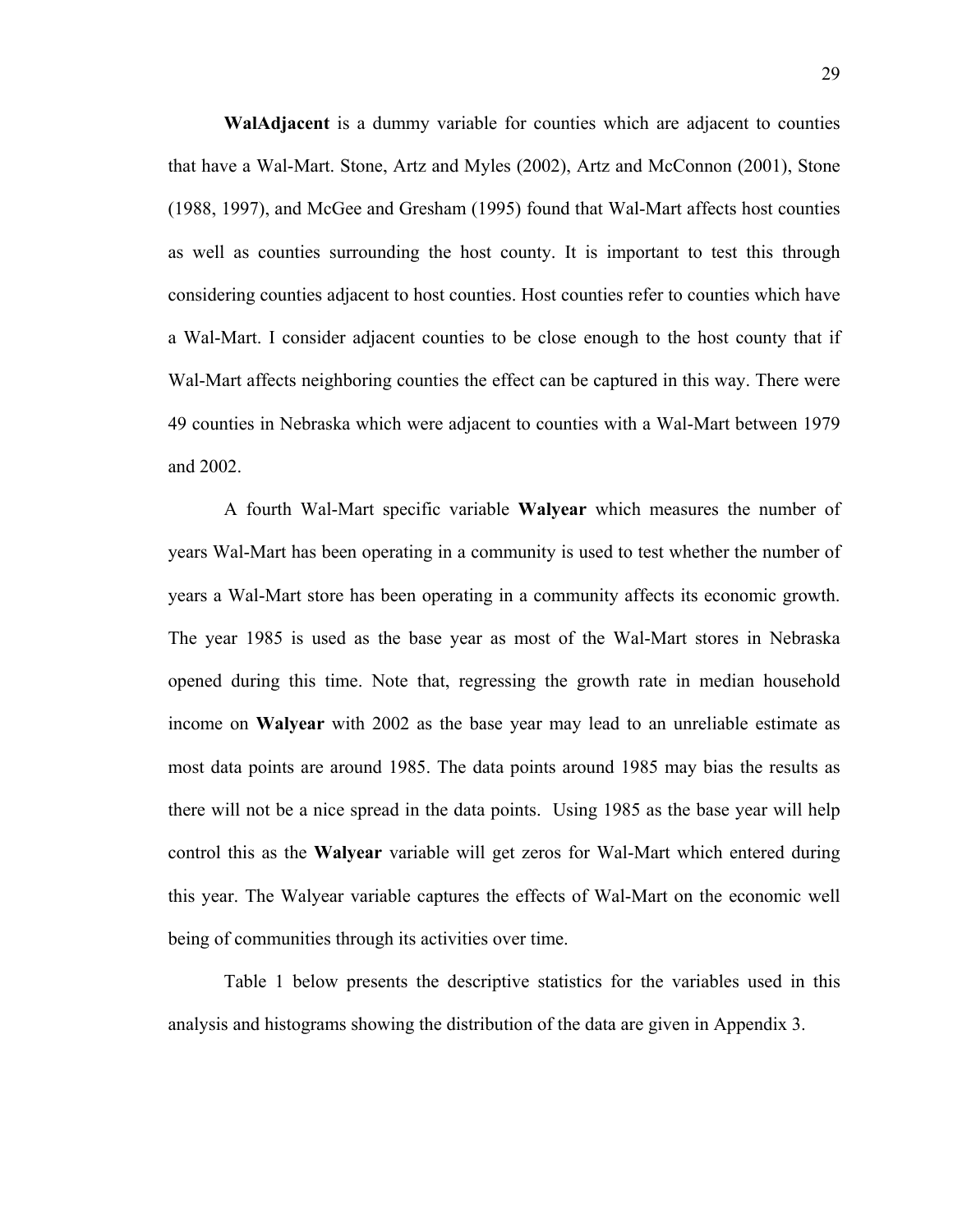## **Table 1 Descriptive statistics**.

|                              | Mean                     | StdDev                   | Minimum                                | Maximum                                  |
|------------------------------|--------------------------|--------------------------|----------------------------------------|------------------------------------------|
| Growth (dollars)             | 17.29                    | 154.73                   | $-130.43$                              | 341.68                                   |
| Income $1980(2002$ dollars)  | 17573                    | 4768.9                   | 9526.7                                 | 41999                                    |
| Education $1980\frac{\%}{2}$ | 11.043                   | 3.0951                   | 6.4                                    | 23.9                                     |
| Population density (persons  | 34.042                   | 129.48                   | 0.69034                                | 1192.3                                   |
| per square mile)             |                          |                          |                                        |                                          |
| Population<br>of<br>(number  | 16880                    | 45789                    | 513                                    | 397 038                                  |
| persons)                     |                          |                          |                                        |                                          |
| Gvtexp (2002 dollars)        | 35.25                    | 106.12                   | 1.1184                                 | 938.92                                   |
| Highexp $(\%)$               | 14.661                   | 4.9754                   | 5.3                                    | 30.2                                     |
| Unemployment rate $(\% )$    | 5.1452                   | 2.0023                   | 1.8                                    | 16.7                                     |
| Interstate-80                | $\overline{\phantom{0}}$ | $\overline{\phantom{0}}$ | Counties not close to<br>interstate-80 | Counties<br>close<br>to<br>interstate-80 |
| Waldum1                      | $\blacksquare$           | $\blacksquare$           | Counties without a                     | Counties with a Wal-                     |
|                              |                          |                          | Wal-Mart store                         | Mart store                               |
| Waldum2                      | $\blacksquare$           | $\overline{\phantom{0}}$ | Counties with at most                  | Counties with more                       |
|                              |                          |                          | 1 Wal-Mart store                       | Wal-Mart<br>than<br>1<br>store           |
| WalAdjacent                  |                          |                          | Counties not adjacent                  | Counties adjacent to                     |
|                              |                          |                          | to a county with a                     | a county with a Wal-                     |
|                              | $-0.66667$               | 2.5209                   | Wal-Mart<br>$-15$                      | Mart<br>$\overline{3}$                   |
| Walyear                      |                          |                          |                                        |                                          |

The average growth rate was -\$45.72, \$49.62, \$33.27 and \$17.29 in counties with a Wal-Mart, counties adjacent to a county with a Wal-Mart, counties with no Wal-Mart and the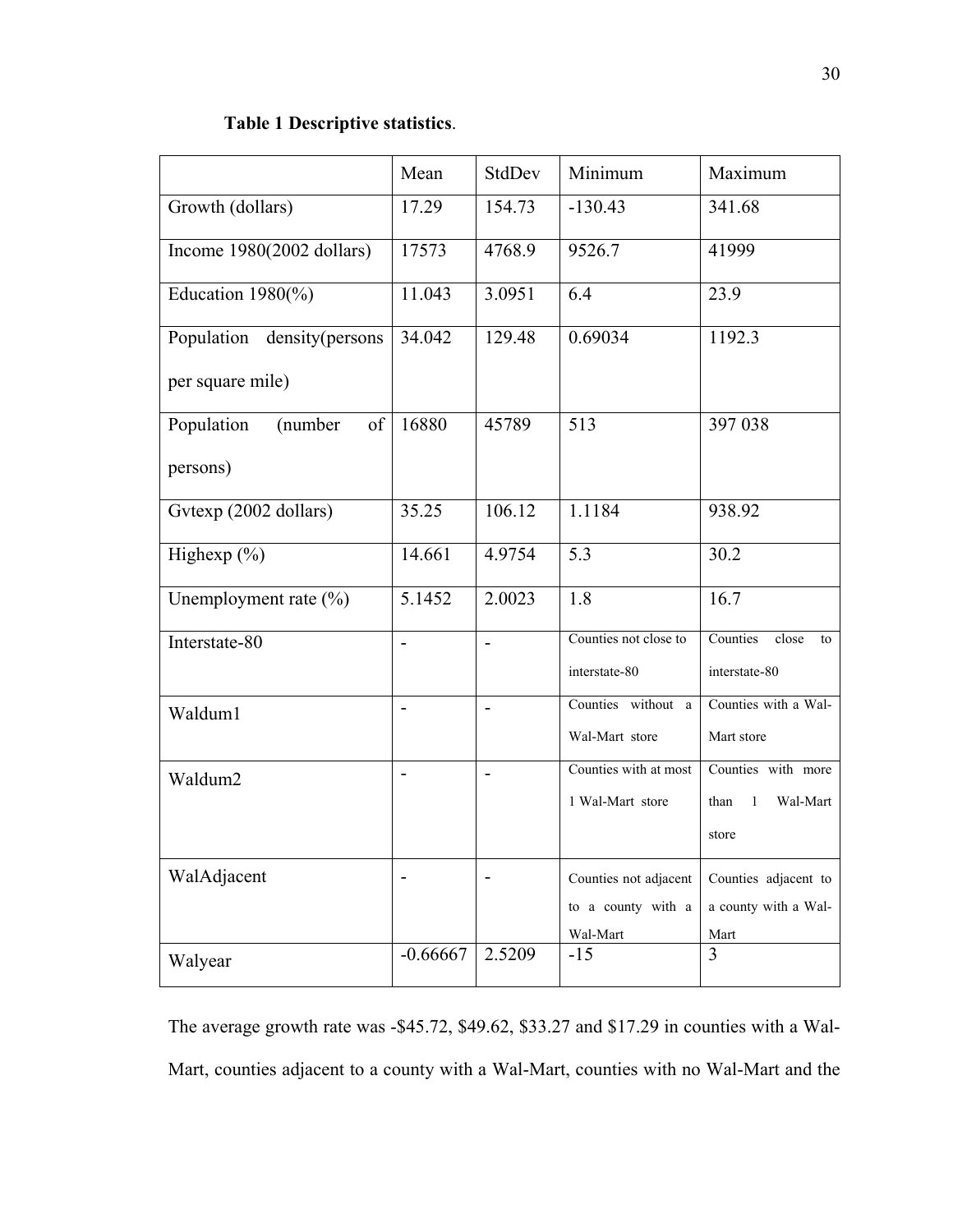whole state, respectively, between 1979 and 2002.

#### **3.2 Data analysis**

The data set used in this analysis consists of 93 Nebraska counties. The sources of the data used in this analysis are the *County and City Data Book* published by the US Bureau of Census, 1988, 1994, and 2000 and the Bureau of Economic Analysis. The descriptive statistics on the variables of interest show that the data on most of the regressors are highly skewed. Information on Wal-Mart opening dates was obtained from Wal-Mart. Histograms showing the distribution of the data are given in Appendix 3.

Banner County had the highest **personal per capita income in 1980** of \$41998 which was about four times greater than the initial personal per capita income of the county with the lowest value, Greeley, with \$11091.

Data on the **education** variable is also unevenly distributed. Lancaster county had the highest percentage of people 25 years and older who have attained at least 4 years of college education, 23.9%, followed by Sarpy county with 21.4% and Douglas county with 20.2% in 1980. A total of 86 counties were below 15%. Pawnee County had 7.4% which is almost three times less than 23.9% for Lancaster County.

Douglas county, Sarpy county and Lancaster county have the highest **population densities**. Douglas County had the highest population density in 1980 of 1192 people per square mile, followed by Sarpy county and Lancaster county with 361 and 230 people per square mile, respectively. The rest of the counties had less than 200 people per square mile in 1980. Arthur County had the lowest population density of 0.72 people per square mile.

The distribution of **population** data is similar to the distribution of population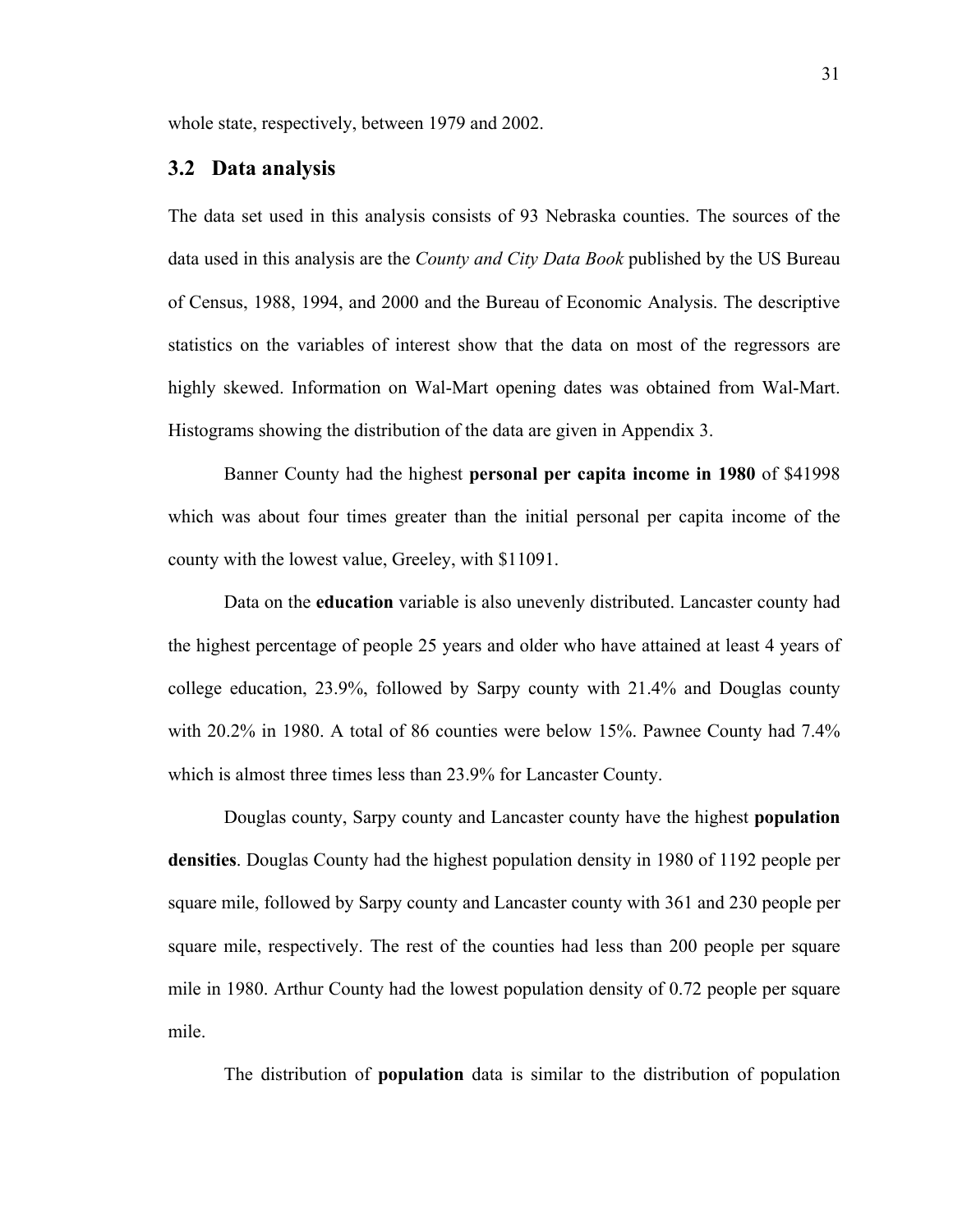density data. Douglas County had the highest population of 397038 persons in 1980 followed by Lancaster County with 192884 persons. Arthur County had the lowest population in 1980. The rest of the counties had populations below one hundred thousand. The population data is highly skewed.

 Douglas County had the highest **government expenditure** of about 939 million dollars followed by Lancaster County with 423 million dollars and McPherson had the lowest government expenditure of 1.1 million dollars between 1981 and 1982. A total of 91 counties spent 200 million dollars and less in terms of government expenditure.

Data on **highway expenditure** is skewed. Gosper county spent 30.2% followed by Sioux county with 24.7% between 1981 and 1982. Douglas County is among the lowest with 5.4% and Lancaster County had 8.1%. The rest of the counties spent between 5% and 25%. Blaine County spent the least with 5.3% of the total local government expenditure.

 The **unemployment rate** data is positively skewed. Loup County had the highest unemployment rate of 16.7% followed by Thurston with 10.2%. The majority of the counties had unemployment rates of less than 5%. The county with the lowest unemployment rate was Sioux county with 1.8% which is about nine times less than that of Loup County.

 Skewness measures the degree to which data values are evenly or unevenly distributed on either side of the mean. If the median is smaller than the mean, the data is said to be skewed to the right and if the median is greater than the mean, the data set is said to be skewed to the left. Data skewed to the right is said to be positively skewed and has more extreme measurements in the right tail of the distribution than in the left tail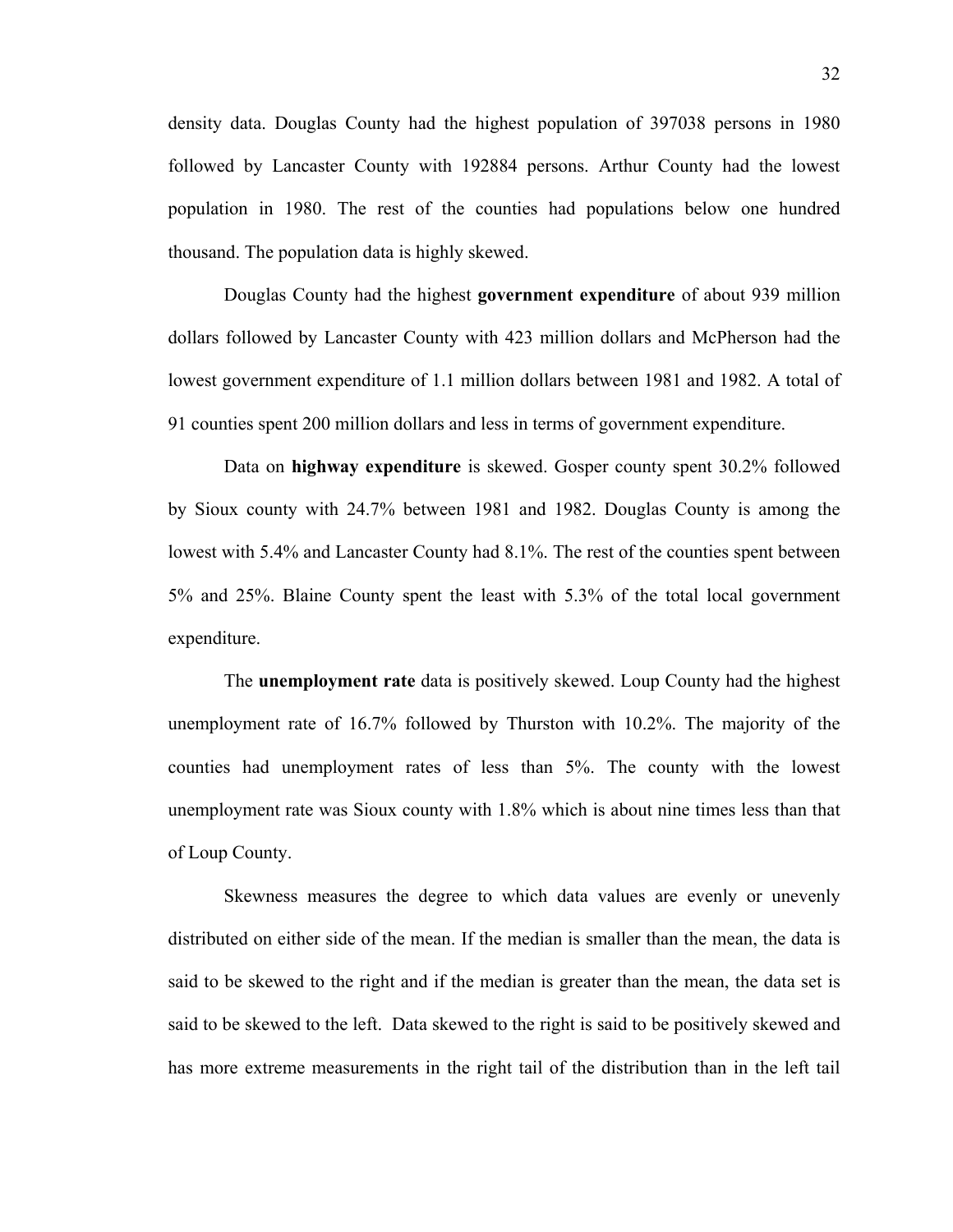while data skewed to the left is negatively skewed and has more extreme measurements in the left tail of the distribution than in the right tail. Skewness poses a problem in data analysis and needs to be rectified to allow for a good fit of the data. The best fit is not attained when data is highly skewed. Also data presented in ratio form may easily lead to skewness. This is true for the education, unemployment rate, and highway expenditure data. To address the above problem a log transformation can be used. A log transformation which entails taking the logarithm of each observation in the data set tends to help squeeze together larger values and to stretch the smaller values. If the largest value in the data set is more than three times larger than the smallest value, a log transformation is recommended. This is true for the data on most of the variables used in this analysis. If the data used violates one or more of the linear regression assumptions, the results of the analysis may be misleading. Chatterjee and Price (1991) highlighted that a logarithimic transformation helps to achieve linearity where problems with outliers exist.

Due to the foregoing reasons and the potential nonlinear relationship between these regressors and the measure of growth, logarithms of the population, population density, local government expenditure, highway expenditure, initial personal income, and education and unemployment rate are used as in Shaffer (2002). In addition, regression analysis requires the assumption of linearity and the log transformation comes handy in ensuring that this requirement is met. Appendix 4 shows histograms of the transformed data.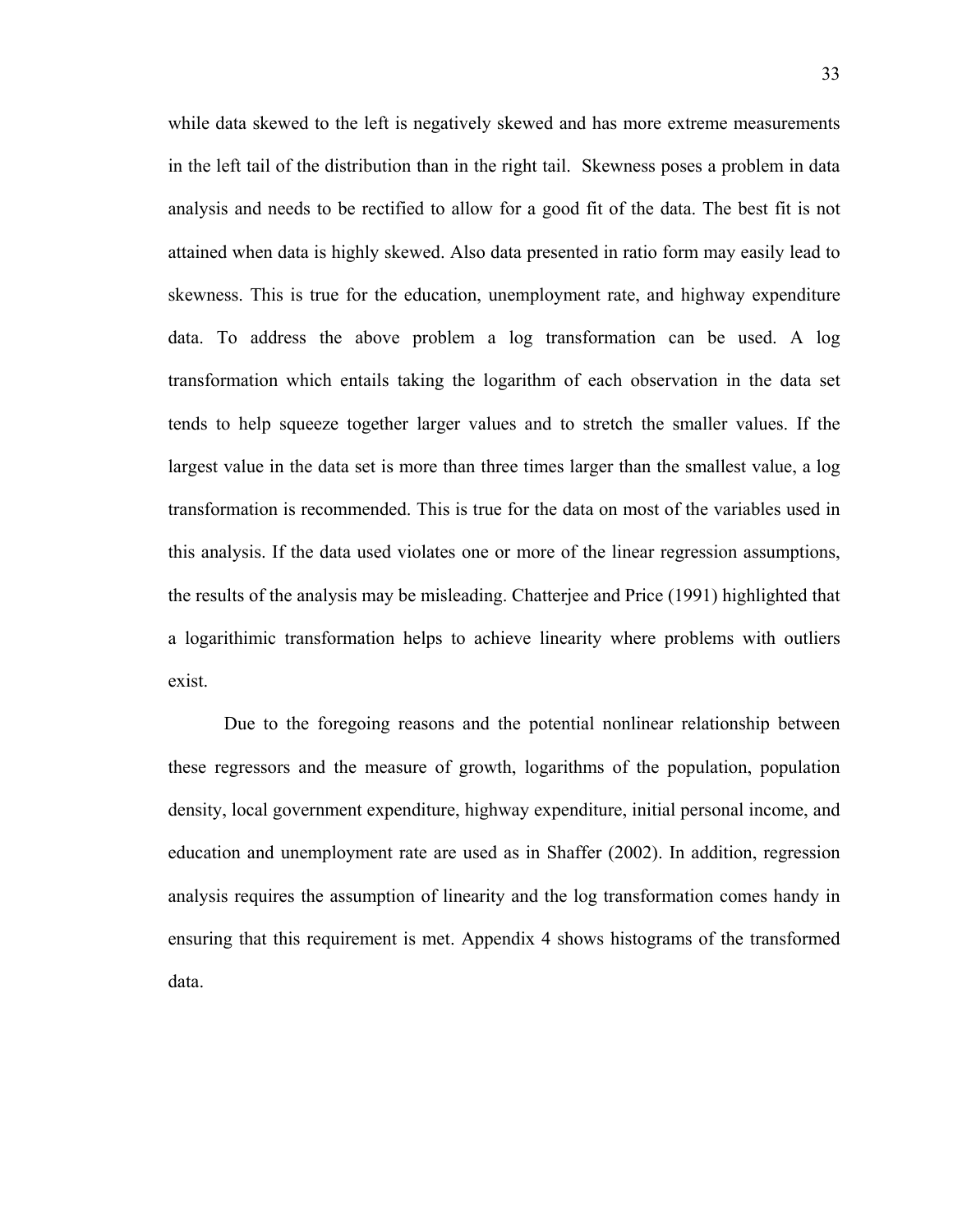#### **Chapter 4**

# **Empirical Results and Interpretation**

# **4.1 Empirical results**

Results in Table 2 are based an OLS estimation procedure for 5 models. The first model includes the conditioning set and all the Wal-Mart variables. In model 2 the **WalAdjacent** and **Walyear** variables which are statistically not significant in model 1 are dropped and the estimation is conducted with the rest of the variables. In model 3 the **Waldum2 and Walyear** variables which are statistically not significant in model 1 are dropped and the estimation is conducted with the rest of the variables. In model 4, Waldum2 and WalAdjacent variables which are not statistically significant in model 1 are dropped and the estimation is conducted with the rest of the variables. Finally, in model 5 **Waldum2, WalAdjacent** and **Walyear** variables are dropped**.** The variable **Waldum1**, which captures the initial entry effect of a Wal-Mart is highly statistically significant, robust and negatively related to the average growth rate in median household income. **Waldum2**, **WalAdjacent** and **Walyear** are insignificant in all the model specifications in which they are included. It is important to note that the full conditioning information set is considered in all the model specifications.

The mathematical versions of the five OLS models are as follows.

# **Model 1**

**Growth**<sub>i</sub> = Constant +  $\gamma$  (Conditioning set)<sub>i</sub> +  $\beta$  Wal-Mart<sub>i</sub> + Error<sub>i</sub>, where Wal-Mart variables include Waldum1, Waldum2, WalAdjacent, and Walyear.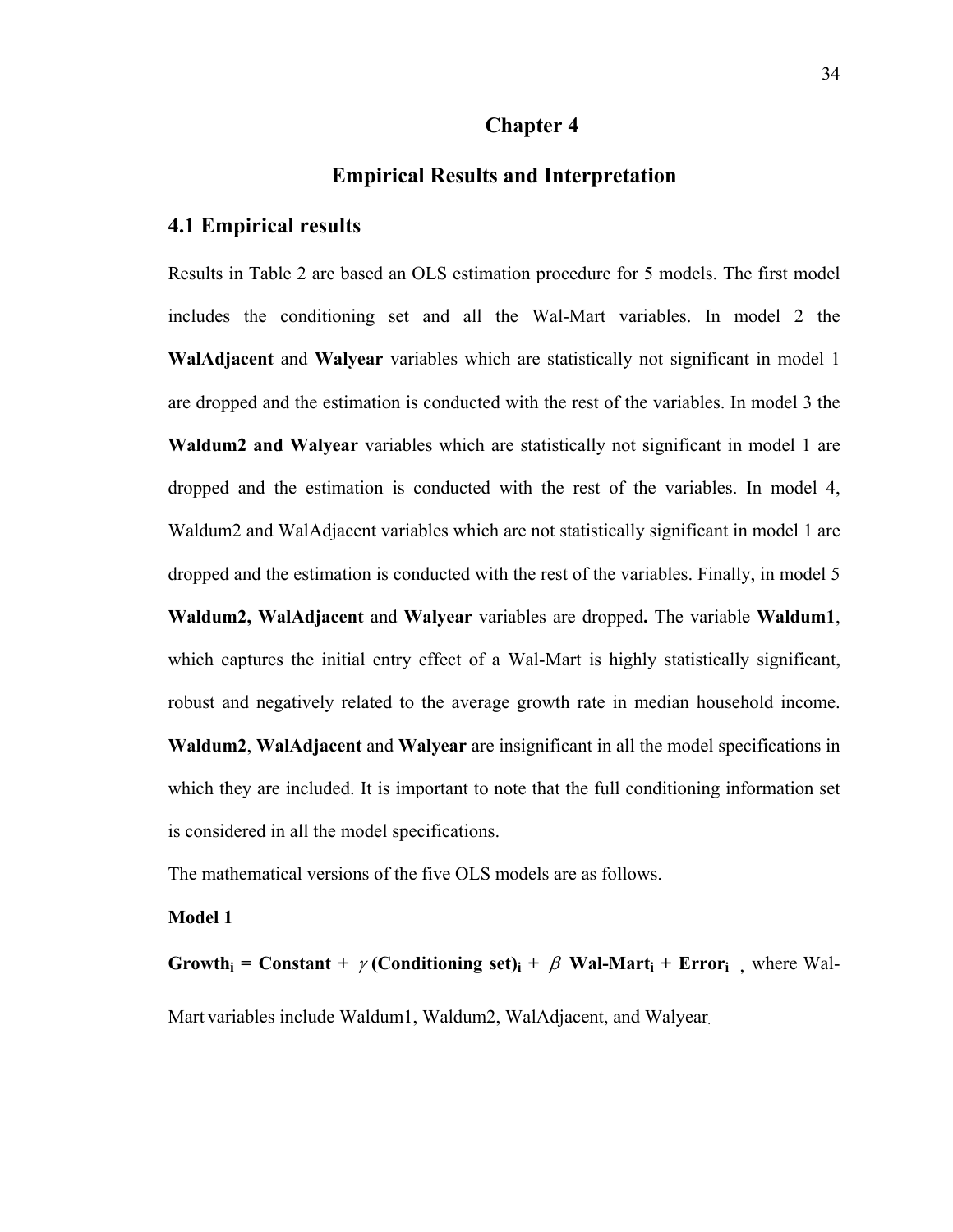#### **Model 2**

**Growth**<sub>i</sub> = Constant +  $\gamma$  (Conditioning set)<sub>i</sub> +  $\beta$  Wal-Mart<sub>i</sub> + Error<sub>i</sub>, where Wal-Mart variables include Waldum1 and Waldum2

**Model 3** 

**Growth**<sub>i</sub> = Constant +  $\gamma$  (Conditioning set)<sub>i</sub> +  $\beta$  Wal-Mart<sub>i</sub> + Error<sub>i</sub>, where Wal-

Mart variables include Waldum1 and WalAdjacent.

#### **Model 4**

**Growth** = **Constant** +  $\gamma$  **(Conditioning set)** +  $\beta$  **Wal-Mart** + **Error** , where Wal-

Mart variables include Waldum1 and Walyear.

# **Model 5**

**Growth**<sub>i</sub> = Constant +  $\gamma$  (Conditioning set)<sub>i</sub> +  $\beta$  Wal-Mart<sub>i</sub> + Error<sub>i</sub>, Where the only

Wal-Mart variable considered is Waldum1.

 Ramsey's RESET test failed to indicate specification error in any of the four regressions. I tested for heteroskedasticity and the test did not show evidence of heteroskedasticity. Appendix 5 shows how I arrived at the heteroskedasticity and specification error decisions noted above. Table 2 shows the results for the four model specifications.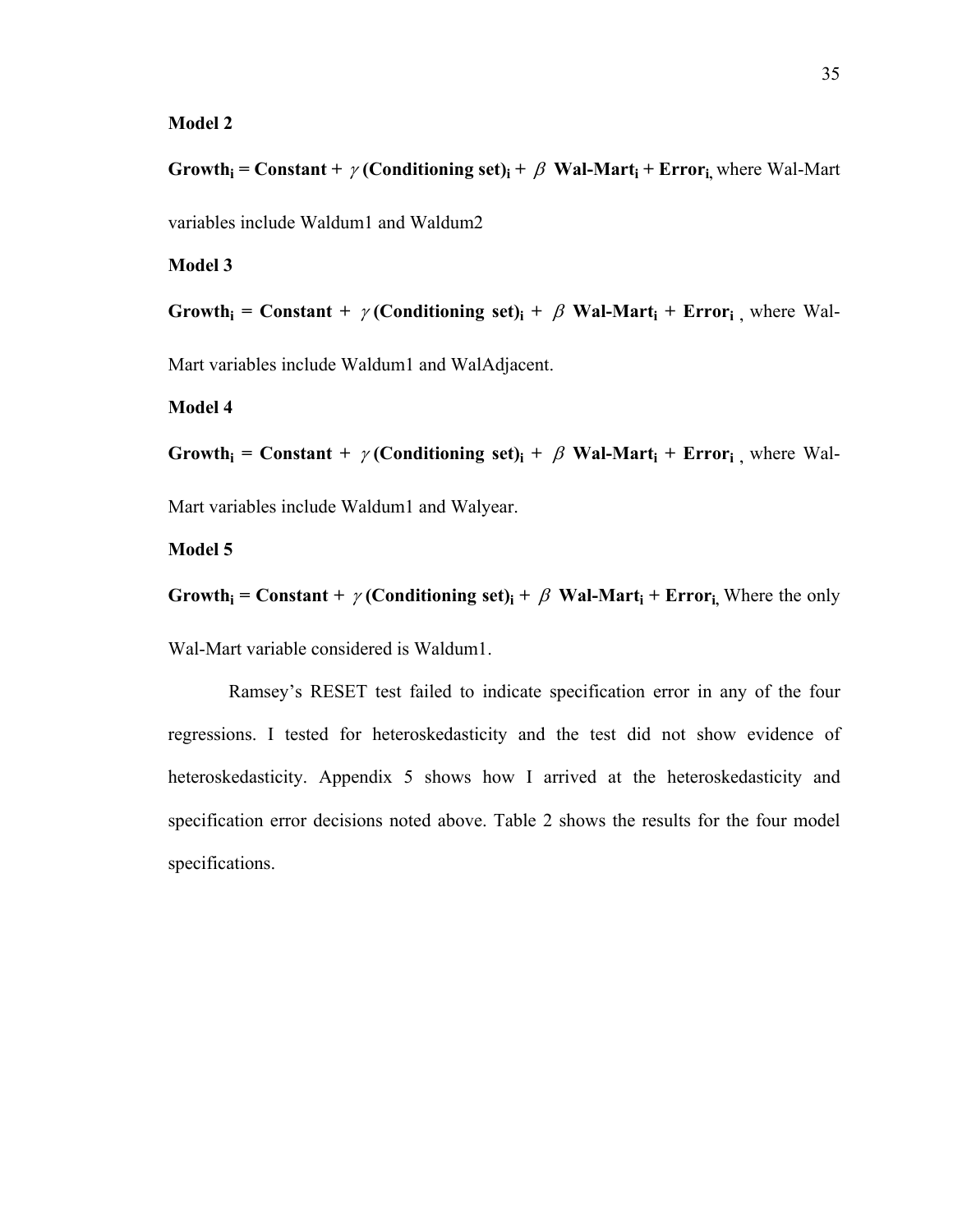**Table 2 OLS estimation results** 

| Variable        | Model 1         | Model 2         | Model 3         | Model 4         | Model 5         |
|-----------------|-----------------|-----------------|-----------------|-----------------|-----------------|
| Intercept       | 1628.7          | 1755.7          | 1728.9          | 1889.4          | 1884.4          |
|                 | $(2.0307)$ **   | $(2.2160)$ **   | $(2.1655)$ **   | $(2.3640)$ **   | $(2.3733)**$    |
| ln(Initial      | $-121.32$       | $-134.73$       | $-126.88$       | $-139.02$       | $-140.13$       |
| personal<br>per | $(-1.772)*$     | $(-2.0014)$ **  | $(-1.8625)*$    | $(-2.0306)$ **  | $(-2.0682)$ **  |
| capita income)  |                 |                 |                 |                 |                 |
| In(Education)   | $-135.97$       | $-117.14$       | $-116.89$       | $-95.979$       | $-95.542$       |
|                 | $(-1.725)*$     | $(-1.5171)$     | $(-1.5036)$     | $(-1.2466)$     | $(-1.2489)$     |
| ln(Population   | 101.07          | 90.649          | 112.30          | 103.77          | 102.97          |
| density)        | $(3.321)$ ***   | $(3.1162)$ ***  | $(3.8915)$ ***  | $(3.6143)$ ***  | $(3.6564)$ ***  |
| In(Population)  | $-22.984$       | $-27.100$       | $-30.686$       | $-44.954$       | $-41.576$       |
|                 | $(-0.2954)$     | $(-0.36194)$    | $(-0.40958)$    | $(-0.57725)$    | $(-0.55539)$    |
| ln(Gvtexp)      | $-26.718$       | $-19.762$       | $-22.728$       | $-7.0373$       | $-9.8837$       |
|                 | $(-0.3641)$     | $(-0.27904)$    | $(-0.31848)$    | $(-0.09583)$    | $(-0.13904)$    |
| ln(Highexp)     | 45.619          | 30.657          | 31.001          | 18.673          | 16.767          |
|                 | (0.8871)        | (0.62552)       | (0.6272)        | (0.37277)       | (0.34546)       |
| ln(Unemploym    | $-99.336$       | $-91.374$       | $-108.28$       | $-98.448$       | $-99.069$       |
| ent rate)       | $(-2.313)$ **   | $(-2.173)$ **   | $(-2.5528)$ *** | $(-2.3174)$ **  | $(-2.3545)$ **  |
| Interstate-80   | 50.228          | 42.248          | 51.390          | 40.463          | 41.277          |
|                 | (1.577)         | (1.3837)        | (1.6307)        | (1.2921)        | (1.3416)        |
| Waldum1         | $-169.07$       | $-126.40$       | $-174.06$       | $-135.80$       | $-132.72$       |
|                 | $(-2.8421)$ *** | $(-2.6665)$ *** | $(-3.0883)$ *** | $(-2.6525)$ *** | $(-2.7883)$ *** |
| Waldum2         | 162.79          | 173.14          |                 |                 |                 |
|                 | (1.4219)        | (1.5235)        |                 |                 |                 |
| WalAdjacent     | $-46.655$       |                 | $-51.104$       |                 |                 |
|                 | $(-1.2315)$     |                 | $(-1.3533)$     |                 |                 |
| Walyear         | $-1.6643$       |                 |                 | $-1.1334$       |                 |
|                 | $(-0.25224)$    |                 |                 | $(-0.17008)$    |                 |
| $R^2$           | 0.3990          | 0.3872          | 0.3836          | 0.3700          | 0.3698          |
|                 |                 |                 |                 |                 |                 |

Note for Table 2. The growth variable is the average growth rate in median household income,  $1979 - 2002$ . The numbers in parenthesis are the  $t -$  statistics of the coefficients above them. P values are indicated as \*\*\*0.01, \*\*0.05 and \*0.10. All the variables on the right hand side are entered as logarithms except for interstate-80, and the four Wal-Mart variables.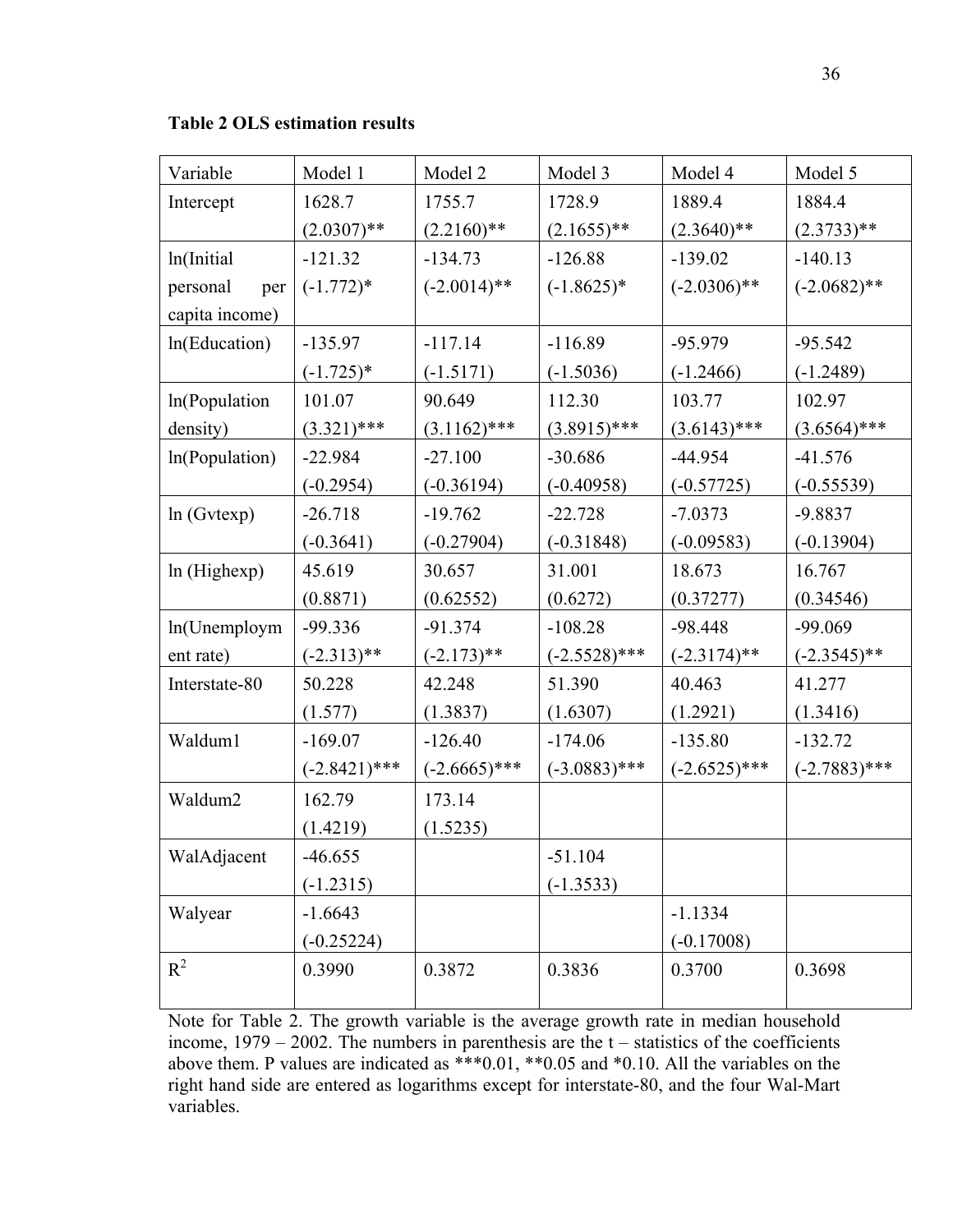## **4.2 Interpretation of Results**

Appendix 6 shows the justification for the interpretation of coefficients on variables expressed in logarithms.

 As expected the growth rate in median household income is negatively related to the **initial personal per capita income**. This coefficient indicates that if personal per capita income increased by 1%, the growth rate in median household income would on average be reduced by 7.02% 7.79%, 7.34% , 8.04% and 8.10%, ceteris paribus, in models 1, 2, 3, 4 and 5, respectively. This implies that higher initial per capita personal income leads to low growth rate in later years. The initial per capita personal income is statistically significant in all the five models showing evidence of conditional convergence.

Contrary to theory, the **education** variable has a negative but insignificant effect on growth rate. The estimated coefficient indicates that increasing the percentage of population aged 25 and over who have attained at least 4 years of college education by 1%, would on average reduce the growth rate in median household income by 7.86%, 6.78%, 6.76%,5.55% and 5.53% per year, ceteris paribus, in models 1, 2, 3, 4 and 5, respectively. Given that this variable is not statistically significant, in models 2, 3, 4 and 5, it shows that human capital had no effect on economic growth in Nebraska counties during the period of study.

As expected **population density** is positively related to the average growth rate in median household income. The estimated coefficients indicate that increasing the initial population density by 1%, on average, is expected to increase the growth rate in median household income by about 5.85%, 5.24%, 6.5%, 6% and 5.96% per year, ceteris paribus,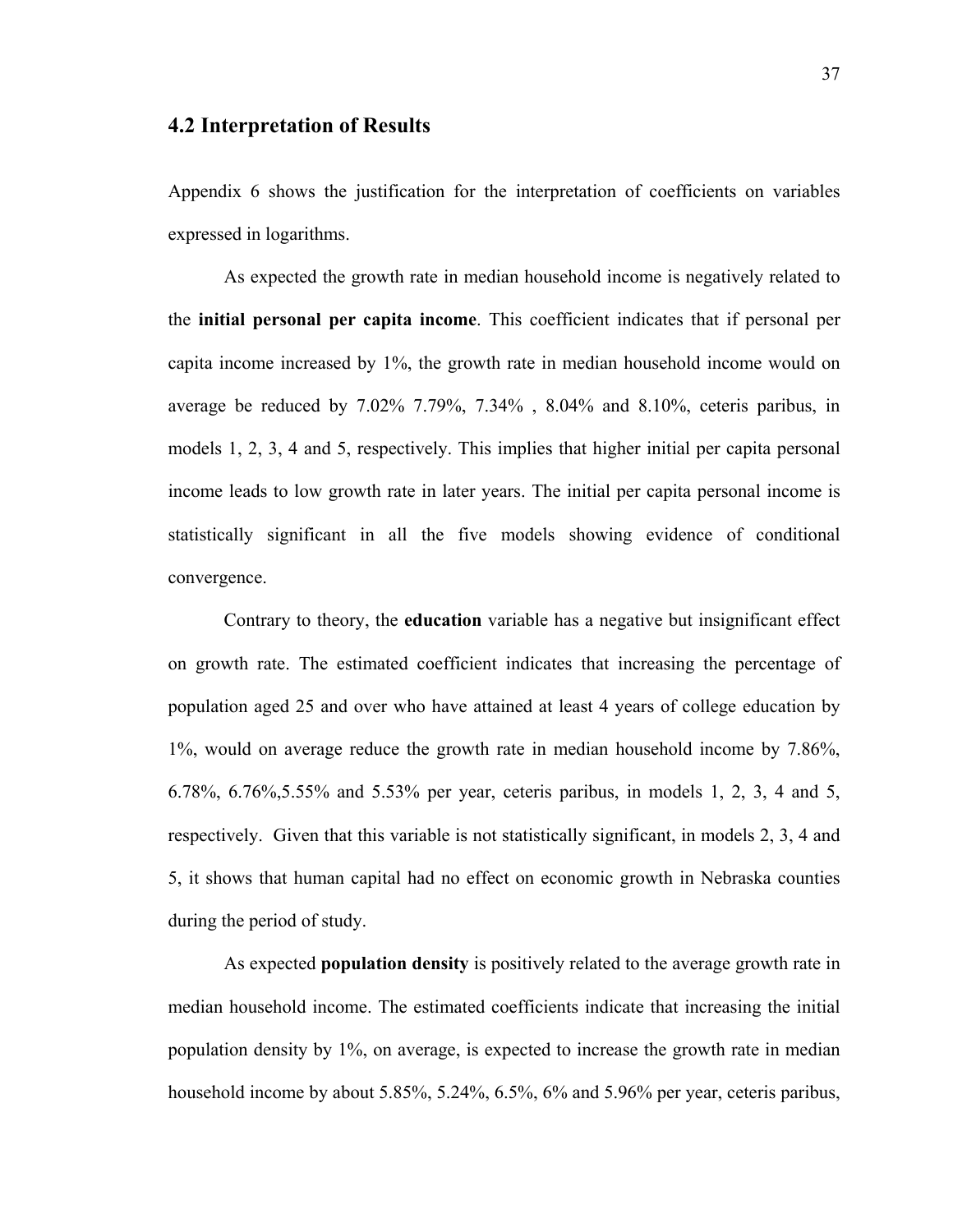in models 1, 2, 3, 4,and 5, respectively. This suggests that the growth of Nebraska counties also benefits from spillover effects which help foster economic growth.

Contrary to the hypothesized result, the coefficient on **population** is negative and statistically insignificant. The coefficient on the population variable indicates that increasing initial population by 1%, on average, would lead to a decrease in the growth rate in median household income by 1.33%, 1.57%, 1.77%, 2.6% and 2.40% per year, ceteris paribus, in models 1, 2, 3, 4 and 5, respectively. Since this coefficient is not statistically significant in all model specifications, we conclude that population was not important in explaining the economic growth of Nebraska counties between 1979 and 2002.

 The negative sign on the coefficient of the **total local government expenditure** variable indicates that local governments are not devoting their expenditure on economic growth enhancing sectors of the economy. The estimated coefficient indicates that increasing the initial period total local government expenditure by 1%, on average, leads to a decrease in the growth rate in median household income by 1.55%, 1.14%, 1.31%, 0.41% and 0.57% per year, ceteris paribus, in models 1, 2, 3, 4 and 5, respectively. This tells us that increasing government expenditure may not necessarily enhance economic growth. Devoting expenditure on infrastructure such as education, highway expenditure and public services is more likely to attract investment and labor related population growth which would increase the median household income. However, since the coefficient of total local government expenditure is not significant in all the model specifications in which it is included, we conclude that it does not help in explaining the economic growth of Nebraska counties between 1979 and 2002.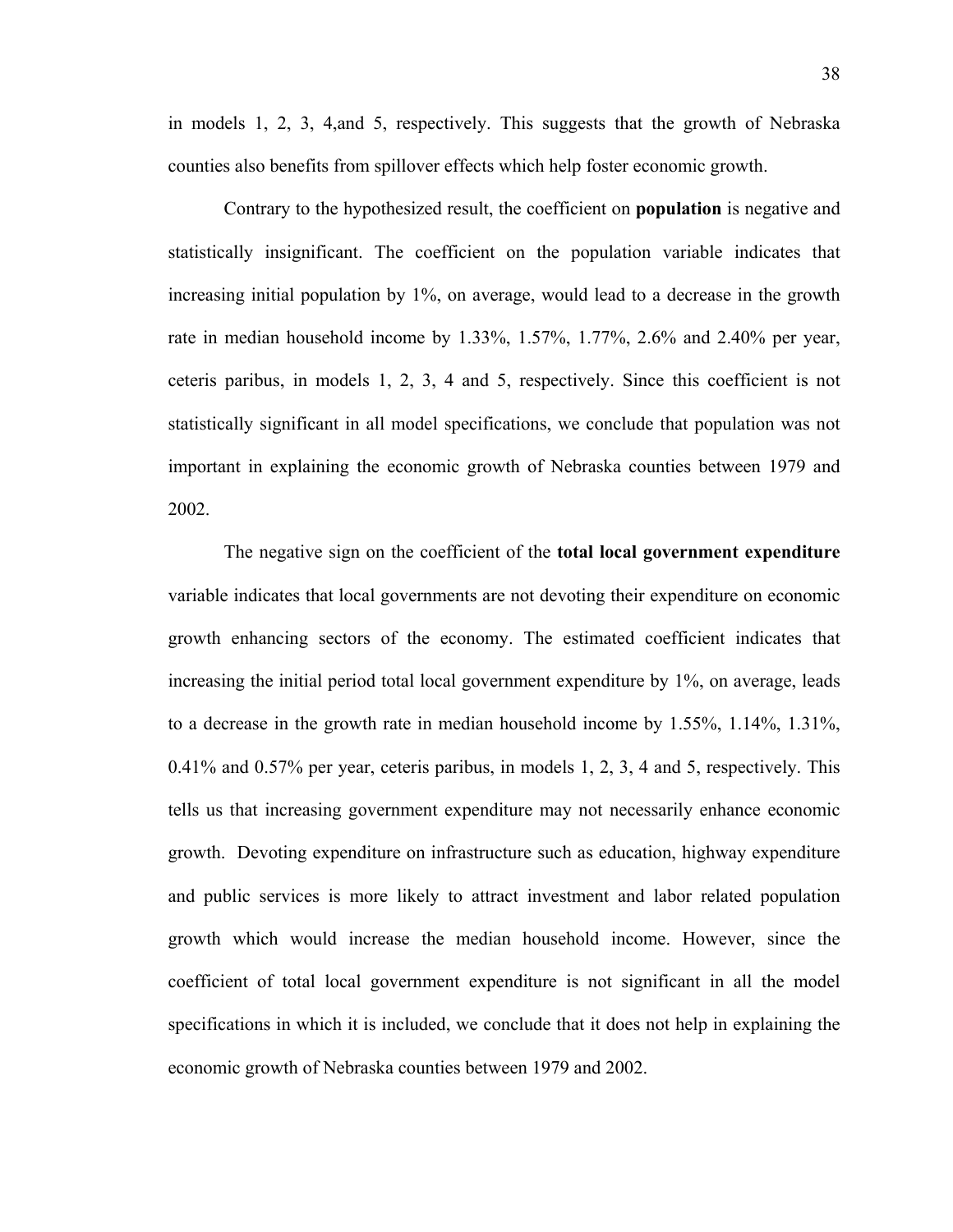As expected local government expenditure on **highways** is positively related to growth rate in median household income. The estimated coefficient indicates that increasing initial highway expenditure by 1%, on average, would lead to an increase in the growth rate in median household income by 2.64%, 1.77%, 1.79%, 1.08% and 0.97% per year, ceteris paribus, in models 1, 2, 3, 4 and 5, respectively. This suggests that counties which spend a higher percentage on infrastructure development experienced higher growth as compared to ones which spend less on infrastructure development. However, since the coefficient on this variable is not statistically significant we conclude that it does not explain the economic growth of Nebraska counties between 1979 and 2002.

 The coefficient on the **unemployment rate** variable has a negative and statistically significant effect as expected. The estimated coefficient indicates increasing the unemployment rate by 1%, on average, would lead to a decrease in the growth rate of median household income by 5.75%, 5.28%, 6.26%, 5.69%, and 5.73%, ceteris paribus, in models 1, 2, 3, 4 and 5, respectively. A higher unemployment rate implies a slower growth rate in median household income. High unemployment rates are bad for the growth of counties as it leads to a lower quality of life. Counties with higher unemployment rates experienced lower median household income growth as compared to those having lower unemployment rates. As found in other studies, lack of income due to unemployment may lead to a low median household income.

The coefficient on the **interstate** dummy variable is positive and insignificant. The estimated coefficient on this variable indicates that the average growth rate in median household income is, on average, \$50.23, \$42.25, \$51.39, \$40.46, and \$41.28 per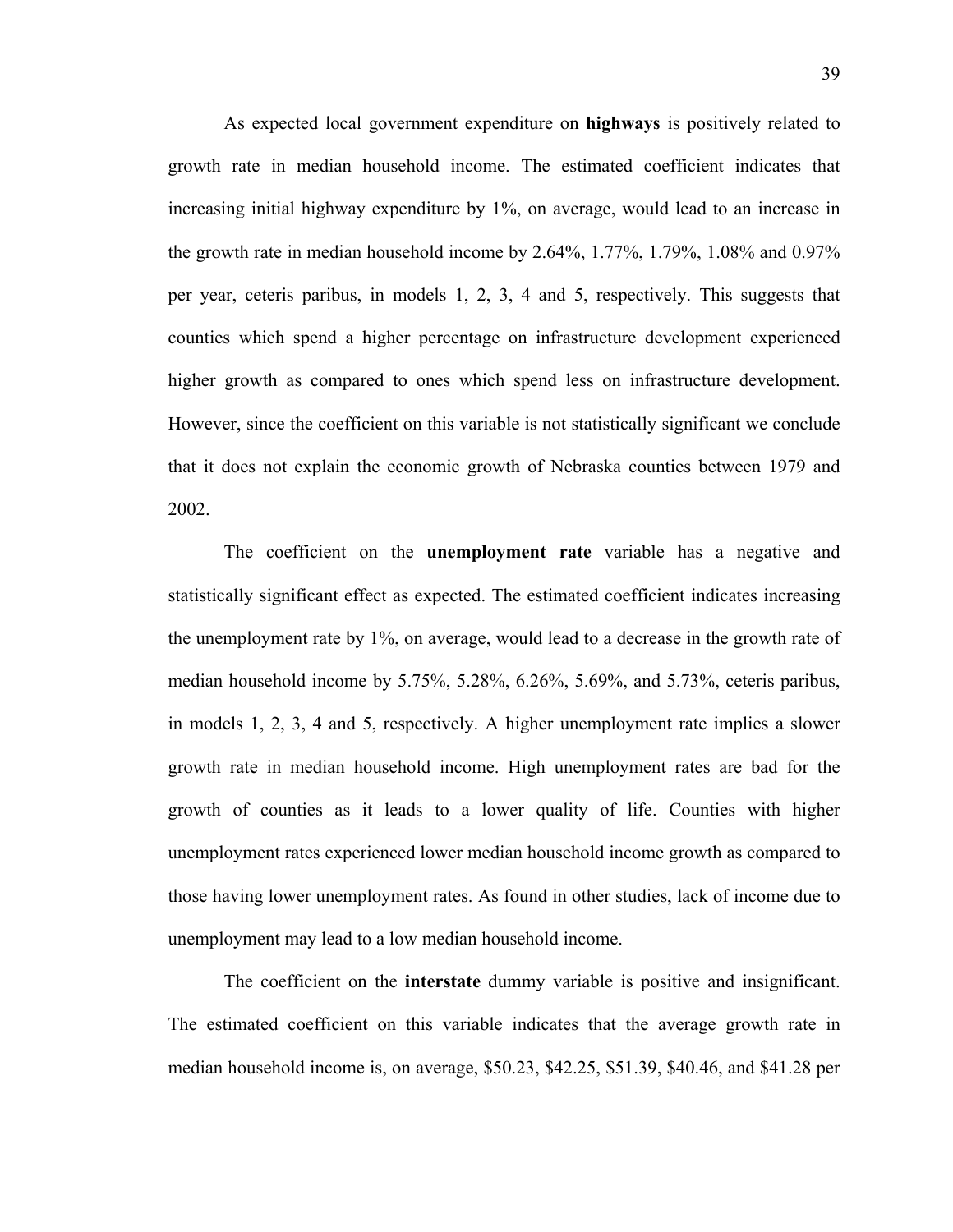year, higher for counties close to the interstate than for counties far from the interstate, ceteris paribus, in models 1, 2, 3, 4 and 5, respectively. The coefficient on this variable remains positive and insignificant in all model specifications in which it is included. Since the coefficient is not statistically significant we can conclude that being close to the interstate does not explain economic growth for Nebraska counties between 1979 and 2002.

The coefficient on **Waldum1** is negative, statistically significant, and robust in all the model specifications. The estimated coefficient on this variable indicates that, on average, the average growth rate in median household income of counties with a Wal-Mart is \$169.07, \$126.40, \$174.06, \$135.80 and \$132.72 per year below counties without a Wal-Mart in models 1, 2, 3, 4 and 5, respectively.

The coefficient on **Waldum2** is positive and statistically insignificant in models 1 and 2 in which it is included. The estimated coefficient indicates that the marginal effect of adding a Wal-Mart in 2001 on the average growth rate of median household income is \$162.79 and \$173.14 per year, ceteris paribus, in models 1 and 2, respectively. Since the coefficient on this variable is insignificant in models 1 and 2, I conclude that this variable did not explain economic growth in Nebraska counties during the period of study.

The coefficient on **WalAdjacent** is negative and statistically insignificant in models 1 and 3 in which it is included. The coefficient indicates that, on average, the growth rate of median household income for counties which are adjacent to counties with a Wal-Mart is \$46.66 and \$51.10 per year below counties not adjacent to Wal-Mart counties, in models 1 and 3, respectively. Since the coefficient on this variable is insignificant in both models, I conclude that having a Wal-Mart in one county did not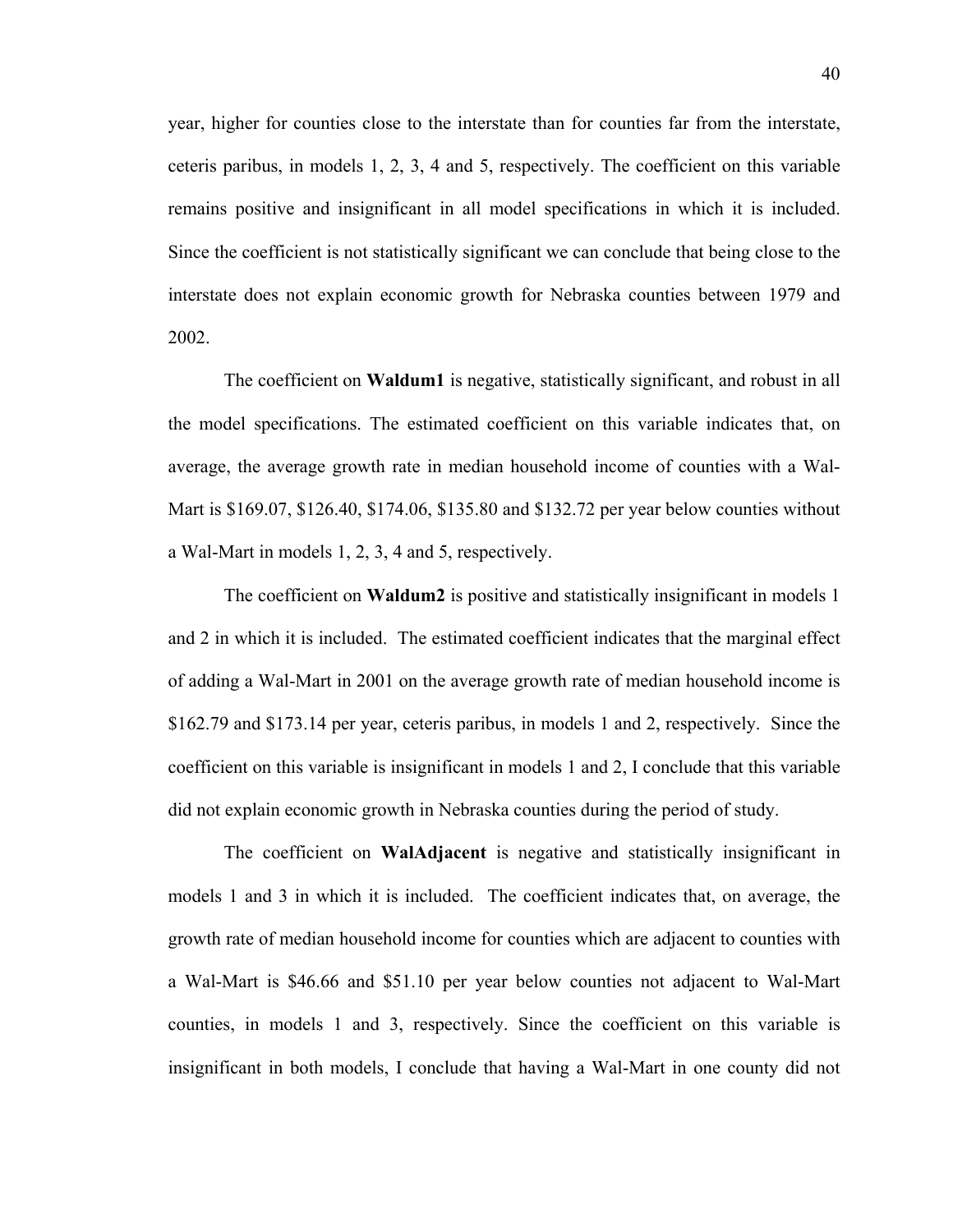affect the economic growth of neighboring counties during the period of study.

The coefficient on **Walyear** is negative and statistically insignificant in models 1 and 4 where it is included. The coefficient on this variable indicates that having a first Wal-Mart in a county for one additional year, on average, leads to a decrease in the growth rate in median household income by \$1.66 and \$1.13 per year , ceteris paribus, in models 1 and 4, respectively. Since the coefficient on **Walyear** is insignificant in models 1 and 4 we conclude that the number of years Wal-Mart has been in a county was not important in explaining the economic growth of Nebraska counties during the period of study.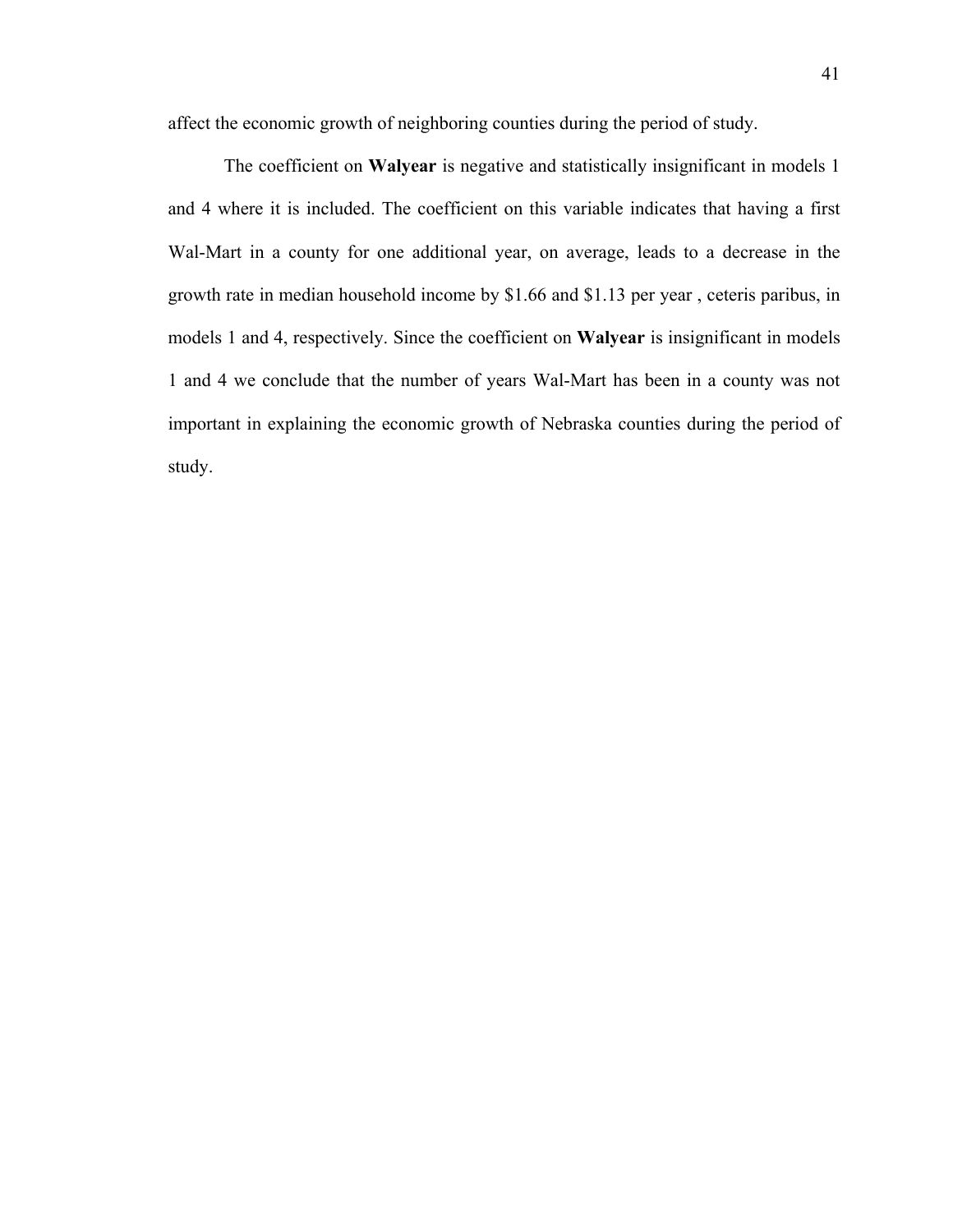## **Chapter 5**

# **Summary and Conclusions**

The primary objective of this study was to examine the effect of Wal-Mart on the economic growth of Nebraska counties while controlling for other factors which have been found in growth literature to be important in explaining economic growth. This study provides insights on the role played by the control variables in the economic growth in Nebraska counties. The control variables include; education, population, population density, and proximity to the interstate, government expenditure, highway expenditure, unemployment rate and initial per capita personal income. It is also important to note that this study shows evidence of conditional convergence which is a common finding in present day empirical work on economic growth. The fact that the initial personal per capita income is highly statistically significant and robust to different model specifications shows evidence of conditional convergence in Nebraska counties.

 The most important finding in this study is the empirical evidence on the effect of Wal-Mart on the economic growth of Nebraska counties. Specifically the results provide evidence that the initial entry of a Wal-Mart in a Nebraska county may have been harmful for the county's economic growth for the period 1979 to 2002. This evidence is based on the estimation of four different Wal-Mart variables in a sample of 93 Nebraska counties. The first model includes the conditioning set and all the Wal-Mart variables. In the five model specifications considered, **Waldum2**, **WalAdjacent**, and **Walyear** are insignificant in all the model specifications in which they are included. These results show that the number of years Wal-Mart has been in a county and the opening of a Wal-Mart in 2001 do not have an effect on the economic growth of Nebraska counties. The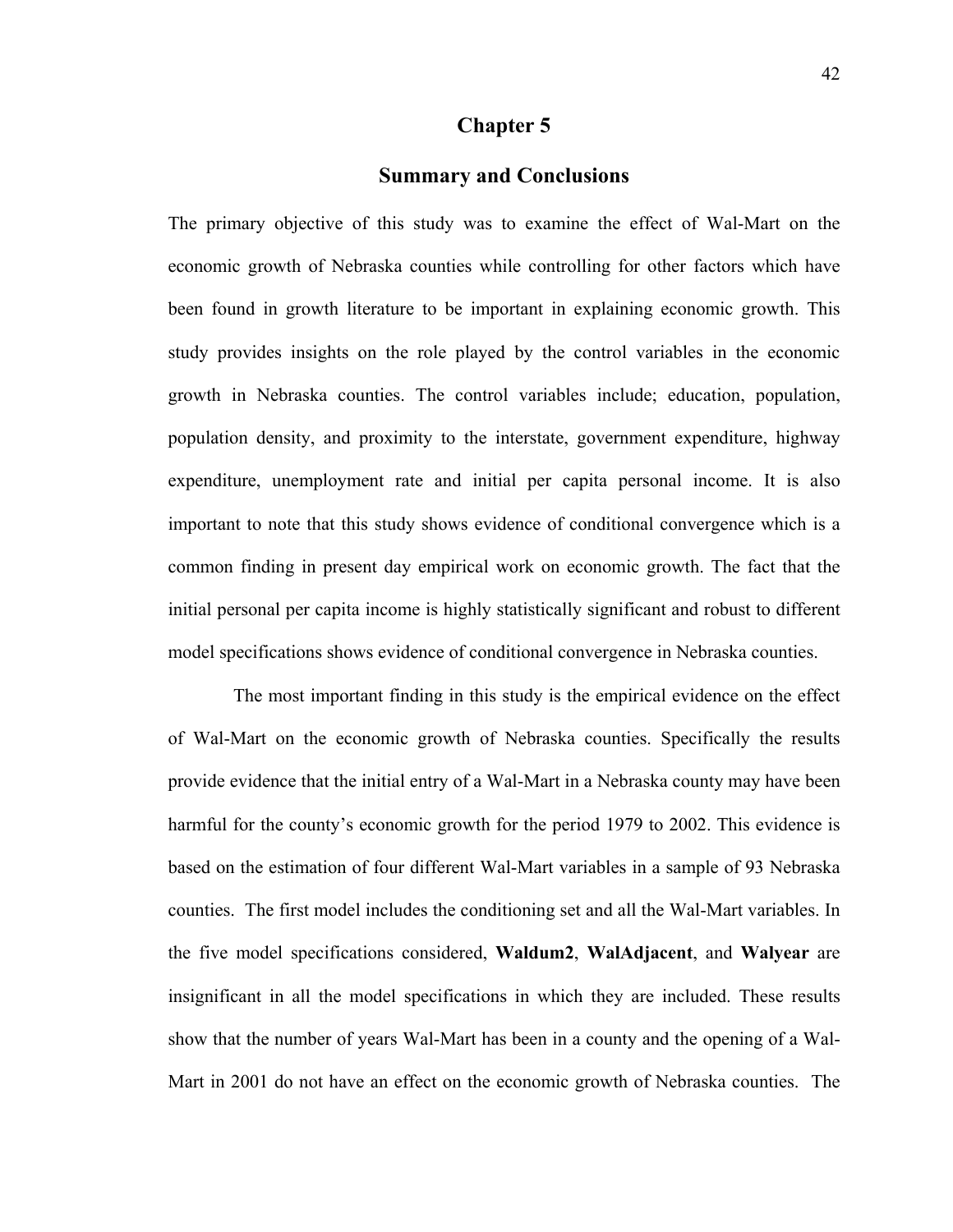results also show that having a Wal-Mart in one county does not affect the economic growth of neighboring counties.

Given the high statistical significance and robustness of the **Waldum1** to all the model specifications, I conclude that counties where a Wal-Mart is located experience lower economic growth than counties without a Wal-Mart.

Possible explanations for this result may be that when Wal-Mart comes to town it may affect other retail stores which may have to tailor their strategies and operations to cope with Wal-Mart competitive threat. Wal-Mart through the displacement of workers from their present jobs to low Wal-Mart wages may also be a possible explanation for the negative effect of Wal-Mart on Nebraska counties. This may be attributed to the low wages Wal-Mart pays its associates.

Policy planners should be concerned about answers on why counties with a Wal-Mart experience lower economic growth. This study shows that having a Wal-Mart might not improve the economic well being of a community.

 Although this study does provide an exploratory view on the effect of Wal-Mart on Nebraska counties, it does not capture the impact of Wal-Mart on communities before the store is officially opened. The other limitation of this study is that it does not take into account Wal-Mart entry and location decisions. The result found in this study does not explain what causes counties with a Wal-Mart to experience lower economic growth per year than counties without a Wal-Mart.

The above limitations leave room for future research. Future research could focus on; how Wal-Mart affects the growth of communities before it officially opens its store in a community, Wal-Mart entry and location decisions and why counties with a Wal-Mart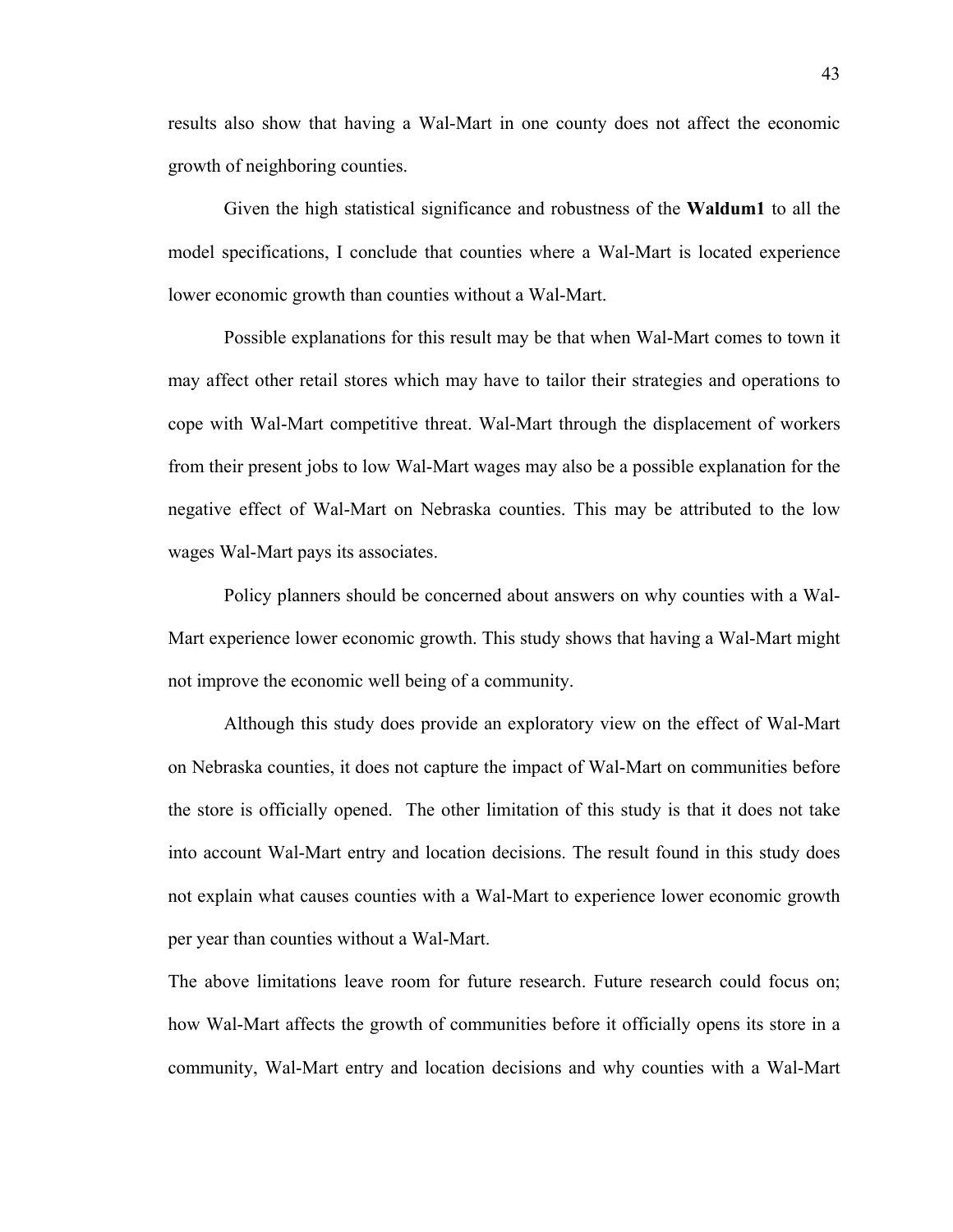experience lower economic growth than counties without a Wal-Mart.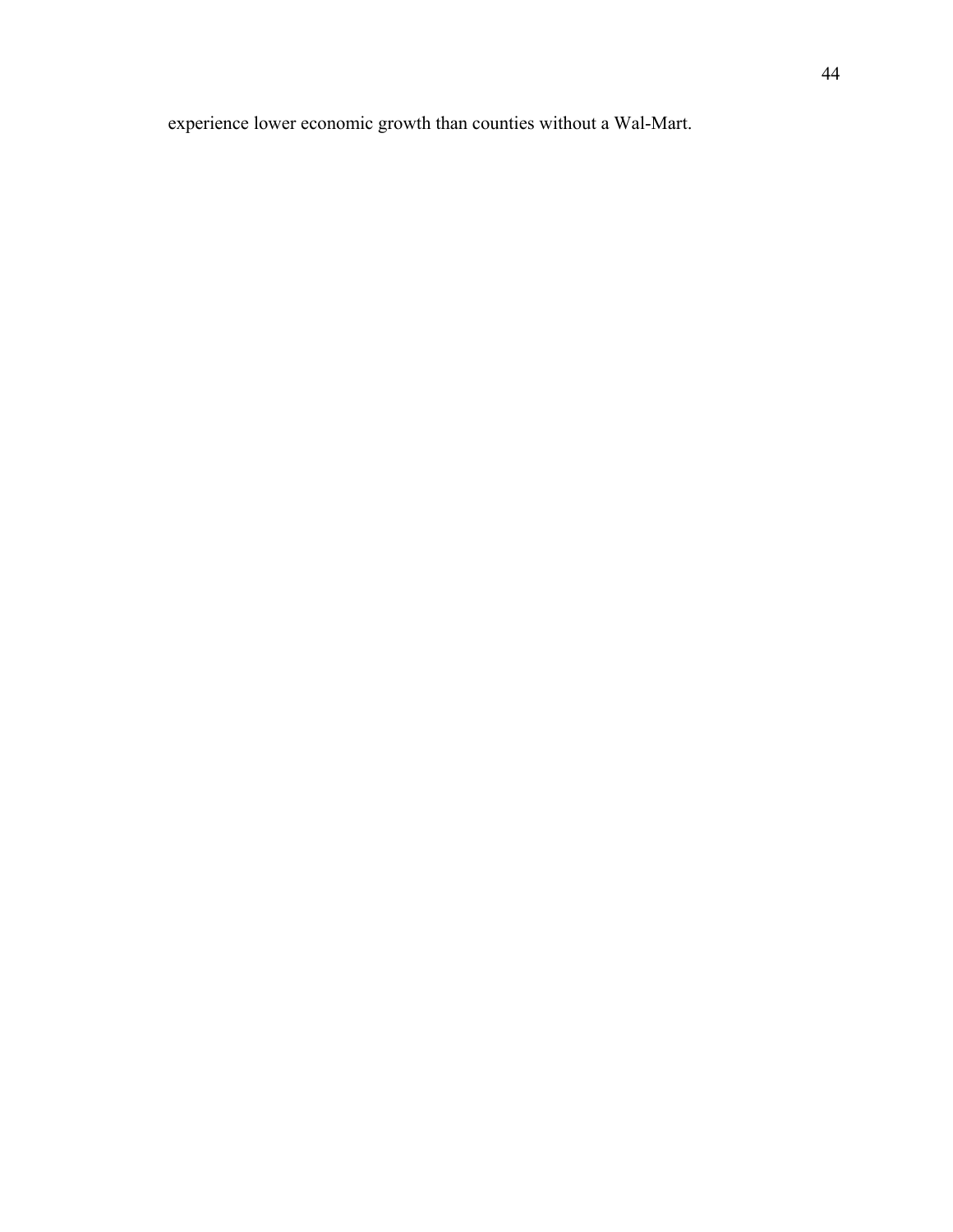

**APPENDIX 1. Wal-Mart Stores between 1979 and 2002.**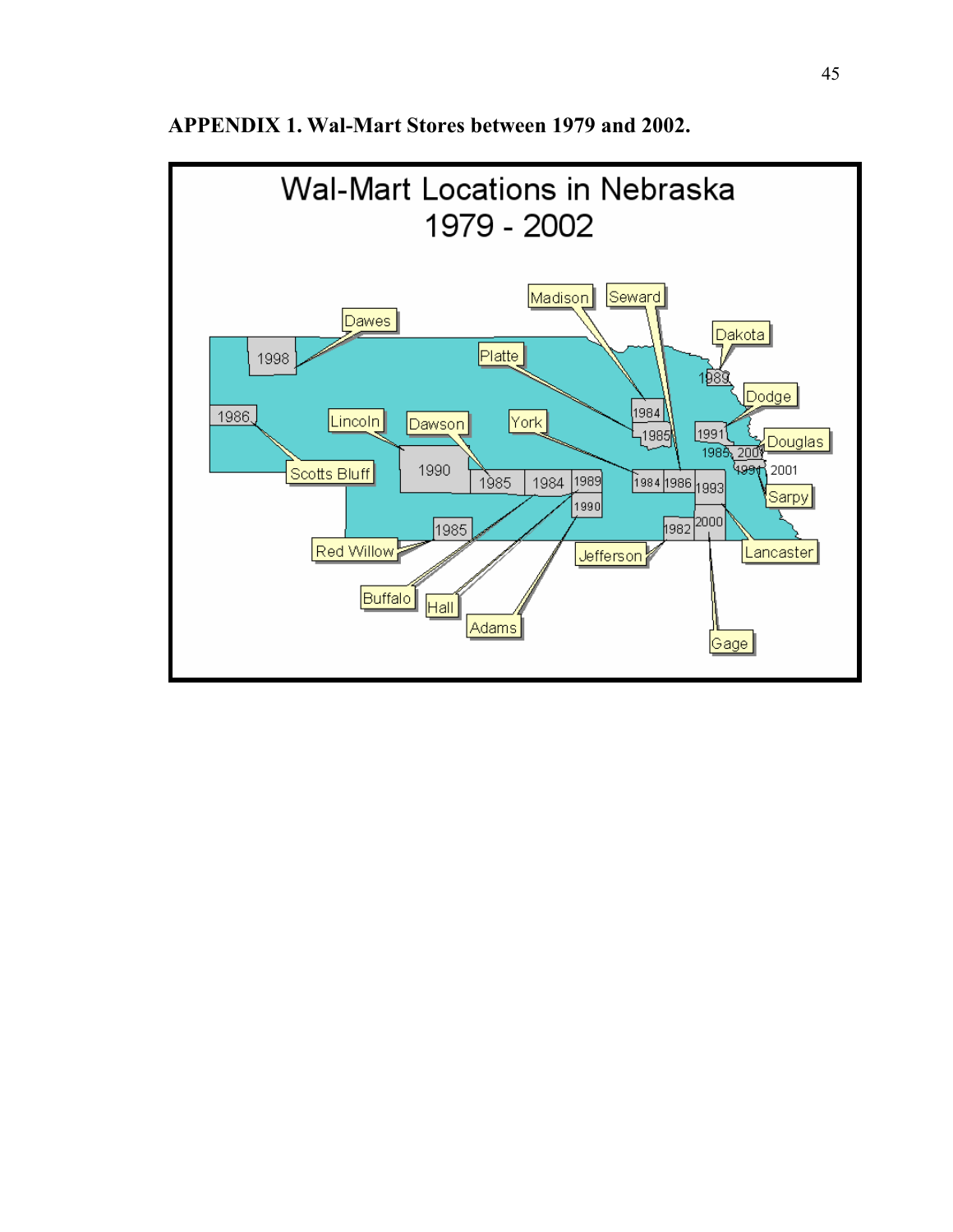# **APPENDIX 2. Map showing the Nebraska Counties within 25 miles of interstate-80.**

Counties shaded green on the Nebraska map shown below are within 25 miles of interstate-80. Interstate-80 is shown in is the blue line shown below.

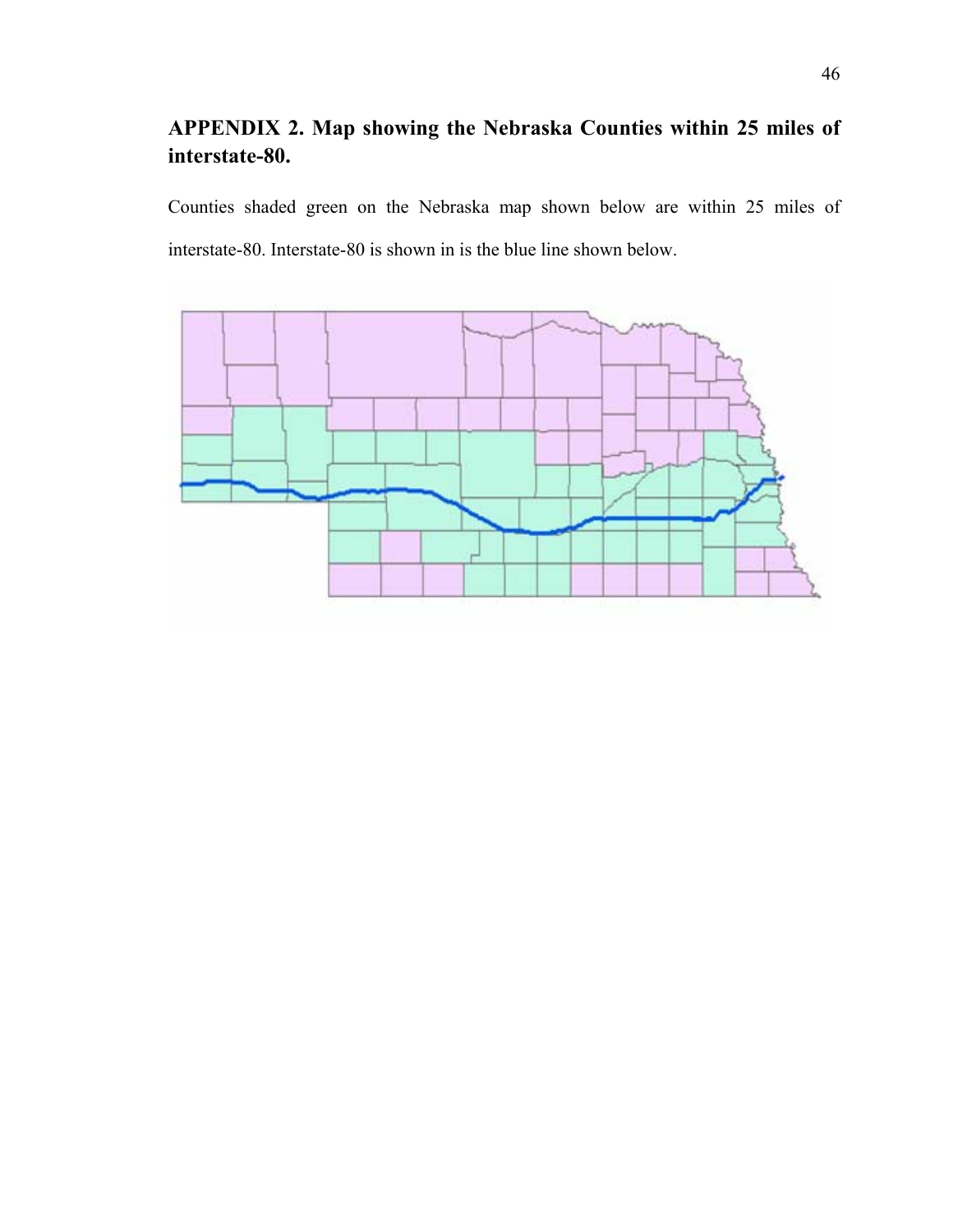**APPENDIX 3. Histograms showing data distributions before log transformation.** 



**Initial personal per capita income**

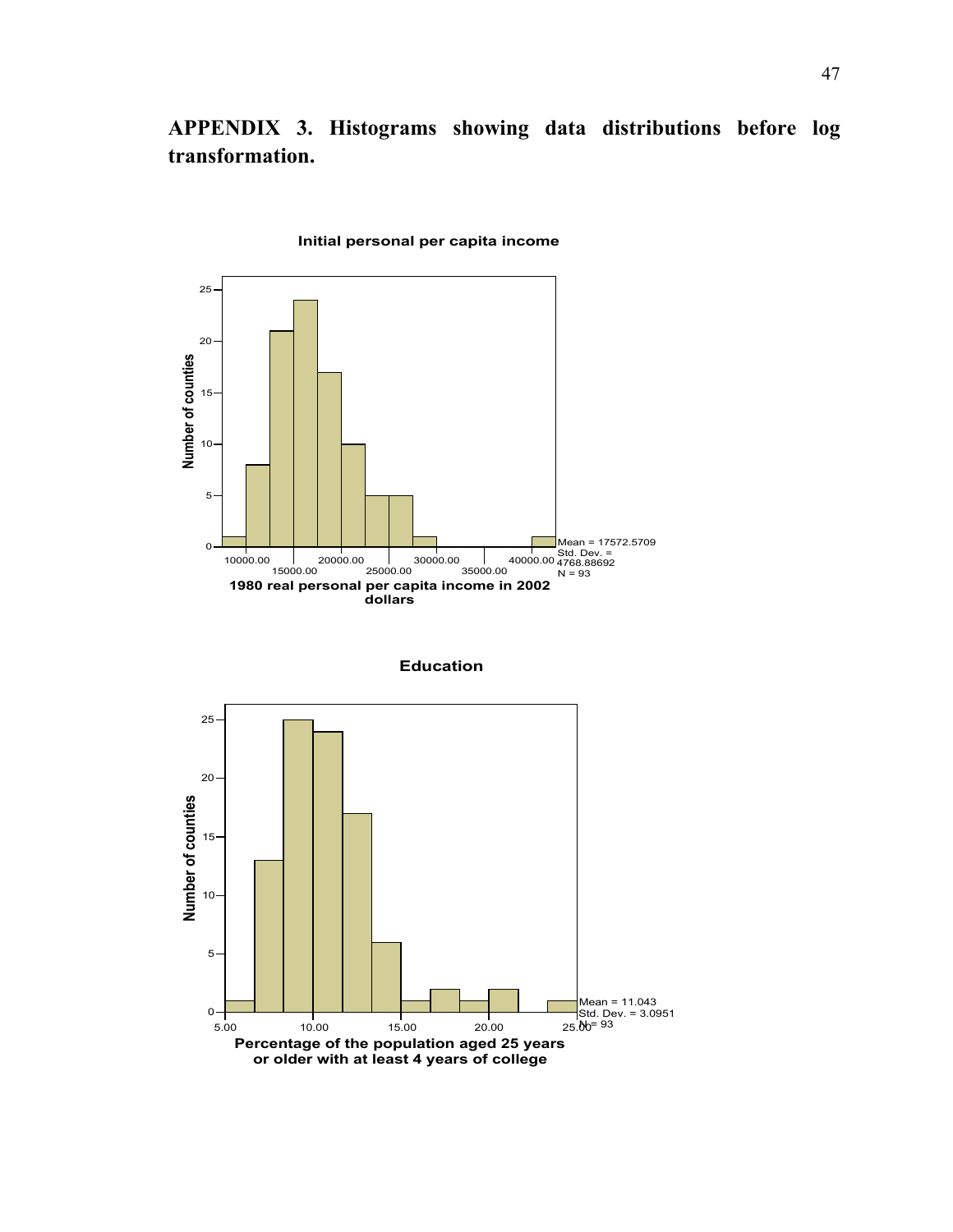#### **Population Density**



**Population**

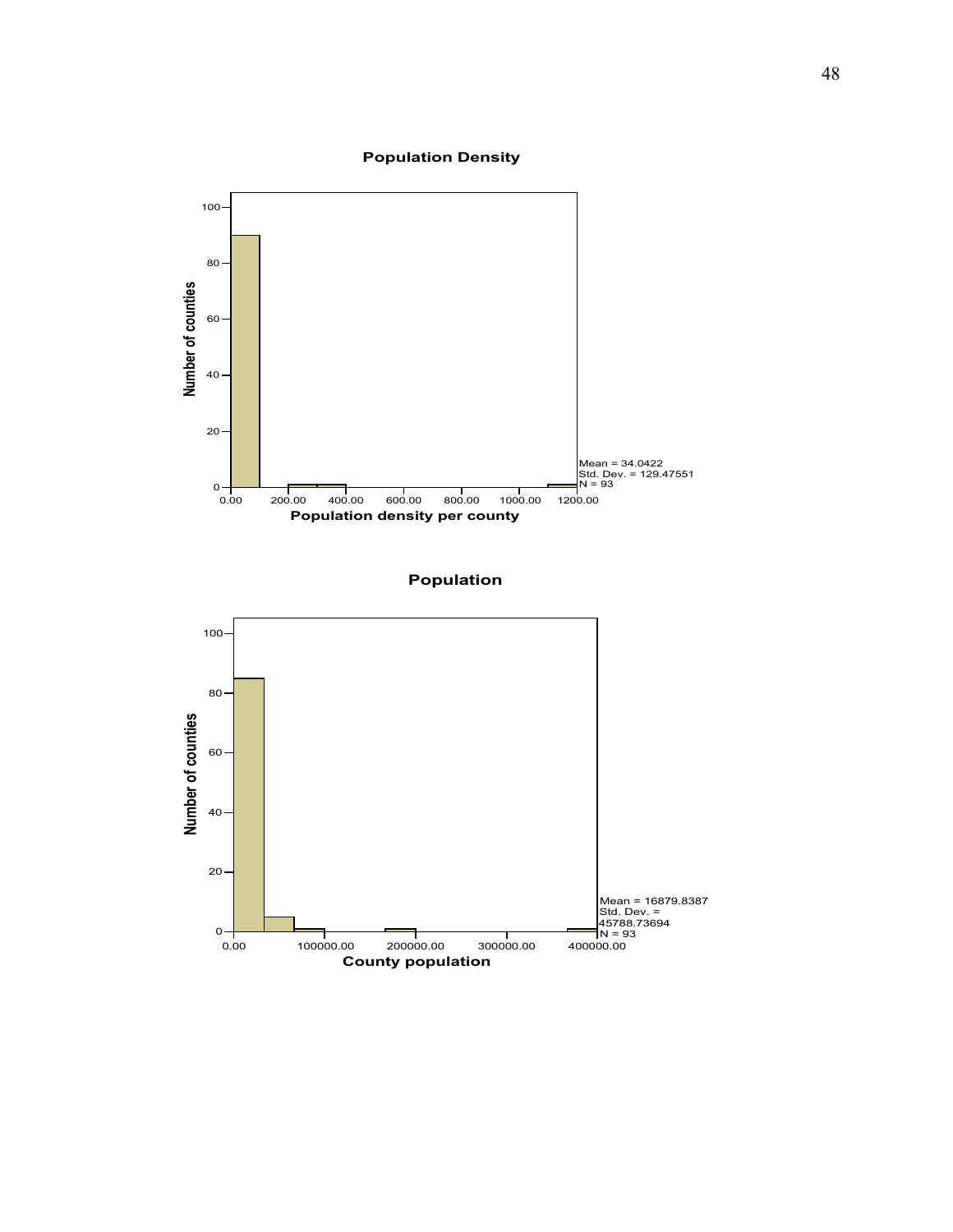#### **Total local government general expenditure**



**Percentage of local government total general expenditure spent on highways**

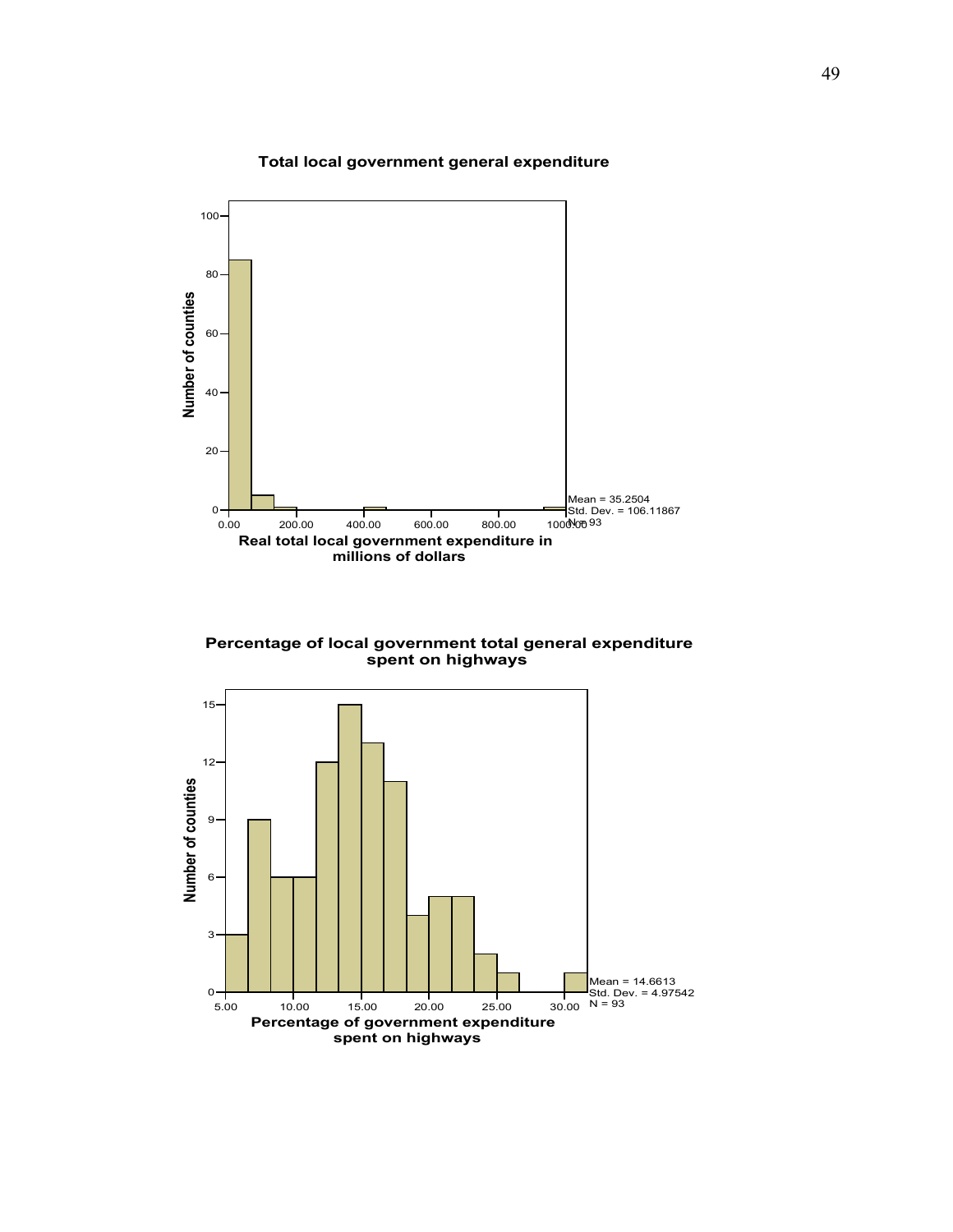#### **Unemployment rate**



**APPENDIX 4. Histograms showing the data distributions after Log transformation.** 

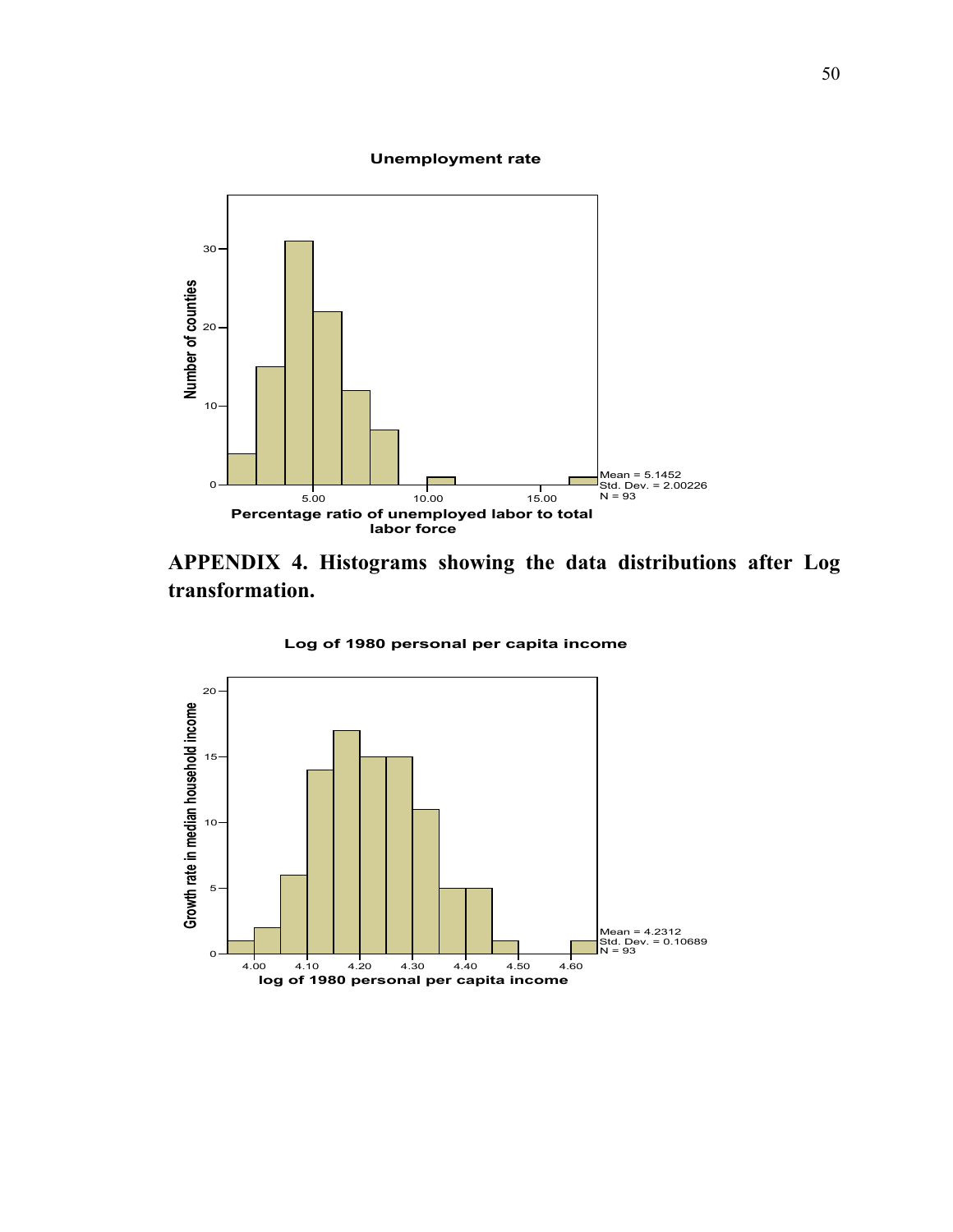# **Log of Education**





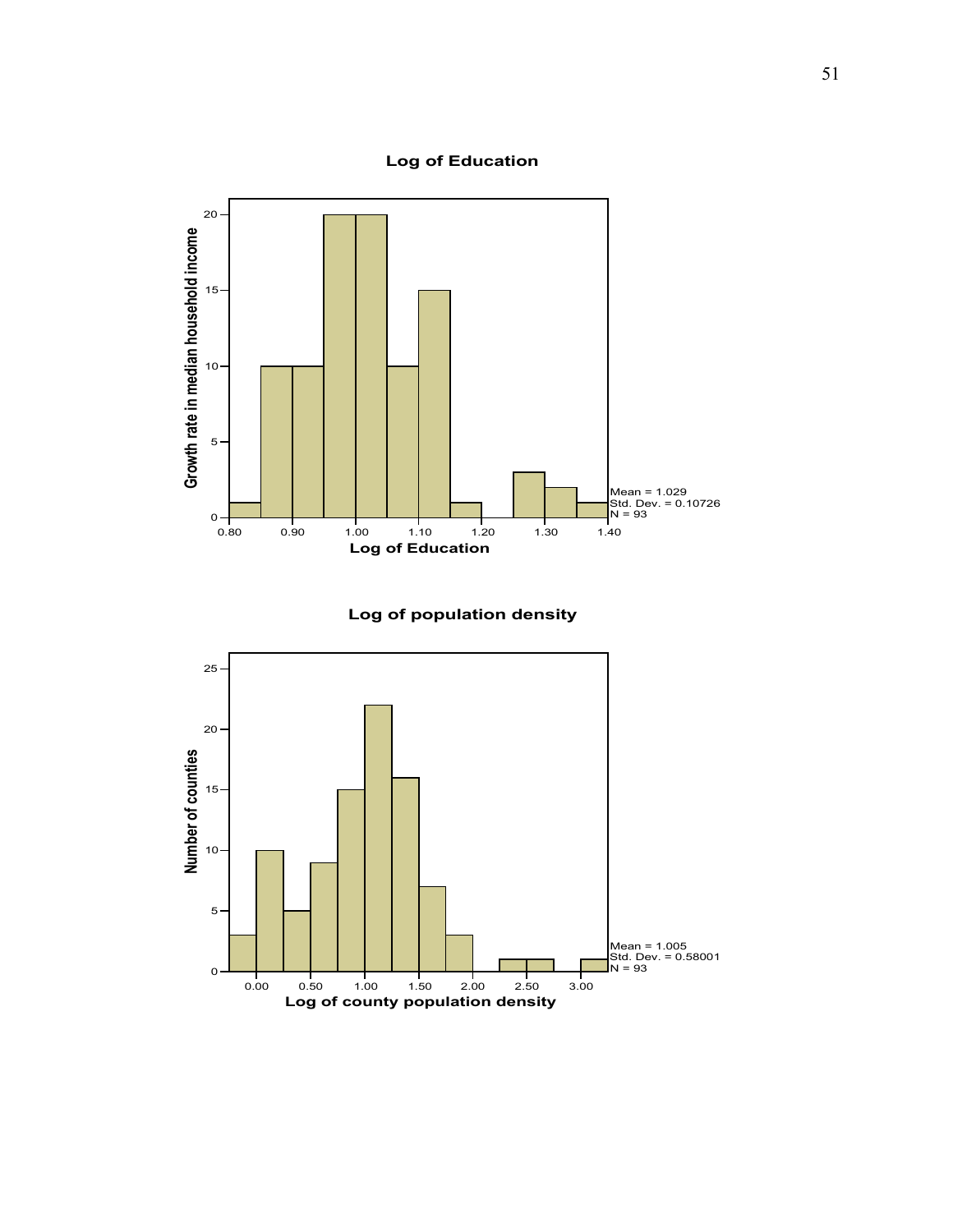**Log of population**



**Log of total local government expenditure**

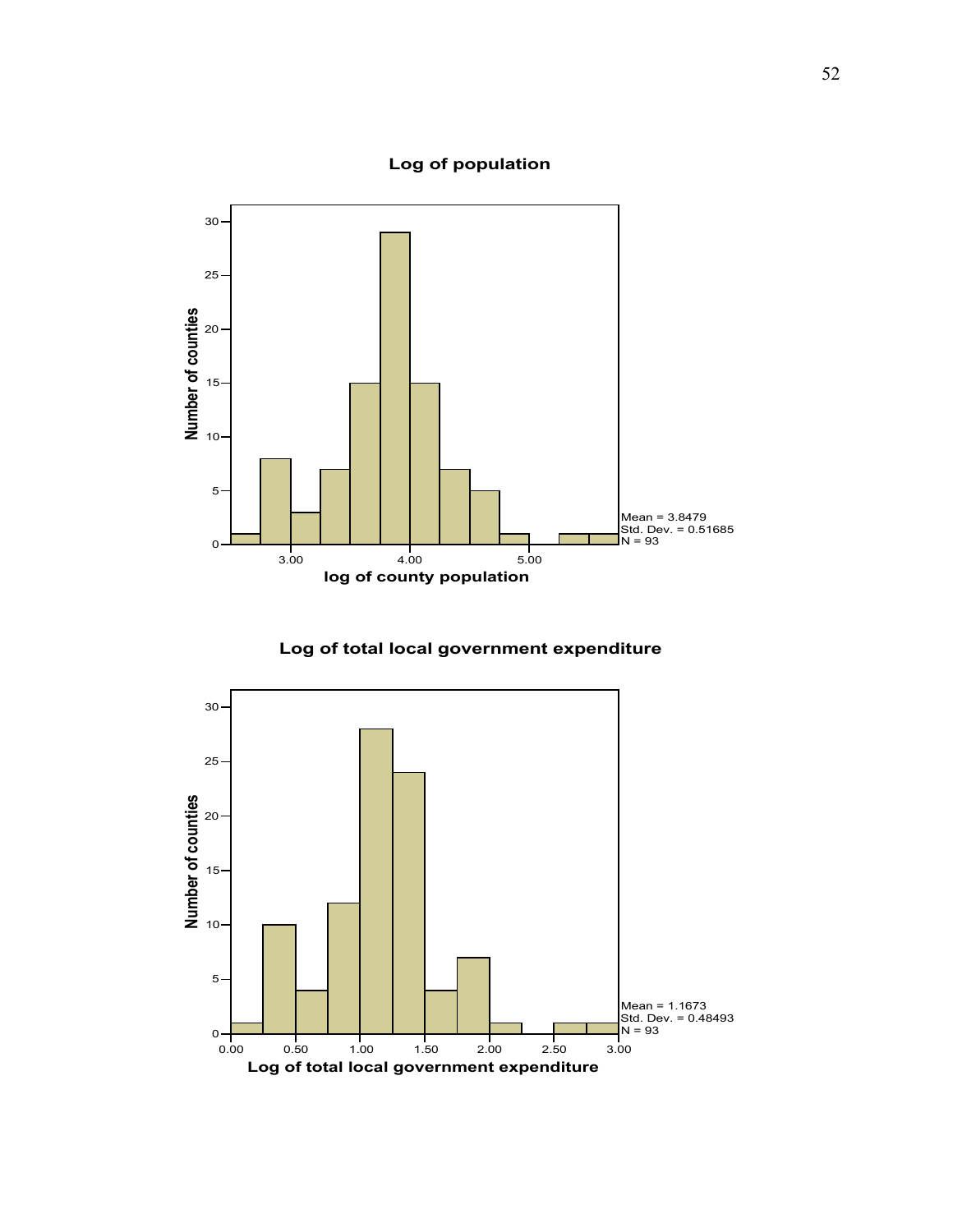

# **Log of Government expenditure on highways**

**Log of Unemployment rate**

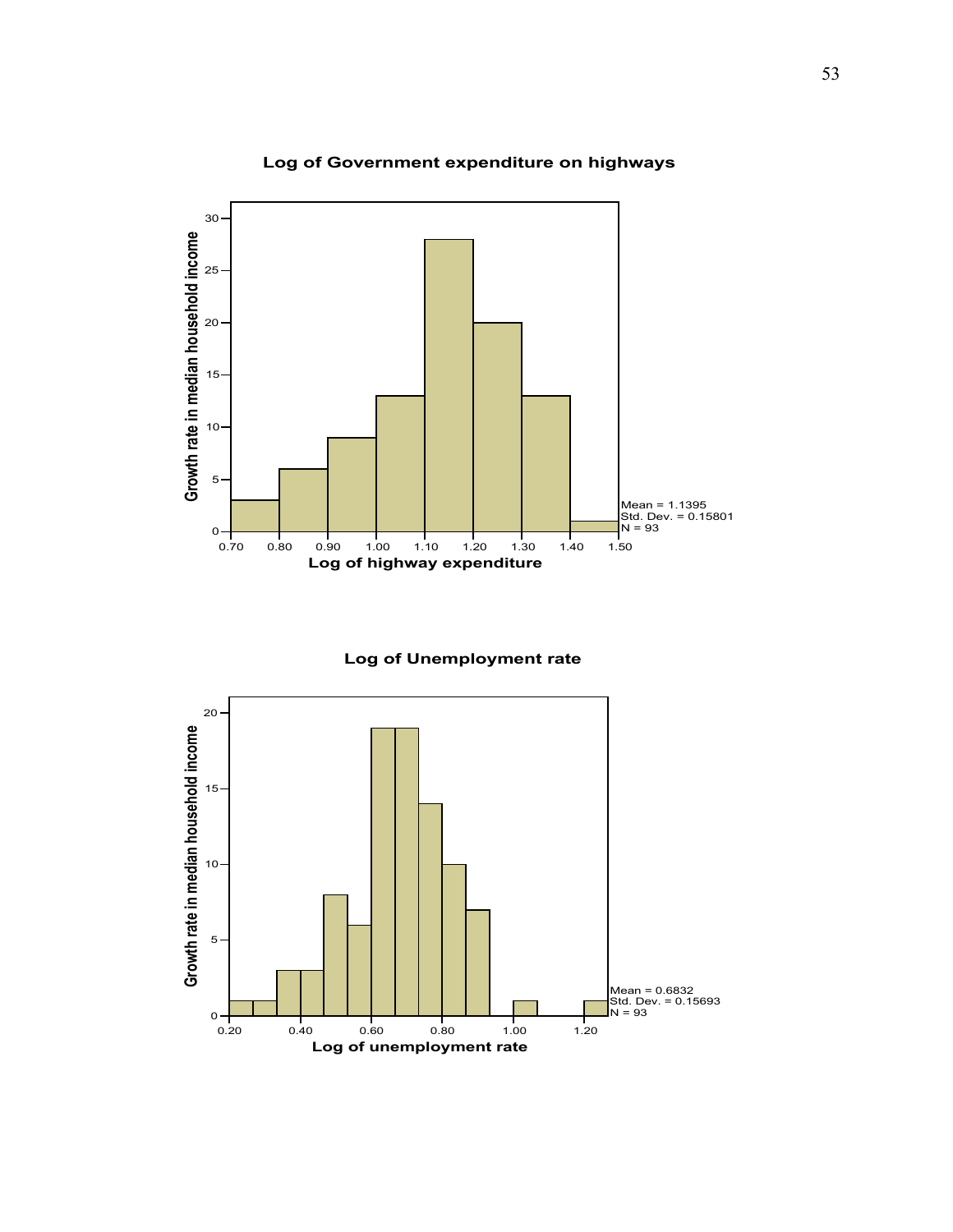# **APPENDIX 5. Ramsey tests and heteroskedasticity tests for the 5 model specifications.**

# **Model 1**

#### **Ramsey test**

```
RAMSEY RESET SPECIFICATION TESTS USING POWERS OF YHAT 
  RESET(2) = 0.39964 - F WITH DF1 = 1 AND DF2 = 79 P-VALUE= 0.529RESET(3) = 0.27977 - F WITH DF1 = 2 AND DF2 = 78 P-VALUE= 0.757
  RESET(4)= 0.58213 - F WITH DF1= 3 AND DF2= 77 P-VALUE= 0.629
```
Ho: no specification error

Ha: specification error exists

With the high P-values, we fail to reject the null hypothesis that there is no specification error and conclude that there is no evidence of specification error.

#### **Heteroskedasticity test**

| CHI-SOUARE                                   | D.F.            | P-VALUE |                |              |         |
|----------------------------------------------|-----------------|---------|----------------|--------------|---------|
|                                              |                 |         | TEST STATISTIC |              |         |
| $E^{\star}$ $2$ ON YHAT:                     |                 |         | 0.029          | $\mathbf{1}$ | 0.86580 |
| $E^{\star \star}2$ ON YHAT $\star \star 2$ : |                 |         | 2.614          | $\mathbf{1}$ | 0.10590 |
| $E**2$ ON LOG (YHAT**2):                     |                 |         | 0.701          | $\mathbf{1}$ | 0.40228 |
| $E^{***}$ ON LAG( $E^{***}$ 2) ARCH TEST:    |                 |         | 0.082          | 1            | 0.77455 |
| $LOG(E***2)$ ON X (HARVEY) TEST:             |                 |         | 9.166          | 12           | 0.68871 |
| ABS(E) ON X (GLEJSER) TEST:                  |                 |         | 16.332         | 12           | 0.17649 |
| $E^{\star}$ $2$ ON X                         |                 | TEST:   |                |              |         |
|                                              | KOENKER (R2):   |         | 18.324         | 12           | 0.10619 |
|                                              | $B-P-G (SSR)$ : |         | 15.887         | 12           | 0.19645 |

Ho: no hetereskedasticity

Ha: heteroskedasticity exists

The P-values in the tests show that there is no evidence of heteroskedasticity. I conclude

that there is no evidence of heteroskedasticity.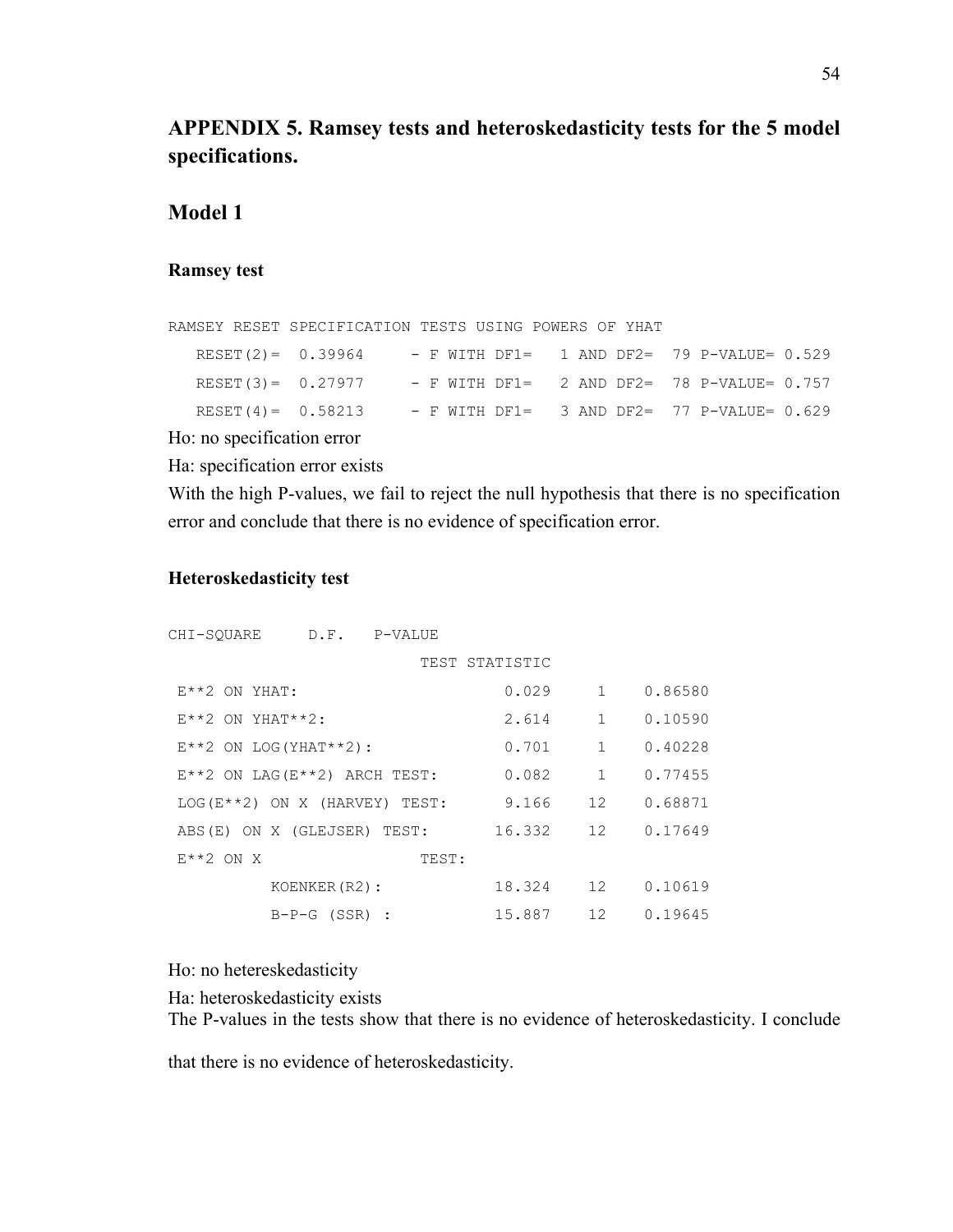# **Model 2**

#### **Ramsey test**

```
RAMSEY RESET SPECIFICATION TESTS USING POWERS OF YHAT 
  REST(2) = 0.71624 - F WITH DFI = 1 AND DF2 = 81 P-VALUE = 0.400 RESET(3) = 0.78289 - F WITH DF1= 2 AND DF2= 80 P-VALUE= 0.461 
  RESET(4) = 1.2840 - F WITH DF1= 3 AND DF2= 79 P-VALUE=
0.286
```
Ho: no specification error

Ha: specification error exists

With the high P-values, we fail to reject the null hypothesis that there is no specification error and conclude that there is no evidence of specification error.

#### **Heteroskedasticity test**

```
HETEROSKEDASTICITY TESTS
```

|                                           | CHI-SOUARE     |              | D.F. P-VALUE |
|-------------------------------------------|----------------|--------------|--------------|
|                                           | TEST STATISTIC |              |              |
| $E^*$ 2 ON YHAT:                          | 0.092          | $\mathbf{1}$ | 0.76141      |
| $E^{\star \star}2$ ON YHAT**2:            | 1.761          | $\mathbf{1}$ | 0.18451      |
| $E***2$ ON LOG (YHAT ** 2) :              | 0.061          | $\mathbf{1}$ | 0.80531      |
| $E^{***}$ ON LAG( $E^{***}$ 2) ARCH TEST: | 0.001          | 1            | 0.97952      |
| $LOG(E**2)$ ON X (HARVEY) TEST:           | 6.575          | 10           | 0.76490      |
| ABS(E) ON X (GLEJSER) TEST:               | 14.095         | 10           | 0.16871      |
| $E^{\star}$ $2$ ON X<br>TEST:             |                |              |              |
| KOENKER (R2):                             | 17.420         | 10           | 0.06557      |
| $B-P-G (SSR)$ :                           | 14.213         | 10           | 0.16351      |

Ho: no hetereskedasticity

Ha: heteroskedasticity exists

The P-values in the majority of the tests show that there is no evidence of heteroskedasticity except the Koenker(R2) test. Since the majority of the heteroskedasticity tests show no evidence of heteroskedasticity we conclude that there is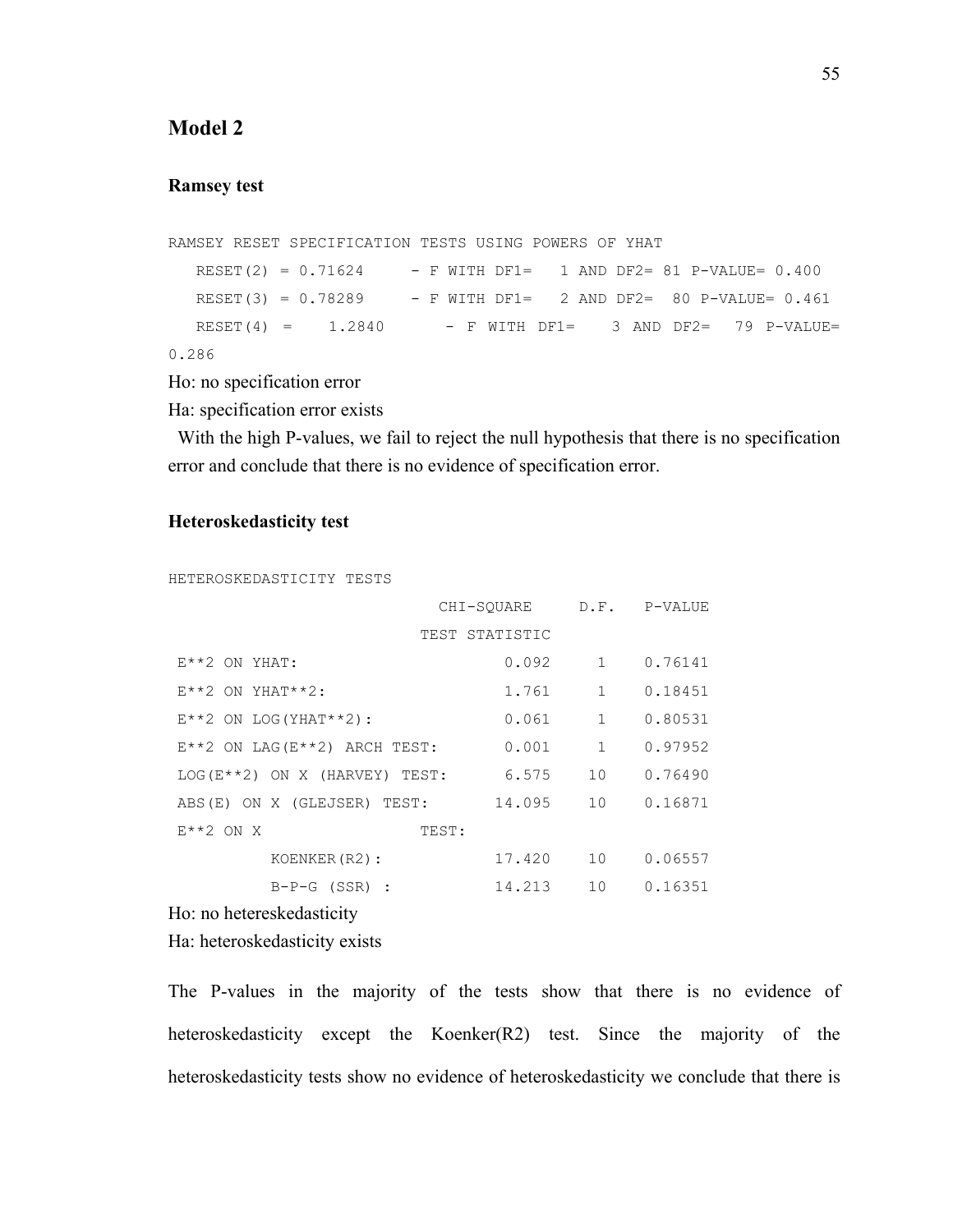no evidence of heteroskedasticity.

# **Model 3**

#### **Ramsey test**

```
RAMSEY RESET SPECIFICATION TESTS USING POWERS OF YHAT 
   RESET(2)= 0.47734E-01 - F WITH DF1= 1 AND DF2= 81 P-VALUE= 0.828 
   RESET(3)= 0.82287 - F WITH DF1= 2 AND DF2= 80 P-VALUE= 0.443 
  RESET(4) = 0.58406 - F WITH DF1 = 3 AND DF2 = 79 P-VALUE= 0.627RAMSEY RESET SPECIFICATION TESTS USING POWERS OF YHAT 
   RESET(2)= 0.36785 - F WITH DF1= 1 AND DF2= 81 P-VALUE= 0.546 
   RESET(3)= 2.2670 - F WITH DF1= 2 AND DF2= 80 P-VALUE= 0.110
```
Ho: no specification error

Ha: specification error exists With the high P-values, we fail to reject the null hypothesis that there is no specification

RESET(4) = 1.7859 - F WITH DF1 = 3 AND DF2 = 79 P-VALUE=  $0.157$ 

error and conclude that there is no evidence of specification error.

#### **Heteroskedasticity test**

| CHI-SOUARE                                   | D.F.            | P-VALUE |                |              |         |
|----------------------------------------------|-----------------|---------|----------------|--------------|---------|
|                                              |                 |         | TEST STATISTIC |              |         |
| $E^{\star}$ $2$ ON YHAT:                     |                 |         | 0.044          | $\mathbf{1}$ | 0.83322 |
| $E^{\star \star}2$ ON YHAT $\star \star 2$ : |                 |         | 0.659          | $\mathbf{1}$ | 0.41683 |
| $E**2$ ON LOG (YHAT**2):                     |                 |         | 0.248          | $\mathbf{1}$ | 0.61830 |
| $E^{**}$ 2 ON LAG ( $E^{**}$ 2) ARCH TEST:   |                 |         | 0.149          | 1            | 0.69938 |
| $LOG(E***2)$ ON X (HARVEY) TEST:             |                 |         | 10.709         | 10           | 0.38062 |
| ABS(E) ON X (GLEJSER) TEST:                  |                 |         | 13.465         | 10           | 0.19882 |
| $E^{\star}$ $2$ ON X                         |                 | TEST:   |                |              |         |
|                                              | KOENKER (R2):   |         | 16.700         | 10           | 0.08127 |
|                                              | $B-P-G (SSR)$ : |         | 13.990         | 10           | 0.17345 |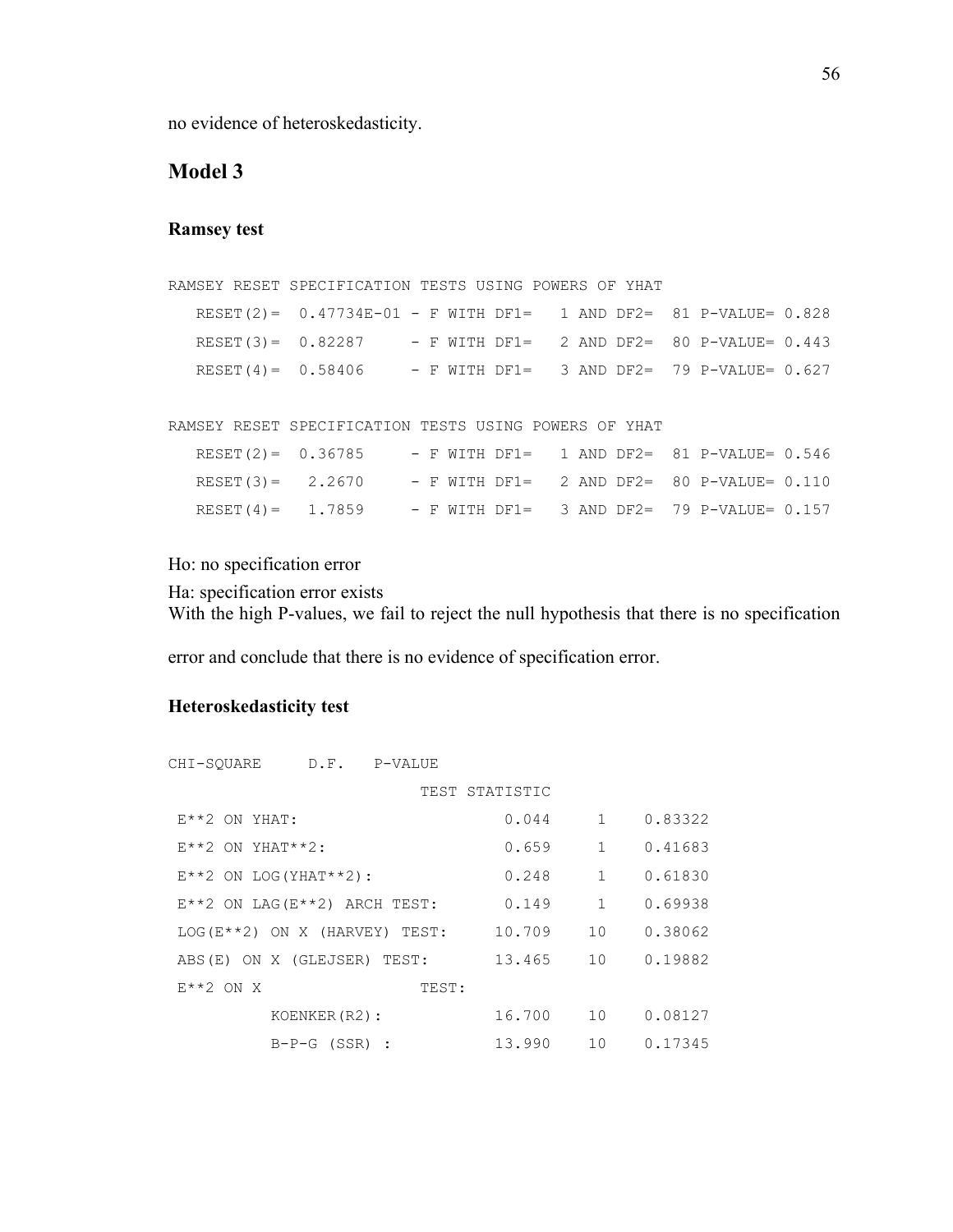Ho: no hetereskedasticity Ha: heteroskedasticity exists

The P-values in the majority of the tests show that there is no evidence of heteroskedasticity except the Koenker(R2) test. Since the majority of the heteroskedasticity tests show no evidence of heteroskedasticity we conclude that there is no evidence of heteroskedasticity.

# **Model 4**

#### **Ramsey test**

|                       | RAMSEY RESET SPECIFICATION TESTS USING POWERS OF YHAT |                                              |
|-----------------------|-------------------------------------------------------|----------------------------------------------|
| $RESET (2) = 0.36785$ |                                                       | $-$ F WITH DF1= 1 AND DF2= 81 P-VALUE= 0.546 |
| $RESET (3) = 2.2670$  |                                                       | $-$ F WITH DF1= 2 AND DF2= 80 P-VALUE= 0.110 |
| $RESET(4) = 1.7859$   |                                                       | $-$ F WITH DF1= 3 AND DF2= 79 P-VALUE= 0.157 |

Ho: no specification error

Ha: specification error exists With the high P-values, we fail to reject the null hypothesis that there is no specification

error and conclude that there is no evidence of specification error.

# **Heteroskedasticity test**

HETEROSKEDASTICITY TESTS

|                                          | CHI-SOUARE     | D.F.         | P-VALUE |
|------------------------------------------|----------------|--------------|---------|
|                                          | TEST STATISTIC |              |         |
| $E^*$ 2 ON YHAT:                         | 0.146          | $\mathbf{1}$ | 0.70284 |
| $E^{\star\star}2$ ON YHAT**2:            | 0.225          | $\mathbf{1}$ | 0.63548 |
| $E***2$ ON LOG (YHAT ** 2) :             | 0.036          | $\mathbf{1}$ | 0.85016 |
| $E^{**}2$ ON LAG( $E^{**}2$ ) ARCH TEST: | 0.006          | $\mathbf{1}$ | 0.93981 |
| $LOG(E**2)$ ON X (HARVEY) TEST:          | 6.580          | 10           | 0.76442 |
| ABS(E) ON X (GLEJSER) TEST:              | 12.992         | 10           | 0.22413 |
| $E^{\star}$ $2$ ON X<br>TEST:            |                |              |         |
| KOENKER (R2):                            | 16.546         | 10           | 0.08504 |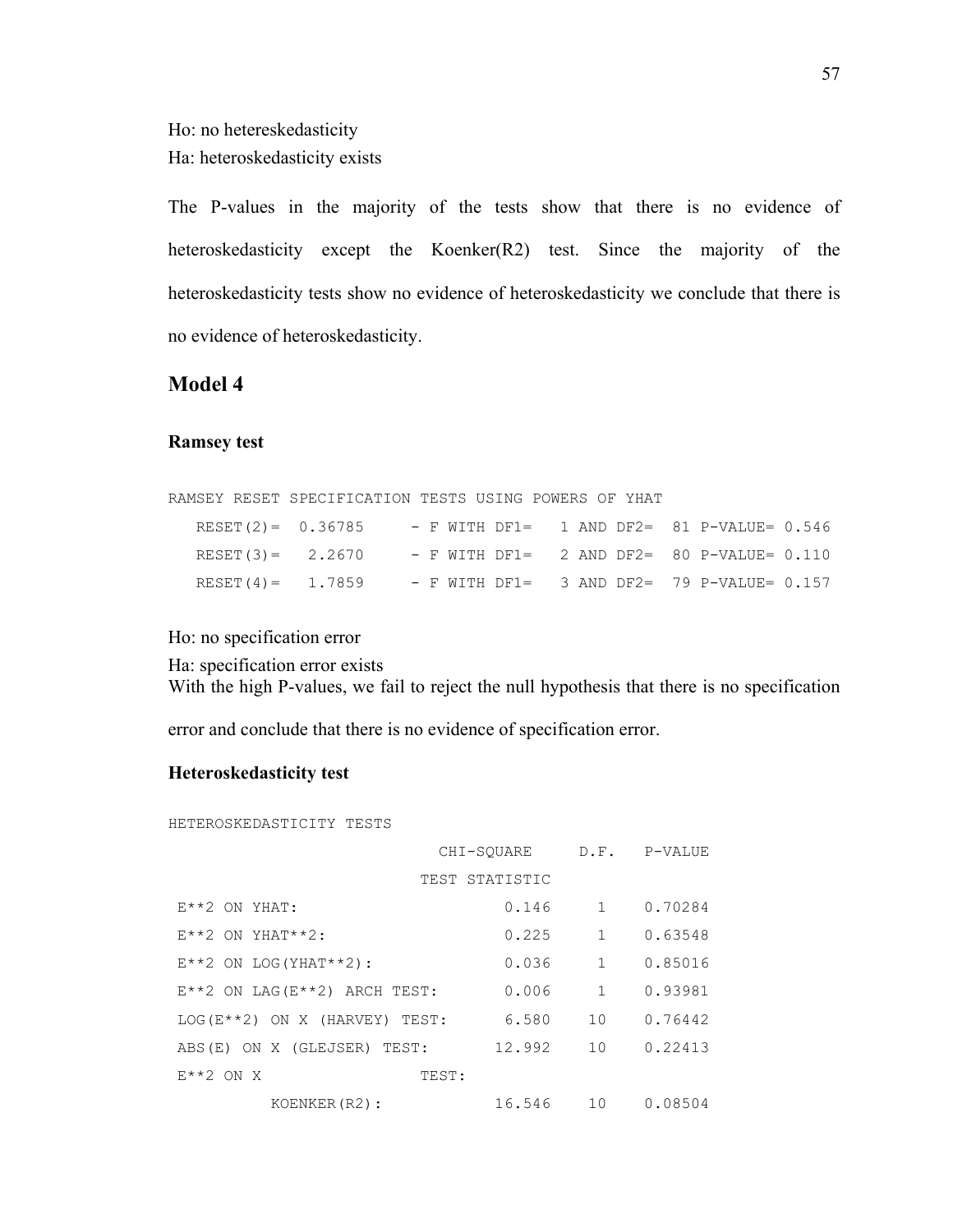|                           | B-P-G (SSR) :                         | 13.045 10 0.22115 |  |
|---------------------------|---------------------------------------|-------------------|--|
|                           | $E^{***}$ ON X $X^{**}$ (WHITE) TEST: |                   |  |
|                           | KOENKER (R2):                         | 19.190 20 0.50953 |  |
|                           | $B-P-G (SSR)$ :                       | 15.130 20 0.76892 |  |
| $\mathbf{v}$ $\mathbf{v}$ |                                       |                   |  |

Ho: no hetereskedasticity

Ha: heteroskedasticity exists

The P-values in the majority of the tests show that there is no evidence of heteroskedasticity except the Koenker(R2) test. Since the majority of the heteroskedasticity tests show no evidence of heteroskedasticity we conclude that there is no evidence of heteroskedasticity.

# **Model 5**

#### **Ramsey test**

RAMSEY RESET SPECIFICATION TESTS USING POWERS OF YHAT

| $RESET (2) = 0.28880$ |  |  | $-$ F WITH DF1= 1 AND DF2= 82 P-VALUE= 0.592 |
|-----------------------|--|--|----------------------------------------------|
| $RESET (3) = 2.3939$  |  |  | - F WITH DF1= 2 AND DF2= 81 P-VALUE= 0.098   |
| $RESET(4) = 1.8995$   |  |  | $-$ F WITH DF1= 3 AND DF2= 80 P-VALUE= 0.136 |

Ho: no specification error

Ha: specification error exists

With the high P-values in the first test and the third test, we fail to reject the null hypothesis that there is no specification error and conclude that there is no evidence of specification error.

#### **Heteroskedasticity test**

HETEROSKEDASTICITY TESTS

|                                              | CHI-SQUARE     |              | D.F. P-VALUE |
|----------------------------------------------|----------------|--------------|--------------|
|                                              | TEST STATISTIC |              |              |
| $E^{\star}$ $2$ ON YHAT:                     | 0.139          | 1            | 0.70947      |
| $E^{\star\star}2$ ON YHAT $^{\star\star}2$ : | 0.176          | 1            | 0.67474      |
| $E^{**}2$ ON LOG (YHAT**2):                  | 0.108          | 1            | 0.74263      |
| $E^{**}2$ ON LAG( $E^{**}2$ ) ARCH TEST:     | 0.011          | $\mathbf{1}$ | 0.91787      |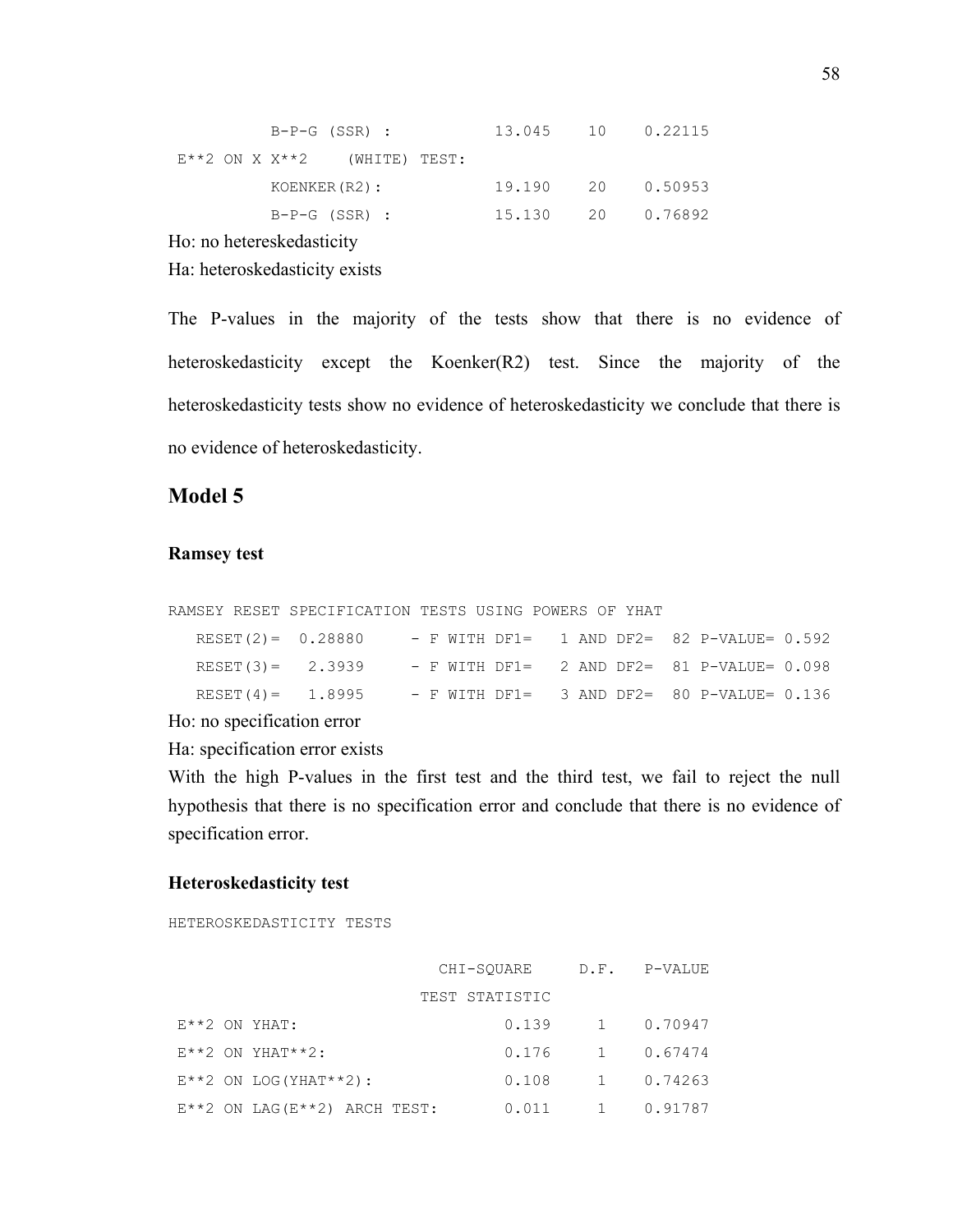|                            | $LOG(E**2)$ ON X (HARVEY) TEST: | 6.182  | 9  | 0.72158 |
|----------------------------|---------------------------------|--------|----|---------|
|                            | ABS(E) ON X (GLEJSER) TEST:     | 12.471 | 9  | 0.18801 |
| $E^{\star}$ $2$ ON X       | TEST:                           |        |    |         |
|                            | KOENKER (R2):                   | 15.998 | 9  | 0.06692 |
|                            | $B-P-G (SSR)$ :                 | 12.517 | 9  | 0.18572 |
|                            |                                 |        |    |         |
| $E^{***2}$ ON X $X^{***2}$ | (WHITE)<br>TEST:                |        |    |         |
|                            | KOENKER (R2):                   | 19.687 | 18 | 0.35071 |
|                            | $B-P-G (SSR)$ :                 | 15.403 | 18 | 0.63413 |

# Ho: no hetereskedasticity Ha: heteroskedasticity exists

The P-values in the majority of the tests show that there is no evidence of heteroskedasticity except the Koenker(R2) test. Since the majority of the heteroskedasticity tests show no evidence of heteroskedasticity we conclude that there is no evidence of heteroskedasticity.

# **APPENDIX 6. Coefficients on explanatory variables expressed in logarithms**.

Coefficients on variables expressed in logs can be expressed as elasticities in the following manner:

Suppose we had a dependent variable  $y$ , and one log transformed explanatory variable,

*x* , we can express the regression line as:

 $y = \beta_1 + \beta_2 \ln x$ , where,  $\beta_1$  is the intercept and  $\beta_2$  is the coefficient on the log transformed variable x.

Taking a total differential of the regression line gives:

 $dy = \beta_2 d \ln x$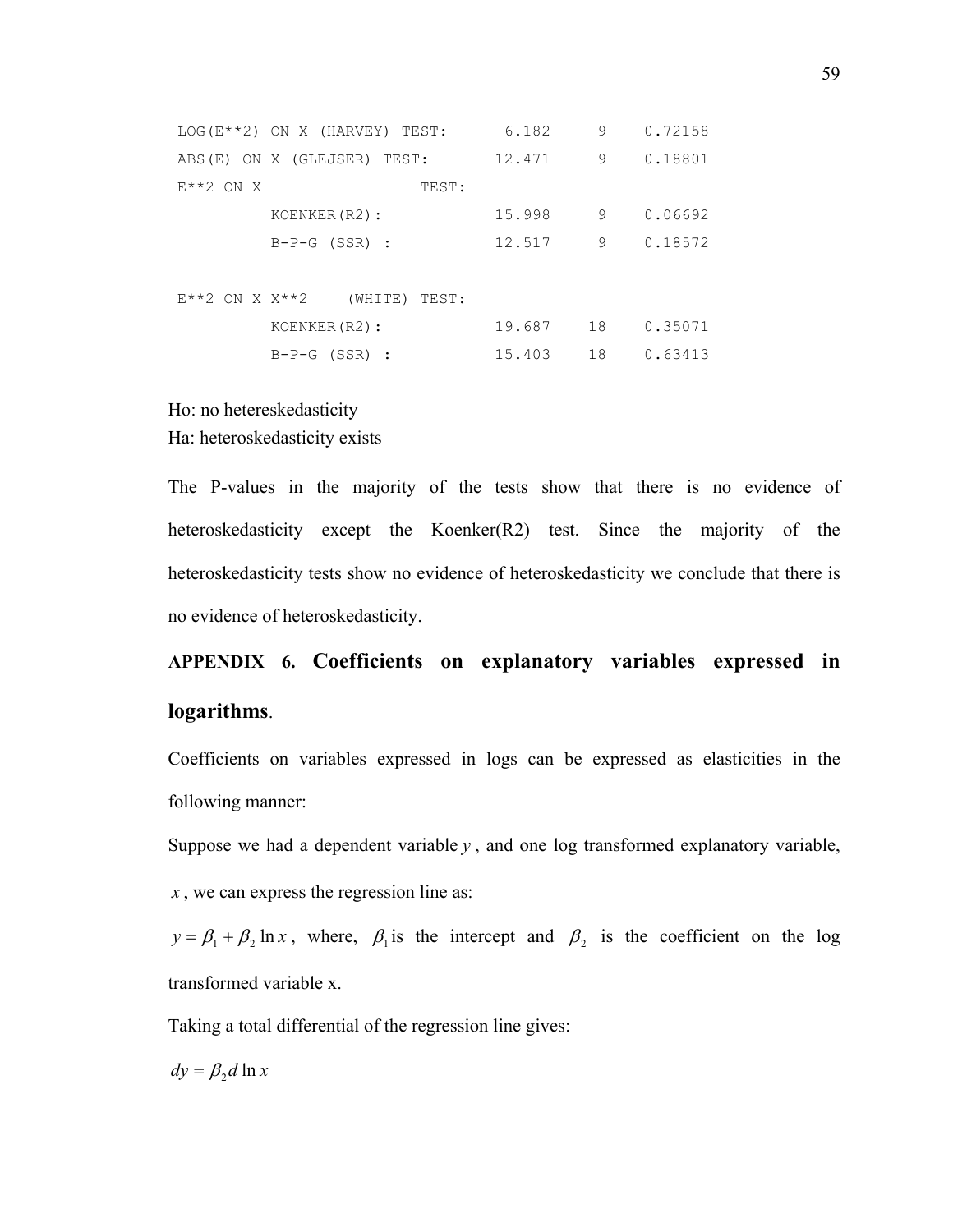Dividing the right hand side and the left hand side by *y* makes the left hand side *d* ln *y* as follows:

$$
\frac{dy}{y} = \frac{\beta_2}{y} d \ln x
$$

$$
d \ln y = \frac{\beta_2}{y} d \ln x
$$
 Note that  $\frac{dy}{y} = d \ln y$ 

 $d \ln x$  *y*  $d \ln y \frac{\beta_2}{a}$  $\frac{\ln y}{\ln x} = \frac{\beta_2}{y}$  This result is the elasticity of  $\beta_2$  which shows the responsiveness of *y* to a

change in *x* .

In the same manner I divided the coefficients on variables expressed in logs by the mean of the dependent variable, average growth rate in median household income between 1979 and 2002. The mean of the dependent variable as given in Table1 is 17.29. I can now be able to interpret the elasticities in terms of percentage changes in the same manner in which I interpreted the results.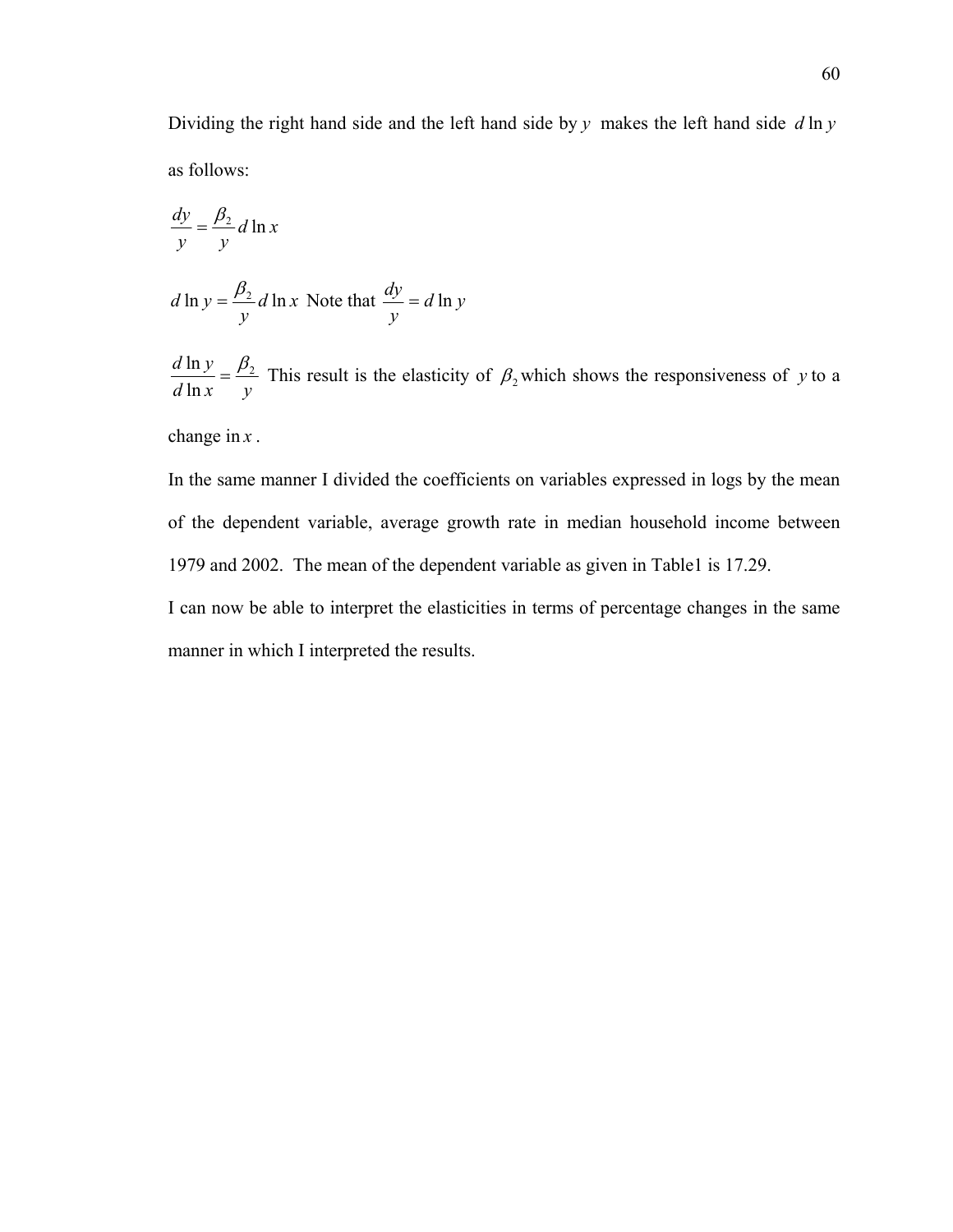# **APPENDIX 7. Data set**

| County           | Growth     | Walyear     | Interstate  | Waldum1 | Waldum2 | Education | Population |
|------------------|------------|-------------|-------------|---------|---------|-----------|------------|
| Adams            | $-12.2147$ | $-5$        | 1           | 1       | 0       | 15        | 30656      |
| Antelope         | 206.3747   | $\mathbf 0$ | $\mathbf 0$ | 0       | 0       | 7.6       | 8675       |
| Arthur           | $-179.708$ | $\mathbf 0$ | $\mathbf 1$ | 0       | 0       | 8.3       | 513        |
| Banner           | 94.60352   | 0           | $\mathbf 1$ | 0       | 0       | 10.1      | 918        |
| <b>Blaine</b>    | $-112.821$ | 0           | $\pmb{0}$   | 0       | 0       | 10.9      | 867        |
| <b>Boone</b>     | 238.8793   | 0           | $\mathbf 0$ | 0       | 0       | 9.2       | 7391       |
| <b>Box Butte</b> | $-205.916$ | 0           | $\pmb{0}$   | 0       | 0       | 12.6      | 13696      |
| Boyd             | 92.96342   | 0           | $\mathbf 0$ | 0       | 0       | 8.6       | 3331       |
| <b>Brown</b>     | 111.2044   | 0           | $\pmb{0}$   | 0       | 0       | 9.5       | 4377       |
| <b>Buffalo</b>   | 26.66166   | 1           | $\mathbf 1$ | 1       | 0       | 19.1      | 34797      |
| <b>Burt</b>      | 124.3106   | 0           | $\pmb{0}$   | 0       | 0       | 9.5       | 8813       |
| <b>Butler</b>    | 130.6408   | 0           | $\mathbf 1$ | 0       | 0       | 9         | 9330       |
| Cass             | 318.4132   | 0           | $\mathbf 1$ | 0       | 0       | 10.3      | 20297      |
| Cedar            | 324.5819   | 0           | 0           | 0       | 0       | 7.8       | 11375      |
| Chase            | 157.2596   | 0           | $\mathbf 1$ | 0       | 0       | 12.9      | 4758       |
| Cherry           | $-138.833$ | 0           | 0           | 0       | 0       | 13.2      | 6758       |
| Cheyenne         | $-20.9654$ | 0           | $\mathbf 1$ | 0       | 0       | 12.9      | 10057      |
| Clay             | 59.7277    | 0           | $\mathbf 1$ | 0       | 0       | 10.6      | 8106       |
| Colfax           | 178.2775   | 0           | $\pmb{0}$   | 0       | 0       | 7.6       | 9890       |
| Cuming           | $-39.6118$ | 0           | $\pmb{0}$   | 0       | 0       | 7.9       | 11664      |
| Custer           | 42.79612   | 0           | $\mathbf 1$ | 0       | 0       | 9.8       | 13877      |
| Dakota           | $-151.604$ | $-4$        | 0           | 1       | 0       | 9.1       | 16573      |
| Dawes            | $-118.149$ | $-13$       | $\pmb{0}$   | 1       | 0       | 18.1      | 9609       |
| Dawson           | $-226.892$ | 0           | $\mathbf 1$ | 1       | 0       | 12.4      | 22304      |
| Deuel            | $-65.3967$ | $\mathbf 0$ | $\mathbf 1$ | 0       | 0       | 13.1      | 2462       |
| Dixon            | 239.7376   | 0           | 0           | 0       | 0       | 9.4       | 7137       |
| Dodge            | $-68.1187$ | $-6$        | 1           | 1       | 0       | 10.9      | 35847      |
| Douglas          | 138.9741   | 0           | 1           | 1       | 1       | 20.2      | 397038     |
| Dundy            | $-40.9552$ | 0           | 0           | 0       | 0       | 10.1      | 2861       |
| Fillmore         | 88.18441   | 0           | $\mathbf 1$ | 0       | 0       | 9.9       | 7920       |
| Franklin         | 70.80259   | 0           | $\mathbf 1$ | 0       | 0       | 9.7       | 4377       |
| Frontier         | $-7.69802$ | 0           | 1           | 0       | 0       | 12.7      | 3647       |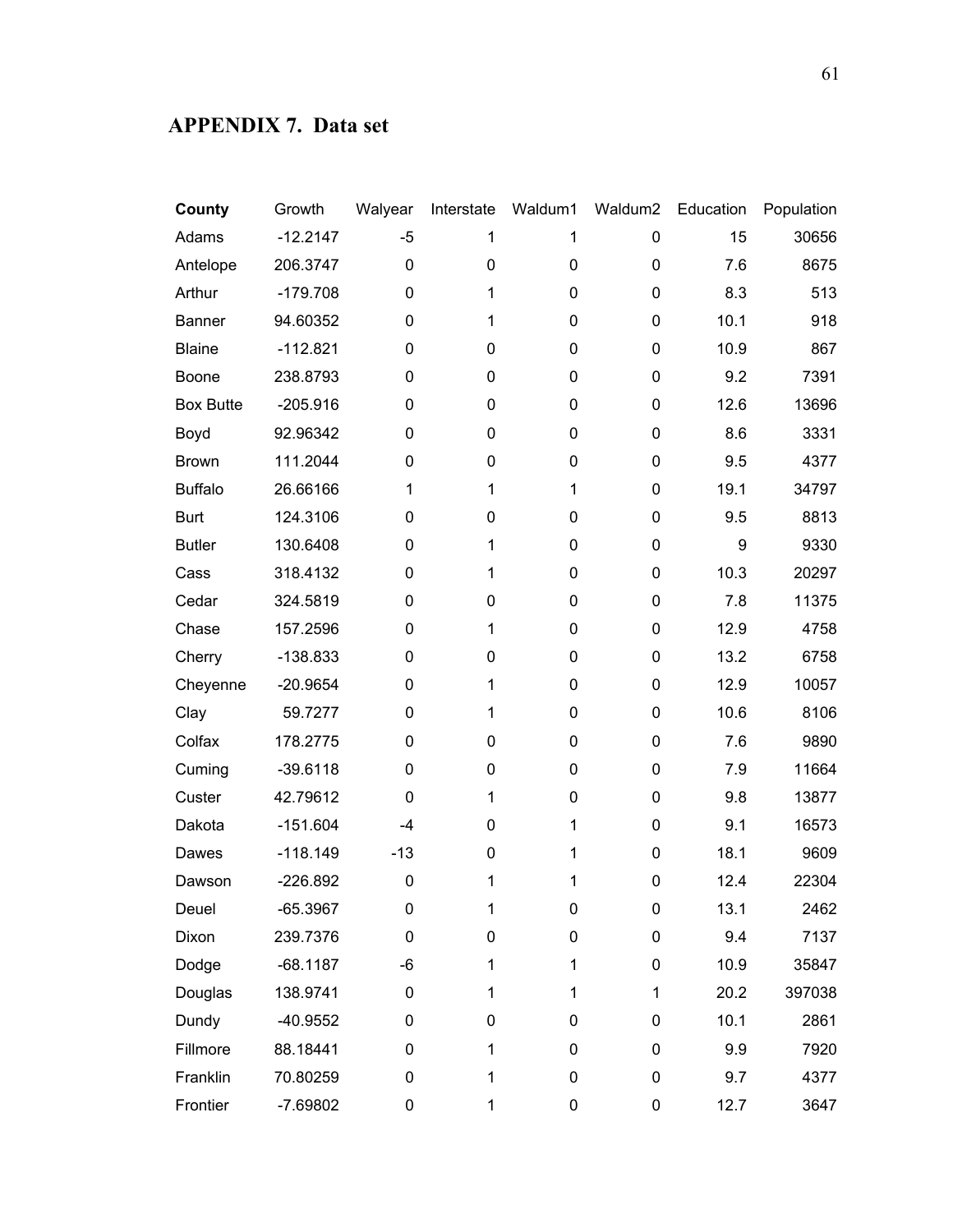| Furnas           | 125.9851   | 0           | 1            | 0 | 0 | 11.1 | 6486   |
|------------------|------------|-------------|--------------|---|---|------|--------|
| Gage             | 36.21739   | $-15$       | $\mathbf 1$  | 1 | 0 | 10   | 24456  |
| Garden           | $-206.647$ | $\mathbf 0$ | 1            | 0 | 0 | 10.4 | 2802   |
| Garfield         | 61.21567   | 0           | 0            | 0 | 0 | 10   | 2363   |
| Gosper           | 164.266    | 0           | $\mathbf{1}$ | 0 | 0 | 8.6  | 2140   |
| Grant            | 1.38074    | 0           | 0            | 0 | 0 | 11   | 877    |
| Greeley          | 268.9363   | $\mathbf 0$ | $\mathbf 0$  | 0 | 0 | 8.7  | 3462   |
| Hall             | $-155.686$ | $-4$        | $\mathbf 1$  | 1 | 0 | 12.9 | 47690  |
| Hamilton         | 159.4243   | 0           | 1            | 0 | 0 | 13.3 | 9301   |
| Harlan           | 69.36816   | 0           | $\mathbf 1$  | 0 | 0 | 10.8 | 4292   |
| Hayes            | $-121.052$ | 0           | $\mathbf 0$  | 0 | 0 | 7.8  | 1356   |
| <b>Hitchcock</b> | $-144.896$ | 0           | 0            | 0 | 0 | 9.1  | 4079   |
| Holt             | 119.8921   | 0           | $\mathbf 0$  | 0 | 0 | 8.7  | 13552  |
| Hooker           | 167.2263   | 0           | 0            | 0 | 0 | 11.8 | 990    |
| Howard           | 29.60474   | 0           | 1            | 0 | 0 | 9.9  | 6773   |
| Jefferson        | 65.7599    | 3           | 0            | 1 | 0 | 8.7  | 9817   |
| Johnson          | 231.7644   | 0           | $\mathbf 0$  | 0 | 0 | 8.9  | 5285   |
| Kearney          | 40.30097   | 0           | $\mathbf 1$  | 0 | 0 | 13.7 | 7053   |
| Keith            | $-256.627$ | 0           | 1            | 0 | 0 | 11.4 | 9364   |
| Keya Paha        | $-1.48085$ | 0           | 0            | 0 | 0 | 8.1  | 1301   |
| Kimball          | $-299.656$ | 0           | 1            | 0 | 0 | 10.1 | 4882   |
| Knox             | 34.6258    | 0           | 0            | 0 | 0 | 7.8  | 11457  |
| Lancaster        | $-15.3526$ | -8          | $\mathbf{1}$ | 1 | 0 | 23.9 | 192884 |
| Lincoln          | $-320.431$ | $-5$        | $\mathbf{1}$ | 1 | 0 | 12.1 | 36455  |
| Logan            | 341.6777   | 0           | $\mathbf{1}$ | 0 | 0 | 10.5 | 983    |
| Loup             | $-177.451$ | 0           | 0            | 0 | 0 | 11.4 | 859    |
| McPherson        | $-195.113$ | $\mathbf 0$ | $\mathbf{1}$ | 0 | 0 | 11.1 | 593    |
| Madison          | $-64.4052$ | 1           | 0            | 1 | 0 | 11.9 | 31382  |
| Merrick          | $-96.8343$ | 0           | $\mathbf{1}$ | 0 | 0 | 9.6  | 8945   |
| Morrill          | 165.6739   | 0           | $\mathbf{1}$ | 0 | 0 | 8.7  | 6085   |
| Nance            | 149.1849   | 0           | 0            | 0 | 0 | 8.1  | 4740   |
| Nemaha           | 68.48502   | 0           | 0            | 0 | 0 | 14.1 | 8367   |
| <b>Nuckolls</b>  | $-139.413$ | 0           | 0            | 0 | 0 | 9.3  | 6726   |
| Otoe             | 146.9775   | 0           | $\mathbf{1}$ | 0 | 0 | 7.6  | 15183  |
| Pawnee           | 168.2464   | 0           | 0            | 0 | 0 | 7.4  | 3937   |
| Perkins          | $-32.9842$ | 0           | 1            | 0 | 0 | 13.9 | 3637   |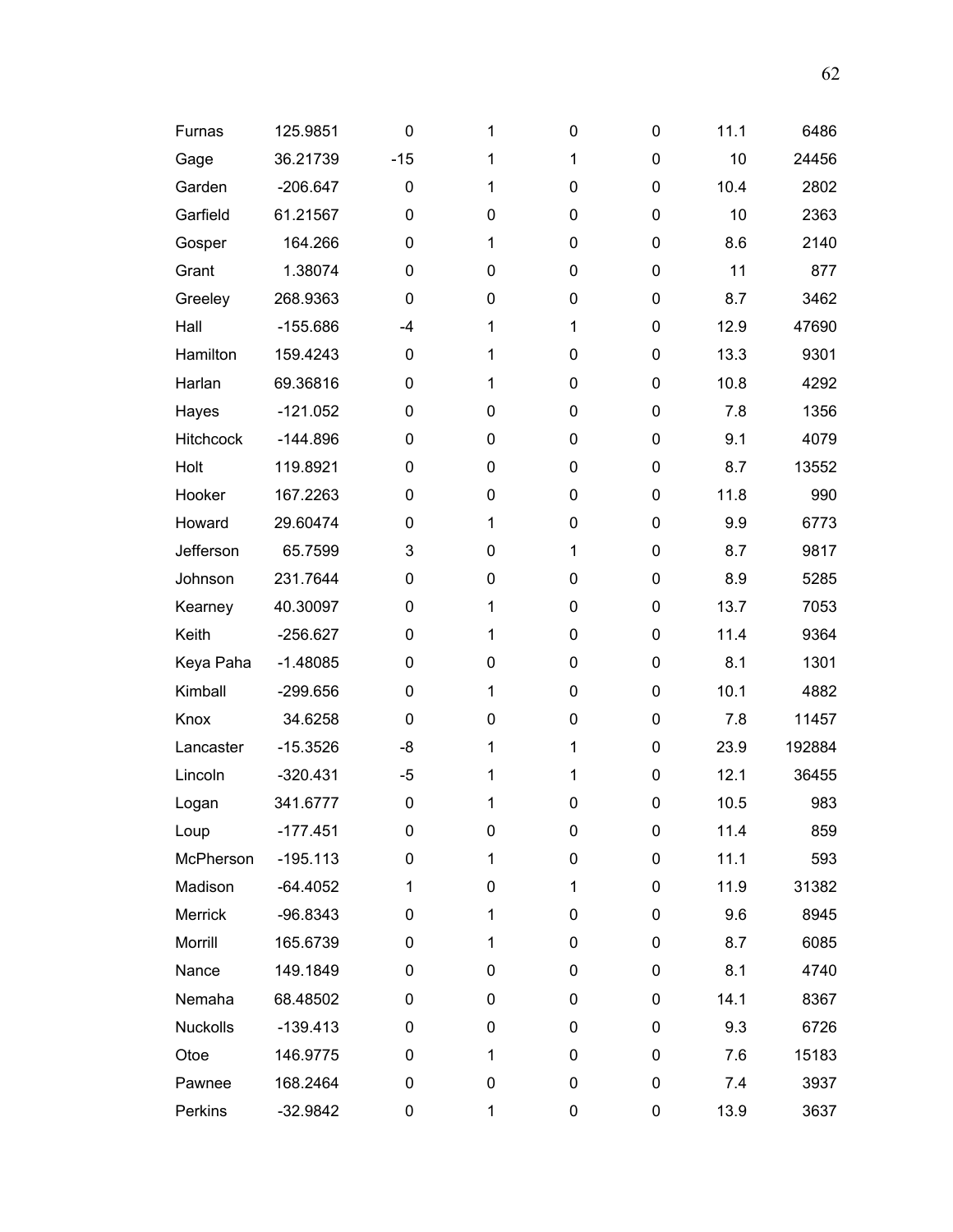| Phelps              | 32.93065   | 0           | 1           | 0 | 0           | 13.6 | 9769  |
|---------------------|------------|-------------|-------------|---|-------------|------|-------|
| Pierce              | 106.1503   | 0           | $\mathbf 0$ | 0 | 0           | 7.9  | 8481  |
| Platte              | $-77.7792$ | 0           | $\mathbf 0$ | 1 | 0           | 13.3 | 28852 |
| Polk                | 135.911    | 0           | 1           | 0 | 0           | 9.4  | 6320  |
| <b>Red Willow</b>   | $-201.263$ | 0           | 0           | 1 | 0           | 12.3 | 12615 |
| Richardson          | 49.33963   | 0           | $\mathbf 0$ | 0 | 0           | 10.9 | 11315 |
| Rock                | $-208.086$ | 0           | 0           | 0 | $\mathbf 0$ | 10.7 | 2383  |
| Saline              | 15.87769   | 0           | 1           | 0 | 0           | 10.6 | 13131 |
| Sarpy               | 294.5319   | $-6$        | 1           | 1 | $\mathbf 1$ | 21.4 | 86015 |
| Saunders            | 193.2308   | $\mathbf 0$ | 1           | 0 | 0           | 9.1  | 18716 |
| <b>Scotts Bluff</b> | $-163.22$  | $-1$        | 0           | 1 | 0           | 12.5 | 38344 |
| Seward              | 193.6135   | $-1$        | 1           | 1 | $\mathbf 0$ | 12.3 | 15789 |
| Sheridan            | $-165.423$ | 0           | 0           | 0 | 0           | 12   | 7544  |
| Sherman             | 118.2747   | 0           | 1           | 0 | $\mathbf 0$ | 6.4  | 4226  |
| Sioux               | $-282.423$ | 0           | 0           | 0 | $\mathbf 0$ | 10.9 | 1845  |
| Stanton             | $-104.422$ | 0           | $\mathbf 0$ | 0 | 0           | 9.6  | 6549  |
| Thayer              | $-46.0746$ | 0           | $\mathbf 0$ | 0 | $\mathbf 0$ | 9.2  | 7582  |
| Thomas              | $-157.529$ | 0           | $\mathbf 0$ | 0 | 0           | 11   | 973   |
| Thurston            | $-119.39$  | 0           | 0           | 0 | $\mathbf 0$ | 7.7  | 7186  |
| Valley              | 54.58857   | 0           | 0           | 0 | 0           | 10.2 | 5633  |
| Washington          | 241.2504   | 0           | 1           | 0 | $\mathbf 0$ | 13.8 | 15508 |
| Wayne               | $-49.5337$ | 0           | 0           | 0 | 0           | 18.2 | 9858  |
| Webster             | 79.40992   | 0           | 0           | 0 | $\mathbf 0$ | 9.2  | 4858  |
| Wheeler             | 58.5995    | $\mathbf 0$ | 0           | 0 | $\mathbf 0$ | 10.8 | 1060  |
| York                | $-49.296$  | 1           | 1           | 1 | $\mathbf 0$ | 13.6 | 14798 |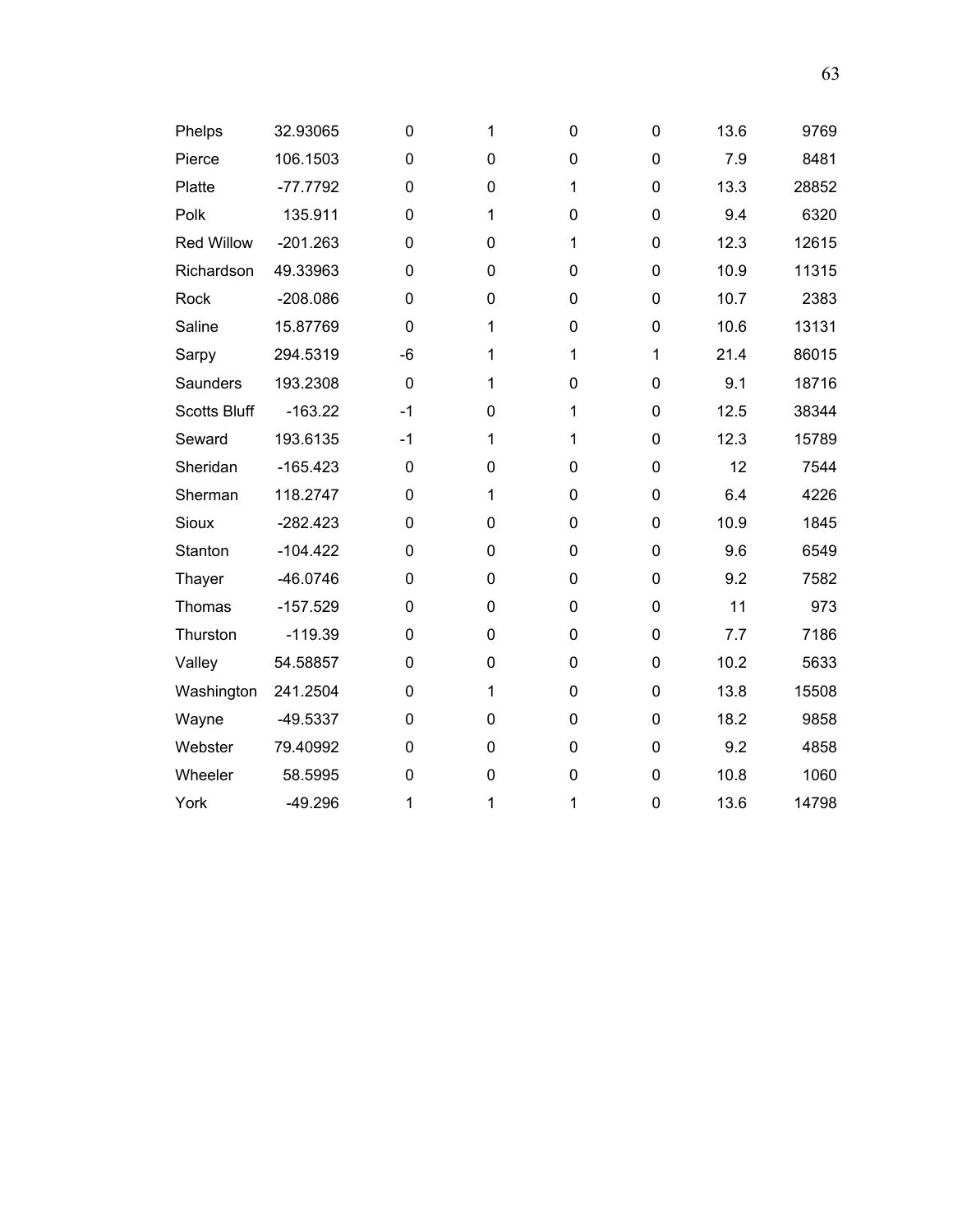|                  |            |             | personal |              |              |             |
|------------------|------------|-------------|----------|--------------|--------------|-------------|
|                  |            |             | per      |              |              |             |
|                  | Population | Government  | capita   | Unemployment |              | Highway     |
| county           | density    | expenditure | income   | rate         | Waldum3      | expenditure |
| Adams            | 54.35461   | 75.68008    | 21546.31 | 4.9          | 0            | 7.9         |
| Antelope         | 10.09895   | 15.09874    | 12353.65 | 4.6          | $\mathbf{1}$ | 19.1        |
| Arthur           | 0.721519   | 1.864041    | 19125.35 | 3.5          | 0            | 12.2        |
| <b>Banner</b>    | 1.228916   | 2.609658    | 41998.92 | 3.2          | $\mathbf{1}$ | 24.7        |
| <b>Blaine</b>    | 1.214286   | 2.609658    | 13979.99 | 4.6          | 0            | 8.7         |
| Boone            | 10.75837   | 14.72593    | 11869.02 | 5.4          | 1            | 16.4        |
| <b>Box Butte</b> | 12.71681   | 25.91018    | 28765.52 | 4.9          | $\mathbf{1}$ | 5.3         |
| Boyd             | 6.261278   | 5.778528    | 15228.68 | 3.9          | 0            | 17.2        |
| <b>Brown</b>     | 3.605437   | 11.74346    | 18158.27 | 6.2          | 0            | 13.9        |
| <b>Buffalo</b>   | 36.82222   | 58.90371    | 17344.01 | 4.6          | 0            | 16.8        |
| <b>Burt</b>      | 18.13374   | 16.21716    | 17149.72 | 8.1          | $\mathbf{1}$ | 23.2        |
| <b>Butler</b>    | 15.97603   | 17.14918    | 15198.11 | 4.9          | 1            | 18.4        |
| Cass             | 36.43986   | 29.26545    | 19987.64 | 6.3          | 1            | 15.6        |
| Cedar            | 15.37162   | 14.91233    | 12259.78 | 5.4          | 0            | 8.9         |
| Chase            | 5.322148   | 14.16672    | 17861.39 | 4.6          | 0            | 12.6        |
| Cherry           | 1.133702   | 15.65795    | 19843.56 | 4.5          | 0            | 21.4        |
| Cheyenne         | 8.408863   | 21.80928    | 22290.71 | 4.4          | 0            | 13.6        |
| Clay             | 14.12195   | 19.01322    | 14984.18 | 4.5          | 1            | 12.9        |
| Colfax           | 24.12195   | 16.21716    | 16267.79 | 5.3          | 1            | 15.1        |
| Cuming           | 20.28522   | 19.57244    | 17468.44 | 4.6          | $\mathbf{1}$ | 20.9        |
| Custer           | 5.397511   | 29.45185    | 15409.87 | 4.9          | $\mathbf{1}$ | 22.3        |
| Dakota           | 64.23643   | 21.62288    | 19725.68 | 6.6          | 0            | 7.8         |
| Dawes            | 6.878311   | 12.48908    | 19422.24 | 3.3          | 0            | 10.3        |
| Dawson           | 22.71283   | 53.12518    | 17926.88 | 7.5          | 0            | 14.1        |
| Deuel            | 5.633867   | 6.524145    | 26405.69 | 5.5          | 0            | 13.2        |
| Dixon            | 15.05696   | 17.14918    | 13733.31 | 4.8          | 1            | 14.8        |
| Dodge            | 67.12921   | 80.8994     | 20721.13 | 6.9          | 0            | 8.8         |
| Douglas          | 1192.306   | 938.9177    | 24312.18 | 5.5          | 0            | 5.4         |
| Dundy            | 3.109783   | 10.06582    | 16479.54 | 2.4          | 0            | 10.6        |
| Fillmore         | 13.75      | 18.0812     | 16499.19 | 4.9          | 1            | 15.2        |
| Franklin         | 7.598958   | 9.693016    | 14560.67 | 4            | 1            | 22.5        |

Initial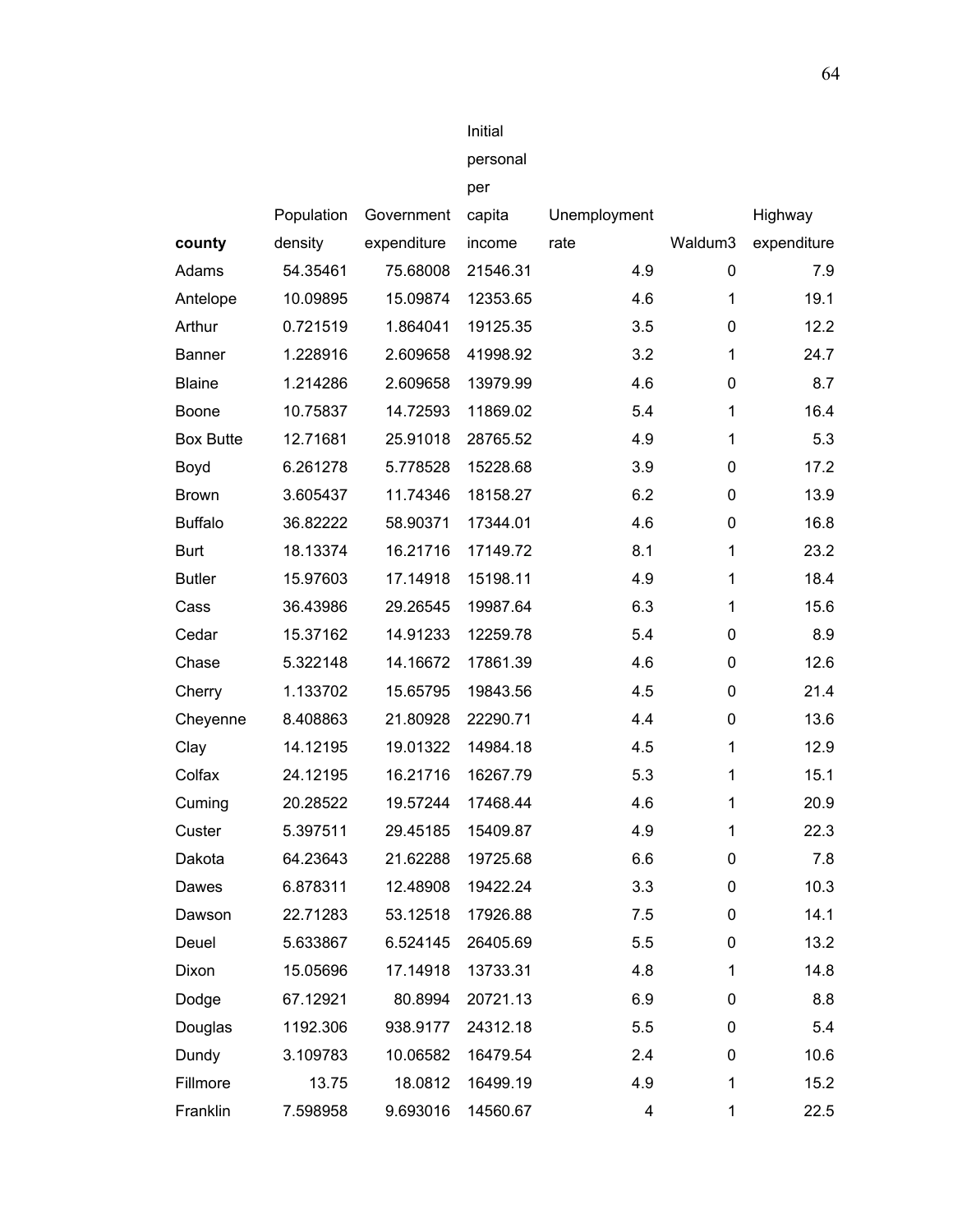| Frontier        | 3.73668  | 9.87942  | 13480.08 | 4              | 1 | 17.4 |
|-----------------|----------|----------|----------|----------------|---|------|
| Furnas          | 8.995839 | 15.47154 | 15883.58 | 4.3            | 1 | 11   |
| Gage            | 28.5035  | 37.28083 | 17789.35 | 4.6            | 0 | 13.8 |
| Garden          | 1.667857 | 8.015378 | 26231.04 | 3.8            | 0 | 9.8  |
| Garfield        | 4.145614 | 4.100891 | 15185.02 | 7.9            | 0 | 12.2 |
| Gosper          | 4.642082 | 3.541679 | 12969.26 | 5.6            | 1 | 30.2 |
| Grant           | 1.131613 | 2.609658 | 19387.31 | 3.4            | 0 | 9.1  |
| Greeley         | 6.073684 | 7.64257  | 11091.87 | 6.6            | 0 | 12   |
| Hall            | 88.80819 | 91.33803 | 20109.89 | 5.8            | 0 | 11.4 |
| Hamilton        | 17.12891 | 19.94524 | 13993.09 | 5              | 1 | 14.4 |
| Harlan          | 7.733333 | 9.320207 | 13427.69 | 4.4            | 0 | 17.5 |
| Hayes           | 1.901823 | 2.796062 | 13506.28 | 3.8            | 1 | 23   |
| Hitchcock       | 5.753173 | 9.320207 | 16739.32 | 5.9            | 1 | 15.4 |
| Holt            | 5.632585 | 21.43648 | 13779.16 | 5.3            | 0 | 22.9 |
| Hooker          | 1.373093 | 3.355275 | 16289.62 | $\overline{2}$ | 0 | 7.2  |
| Howard          | 12.00887 | 19.01322 | 13183.2  | 6.3            | 1 | 16.4 |
| Jefferson       | 17.07304 | 19.57244 | 17632.17 | 4.9            | 0 | 17.4 |
| Johnson         | 14.01857 | 12.67548 | 14185.2  | 7.9            | 1 | 12.6 |
| Kearney         | 13.5896  | 15.65795 | 15660.91 | 2.8            | 1 | 15   |
| Keith           | 9.012512 | 22.74131 | 22594.15 | 6.7            | 1 | 8.3  |
| Keya Paha       | 1.691808 | 2.423254 | 9526.654 | 5.1            | 0 | 21   |
| Kimball         | 5.128151 | 14.53952 | 26130.63 | 5.5            | 0 | 7.3  |
| Knox            | 10.36833 | 20.13165 | 12266.33 | 6.4            | 0 | 16.5 |
| Lancaster       | 229.8975 | 423.1374 | 21996.01 | 3.1            | 0 | 8.1  |
| Lincoln         | 14.43762 | 78.10334 | 20284.53 | 6.9            | 0 | 8.3  |
| Logan           | 1.721541 | 2.050446 | 20566.13 | 2.2            | 1 | 12.1 |
| Loup            | 1.496516 | 2.423254 | 13600.15 | 16.7           | 0 | 12.4 |
| McPherson       | 0.690338 | 1.118425 | 15383.67 | 5.4            | 1 | 13.2 |
| Madison         | 54.57739 | 65.61426 | 19003.1  | 5.5            | 0 | 7.9  |
| Merrick         | 18.71339 | 18.0812  | 14220.13 | 5.9            | 1 | 13.9 |
| Morrill         | 4.330961 | 12.48908 | 25338.19 | 7.2            | 1 | 13.6 |
| Nance           | 10.79727 | 8.760995 | 13532.48 | 5.9            | 1 | 17.4 |
| Nemaha          | 20.45721 | 15.47154 | 17012.19 | 4.7            | 0 | 12.4 |
| <b>Nuckolls</b> | 11.67708 | 11.37065 | 14676.37 | 4.1            | 1 | 25   |
| Otoe            | 24.6878  | 32.99353 | 17160.64 | 5.4            | 1 | 13.4 |
| Pawnee          | 9.092379 | 10.43863 | 13381.85 | 6.5            | 1 | 17.2 |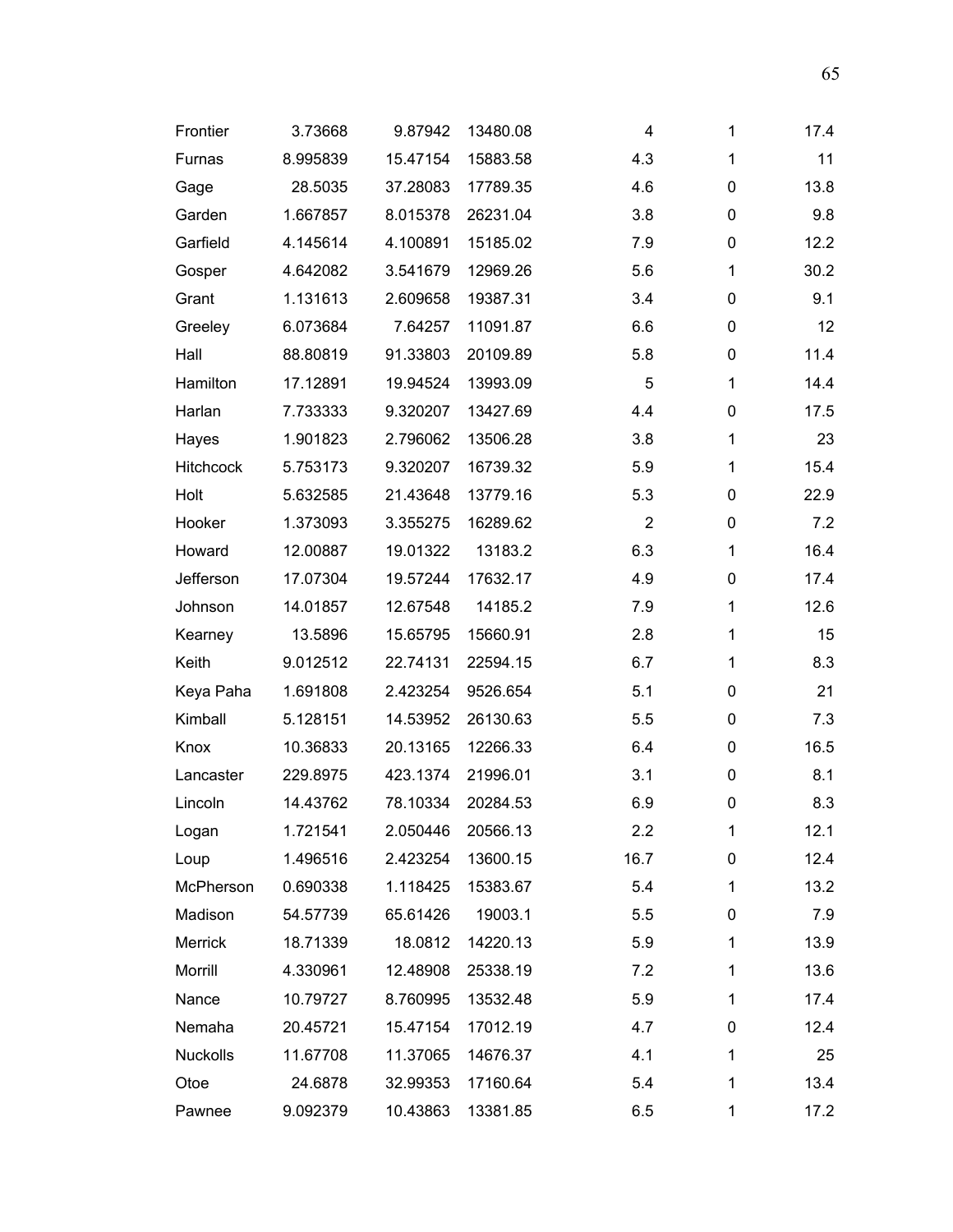| Perkins             | 4.109605 | 13.04829 | 25958.17 | 2.5  | 1            | 11   |
|---------------------|----------|----------|----------|------|--------------|------|
| Phelps              | 18.09074 | 22.18209 | 18239.05 | 3.1  | 1            | 18.1 |
| Pierce              | 14.74957 | 13.4211  | 13846.83 | 5.5  | 1            | 15.2 |
| Platte              | 43.12706 | 40.2633  | 18725.86 | 6.6  | 0            | 14.9 |
| Polk                | 14.46224 | 14.91233 | 22550.49 | 4    | 1            | 16.7 |
| <b>Red Willow</b>   | 17.56964 | 23.48692 | 20179.74 | 4.4  | 0            | 11.1 |
| Richardson          | 20.46112 | 18.26761 | 17422.6  | 6.2  | 0            | 15.8 |
| Rock                | 2.375872 | 5.778528 | 14451.52 | 4.5  | 0            | 15.8 |
| Saline              | 22.83652 | 27.0286  | 19162.46 | 3.1  | $\mathbf{1}$ | 9.3  |
| Sarpy               | 361.4076 | 160.3076 | 18985.64 | 2.6  | 0            | 5.3  |
| Saunders            | 24.85525 | 29.63826 | 16392.22 | 5.4  | 1            | 17.1 |
| <b>Scotts Bluff</b> | 52.88828 | 68.78313 | 23803.54 | 8.1  | 0            | 7.9  |
| Seward              | 27.45913 | 25.16456 | 15732.95 | 3.1  | $\pmb{0}$    | 16.7 |
| Sheridan            | 3.075418 | 20.13165 | 19334.92 | 4.1  | 1            | 11.8 |
| Sherman             | 7.492908 | 7.64257  | 11124.62 | 7.8  | 1            | 19.3 |
| Sioux               | 0.891304 | 2.609658 | 24687.66 | 1.8  | 1            | 24.7 |
| Stanton             | 15.1949  | 7.828974 | 14036.75 | 3.7  | 1            | 20.9 |
| Thayer              | 13.18609 | 16.58997 | 15401.13 | 4.5  | 1            | 14.8 |
| Thomas              | 1.364656 | 2.23685  | 21203.57 | 8.4  | 0            | 14.7 |
| Thurston            | 18.37852 | 13.6075  | 11772.97 | 10.2 | 1            | 13.4 |
| Valley              | 9.934744 | 15.47154 | 15776.61 | 7.3  | 0            | 19.9 |
| Washington          | 40.17617 | 22.74131 | 20179.74 | 4.9  | 1            | 14.1 |
| Wayne               | 22.25282 | 13.98031 | 15141.36 | 3.3  | 1            | 20.7 |
| Webster             | 8.448696 | 11.18425 | 14663.28 | 5.1  | $\mathbf{1}$ | 14.7 |
| Wheeler             | 1.843478 | 3.355275 | 11989.09 | 2.6  | 0            | 16.5 |
| York                | 25.69097 | 26.8422  | 17411.69 | 3.5  | 0            | 16.6 |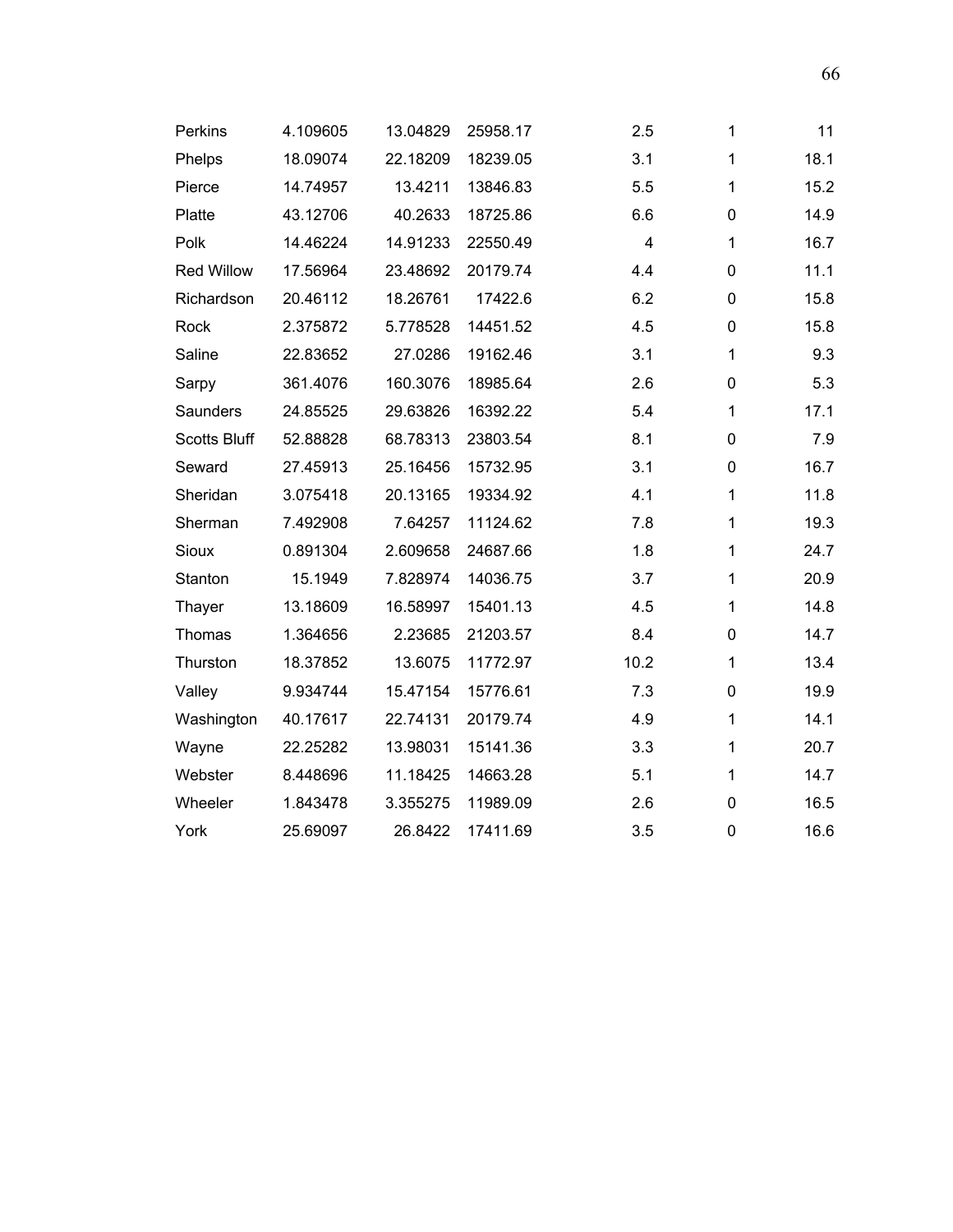## **References**

- Artz ,G.M., and J.C McConnon Jr. "The impact of Wal-Mart on Host Towns and Surrounding Communities in Maine." Paper presented at the NAREA Meeting, Bar Harbor, ME, (2001).
- Barro, R.J. Human Capital: Growth, History, and Policy. *AEA Papers and Proceedings* 91(2001).
- Barro,R.J. and X. Sala-I-Martini. *Economic growth. New York:* MacGraw-Hill, 1995.
- Barro,R.J. *Determinants of Economic Growth: A cross-country empirical study*. Massachusetts London, England: The MIT Press Cambridge, 1997.
- Basker, E. "Job Creation or Destruction? Labor-Market Effects of Wal-Mart Expansion." Working paper, University of Missouri, Columbia, (2004).
- Cetorelli,N. and M. Gambera. "Banking market structure, financial dependence and growth: international evidence from industry data." *Journal of Finance* 56(2001):617-648.
- Chatterjee, S., and B. Price. *Regression analysis by example*, 2<sup>nd</sup>, ed. New York:Wiley.,1991.
- Dube,A and K.Jacobs "Hidden Cost of Wal-Mart jobs: Use of Safety Net Programs by Wal-Mart Workers in California."*UC Berkeley Labor Center* (2004).
- Fishman, C "The Wal-Mart you don't know."*Fast Company* 77(2003).
- Franklin, A.W. The Impact of Wal-Mart Supercenter Food Store Sales on Supermarket Concentration in U.S Metropolitan Areas Paper presented at the USDA conference "The American Consumer and the changing Structure of the Food System", (2000).
- Freeman, R. "Wal-Mart Collapses U.S. cities and towns."*Executive Intelligence Review*(2003).
- Goetz,S.J and H. Swaminathan "Wal-Mart and County-Wide Poverty" Paper presented at the American Agricultural Economics Association Annual Meeting, Denver,Colorado(2004) and the Rural Sociological Society Annual Meeting in Sacramento, CA(2004).

Hicks, M. J. and K. Wilburn. "The Locational Impact of Wal-Mart Entrance: A Panel study of the Retail Trade Sector in West Virginia" *Working paper* (2001).

James,S., IIvento,T.W and S.E. Hastings. "The Effect of Local Economic Development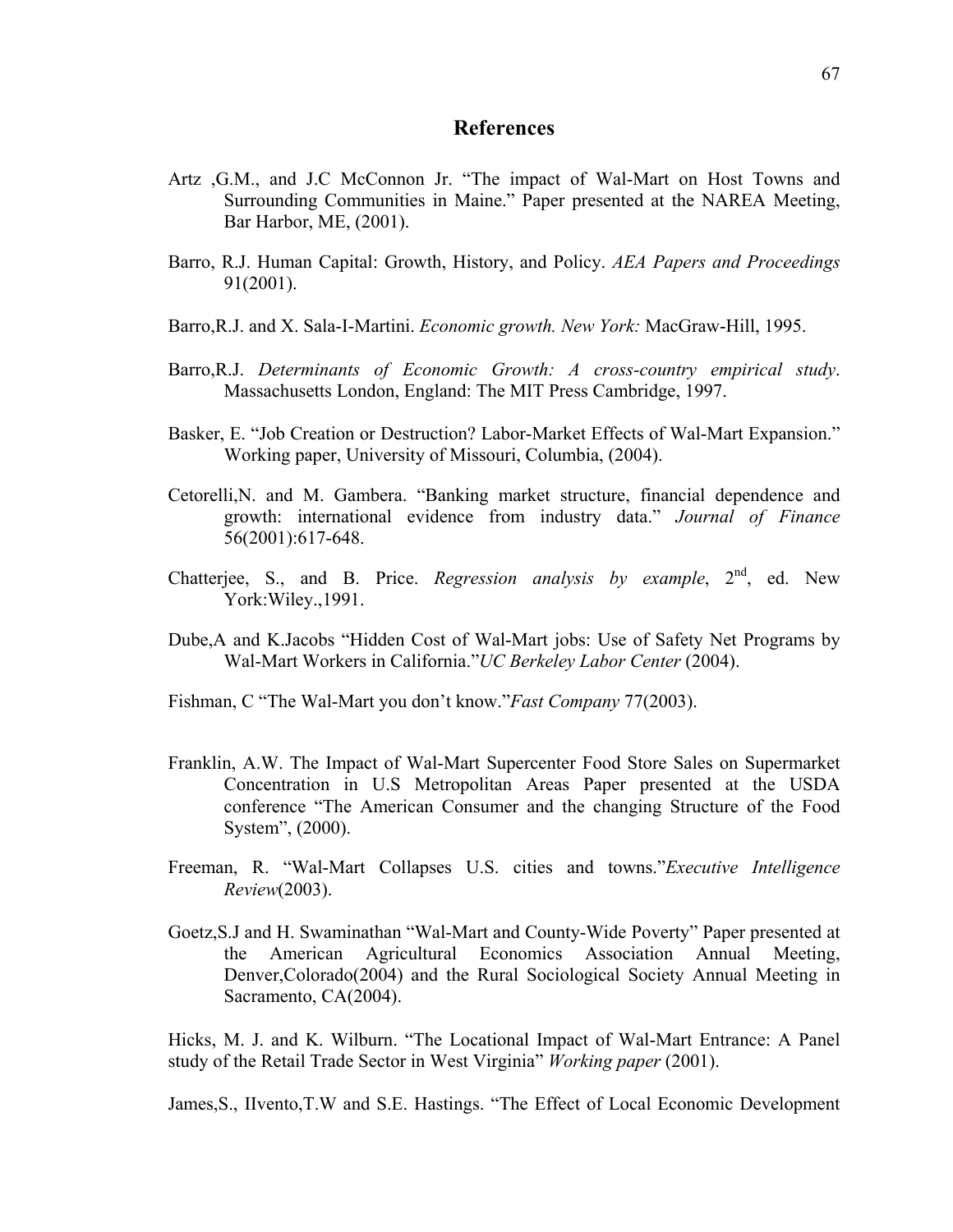Policy on Employment Growth in Rural Counties in the Mid-Atlantic Region.",*University of Delaware Department of Food and Resource Economics Unpublished paper*(2002).

Krueger,A.B. and M.L Lindahl "Education for Growth: Why and For Whom?" Draft (2000).

"Learning to Love Wal-Mart" *The Economist* April  $17<sup>th</sup>$ -23<sup>rd</sup> 2004, pp.9.

- Levine,R., N. Loayza, and T. Beck. "Financial intermediation and growth: causality and causes." *Journal of Monetary Economics* 46(2000): 31-77.
- Mattera, P and A. Purinton. "Shopping for subsidies: How Wal-Mart Uses taxpayer Money to Finance its Never-Ending Growth" *Good Jobs First* (2004).
- McGee, J and G. Gresham. "When Wal-Mart Comes to Town: A Look at the Retailing Giant's Impact on Rural Communities." *Frontiers of Entrepreneurship Research*. (1995).
- Miller,G. Democratic staff of the Committee on Education and the Workforce U.S House of Representatives. *Everyday Low Wages: The Hidden Price we all pay for Wal-Mart.* 16 February 2004.
- Nzaku,K. "The role of quality of life amenities in Economic Development in Alabama" MS thesis, Alabama A and M University, 2004.
- Rajan, R.G, and L. Zingales. "Financial dependence and growth."*American Economic Review* 88(1998): 559-586.

Rosen,R. "The Great Wal-Mart Wars." *San Francisco Chronicle* (2003).

- Rupasingha,A., S.J. Goetz and D. Freshwater. "Social and institutional factors as determinants of economic growth: Evidence from the United States Counties" *Papers in Regional Science* 81(2002):139-155.
- Rupasingha,A., S.J. Goetz and D. Freshwater. "Social capital and Economic Growth: A County-Level Analysis" *Journal of Agricultural and Applied Economics* 32, 3(2000):565-572.
- Shaffer, S. "Firm Size and Economic Growth" *Economics Letters* 76(2002):195-203.
- Stone, K., G. Artz and A. Myles. "The Economic Impact of Wal-Mart Supercenters on Existing Businesses in Mississippi" Mississippi State University Extension Service Report (2002).